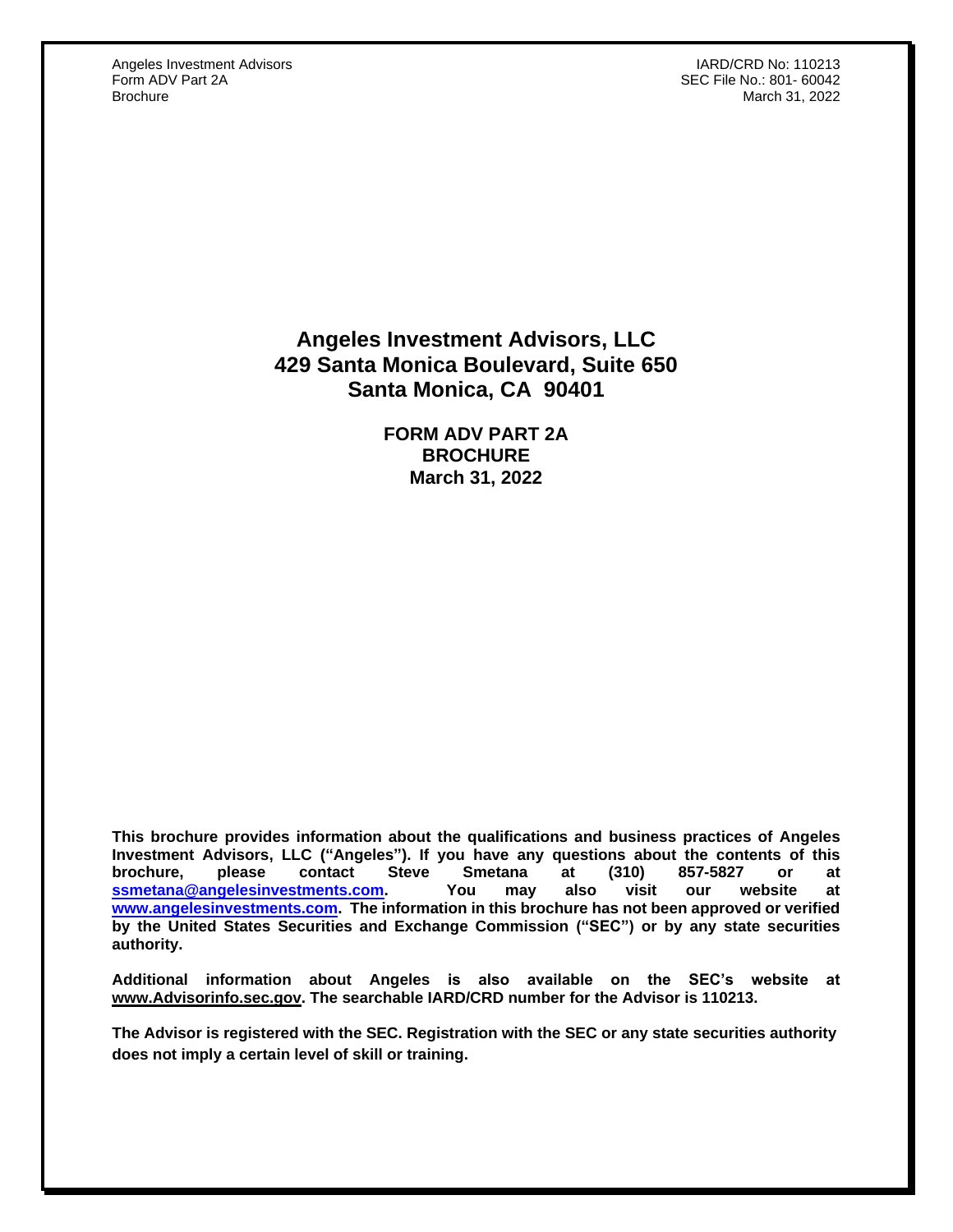## **Summary of Material Changes**

This current brochure is dated March 31, 2022, and contains the following material changes since the filing of our Annual Amendment dated March 30, 2021:

Item 4 – Advisory Business – Amended to add new funds and update AUM as of December 31, 2021

Item 5 – Fees and Compensation – Added new funds

Item 6 – Performance-Based Fees – Added new funds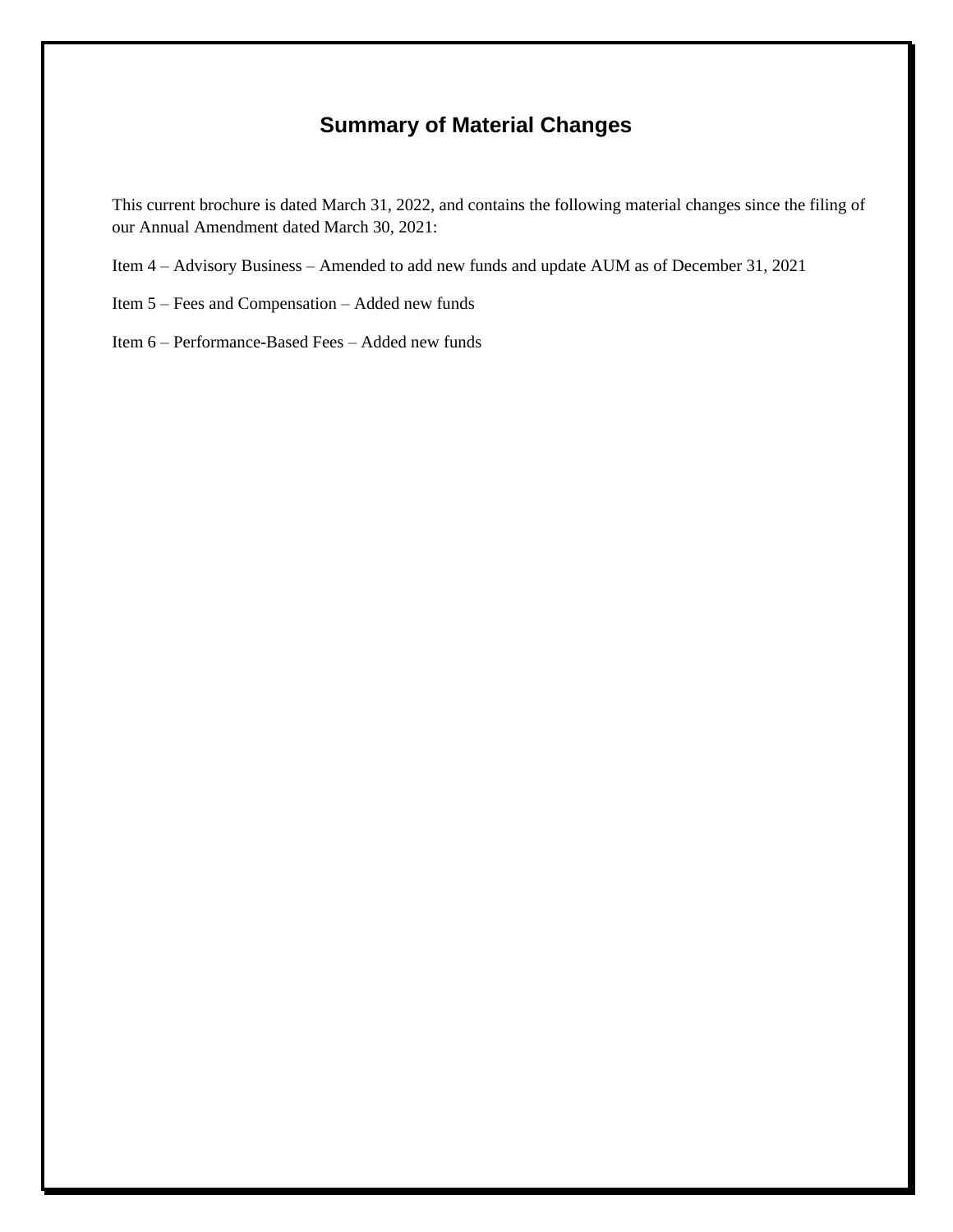## **Table of Contents**

| Code of Ethics, Participation or Interest in Client Transactions and Personal |
|-------------------------------------------------------------------------------|
|                                                                               |
|                                                                               |
|                                                                               |
|                                                                               |
|                                                                               |
|                                                                               |
|                                                                               |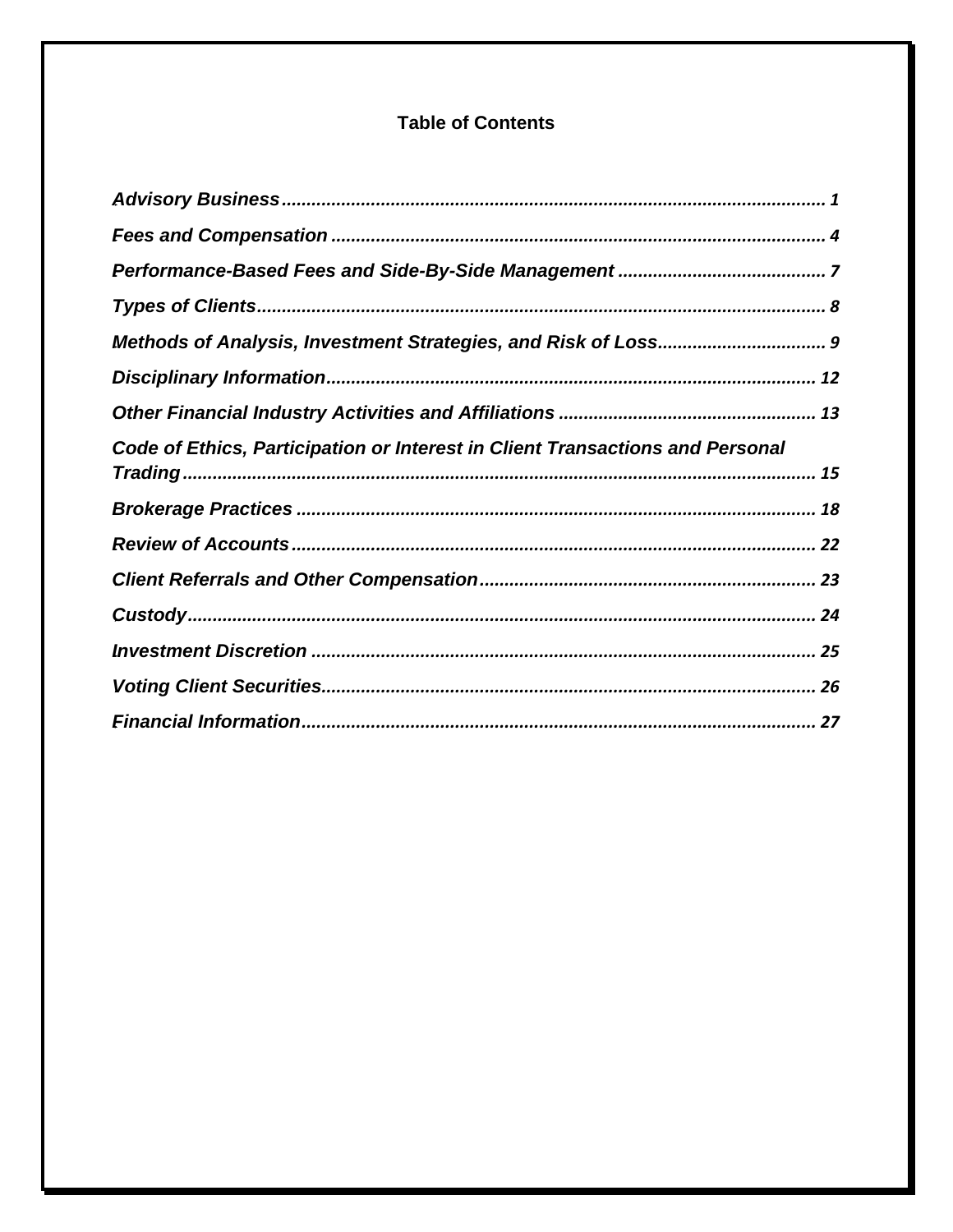### *0B***Advisory Business**

Form ADV Part 2A, Item 4

<span id="page-3-0"></span>Angeles Investment Advisors LLC, (Angeles), a California limited liability company, was formed in 2001 by Leslie B. Kautz, CFA, Howard D. Perlow, CFA, and Michael A. Rosen. Howard Perlow and Michael Rosen are still active, and each owns greater than 25% of the firm. Angeles is 100% employee-owned. The firm operates out of one office in Santa Monica, California, and has no parent company.

Angeles' client base consists primarily of institutional, tax-exempt entities such as foundations, endowments, operating charities, and retirement plans. Angeles does not usually invest directly in stocks and bonds but instead acts as a manager of managers for its client base, including investment vehicles managed by Angeles (see "Fund of Funds" section of this document for additional details). Angeles offers a variety of services, each of which is described in more detail below.

### **CONSULTING SERVICES**

Angeles provides several consulting services separately or in combination. The primary clients for these services will be charitable organizations, pension, profit-sharing, 401(k) plans, trusts, estates, charitable organizations, insurance companies, and governmental entities. Clients may choose to use any or all of these services.

- ➢ Asset Allocation, Spending Analysis and Asset-Liability Analysis: Studies to determine the target percentage allocation to specific asset classes and the minimum and maximum ranges taking into account the client's investment objectives, risk tolerances, special or unique circumstances, investment time horizon and taxes are conducted. These studies may also integrate the analysis of spending policies or liability characteristics.
- ➢ Investment Policy Development and Implementation: An Investment Policy Statement is developed (or reviewed in the case of an existing policy statement) for each client that provides guidance for the management and oversight of assets.
- ➢ Portfolio Structure Analysis: Studies to determine the percentage policy allocation and the minimum and maximum ranges to sub-asset category attributes such as style, size, active, passive, quality, maturity, and market allocations are conducted.
- ➢ Investment Manager Research and Selection: Proprietary manager research is conducted on public and private category managers, funds and private placements are evaluated to determine success factors and suitability for clients. This manager research is used to conduct manager searches and selection for clients.
- ➢ Custody Review and Search: Upon request, we will assist clients with a review of custodial relationships, help negotiate fees and conduct a custodian search, if necessary and upon client request.
- ➢ Manager Fiduciary Oversight: Angeles monitors investment managers for changes in organization, ownership, personnel, investment philosophy, investment process, historical performance, and policies and procedures on behalf of our clients. Return information supplied by the client or third-party data vendor is analyzed and interpreted.
- $\triangleright$  Performance Measurement and Evaluation: With return information supplied by the client or third-party data vendor, Angeles performs performance measurement services and provides appropriate reporting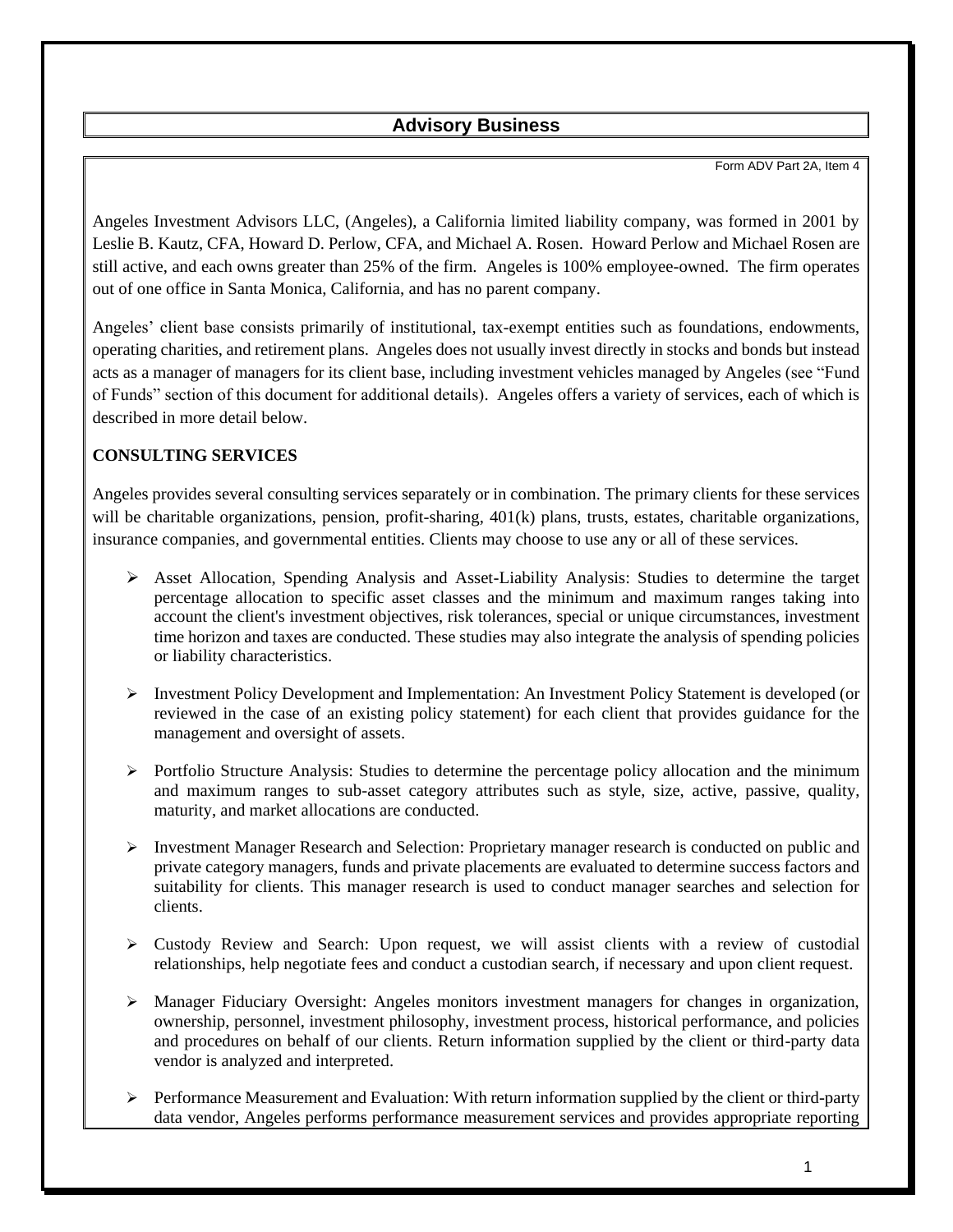to clients. As part of this service, we will routinely monitor and evaluate the performance of the client's money managers and the overall portfolio.

- $\triangleright$  Negotiation and Handling of Manager Transitions: If a manager is terminated or added, we provide services to assist clients in developing a cost-efficient transition plan.
- ➢ Negotiation for Investment Manager and Custodian Fees: Angeles offers its assistance in the negotiation of investment vendor fees.
- ➢ On-site Consultation/Board and Staff Education: We can provide education services, coordinate annual investment forums, and meet with staff and board members on education topics as needed.

#### **DISCRETIONARY SERVICES**

Angeles provides continuous advice regarding investments based on the individual needs of a client. Through discussions in which goals and objectives based on a client's particular circumstances are established, Angeles develops a client's investment policy and creates and manages a portfolio based on that policy. Angeles offers this service to individuals, pension and profit-sharing plans, trusts, estates, charitable organizations, and corporations. Angeles will manage these advisory accounts on a discretionary basis only. Account supervision is guided by the stated objectives of the client as outlined in the Investment Policy Statement or advisor guideline statement.

Angeles will create a portfolio typically consisting of no-load mutual funds, load-waived mutual funds, separately managed accounts, Exchange-Traded Funds (ETF's), government securities, exchange-listed closed-end funds, limited partnerships, offshore corporations, and/or private placements, including hedge funds and Angeles' proprietary pooled investment vehicles. Angeles will allocate the client's assets among various investments, taking into consideration the overall asset allocation and management style selected by the client. The underlying managers will be selected on the basis of any or all of the following criteria: The fund/manager's performance history; the industry sector in which the fund/manager invests; the track record of the fund/manager; the fund/manager's investment objectives; the fund/manager's management style and philosophy; and the fund/manager's management fee structure. Portfolio weighting between funds and managers will be determined by each client's individual needs and circumstances. Clients will have the opportunity to place reasonable restrictions on the types of investments that will be made on the client's behalf. Clients will retain individual ownership of all securities.

#### **LIMITED DISCRETIONARY SERVICES**

Angeles will provide advisory services to certain clients that are similar to those services described in the above summary. However, pre-approval by the client is required before Angeles can implement an investment idea on that client's behalf. Therefore, this group of clients would not be considered fully discretionary. Under the SEC definition of regulatory assets under management in ADV Part 1, these clients will be listed as "Non-Discretionary".

#### **HEDGE FUND AND PRIVATE EQUITY CONSULTING SERVICES**

Angeles also provides consulting services whereby it provides direct private placement (hedge fund or private equity) research and ongoing monitoring on behalf of clients. If contracted, Angeles will monitor such private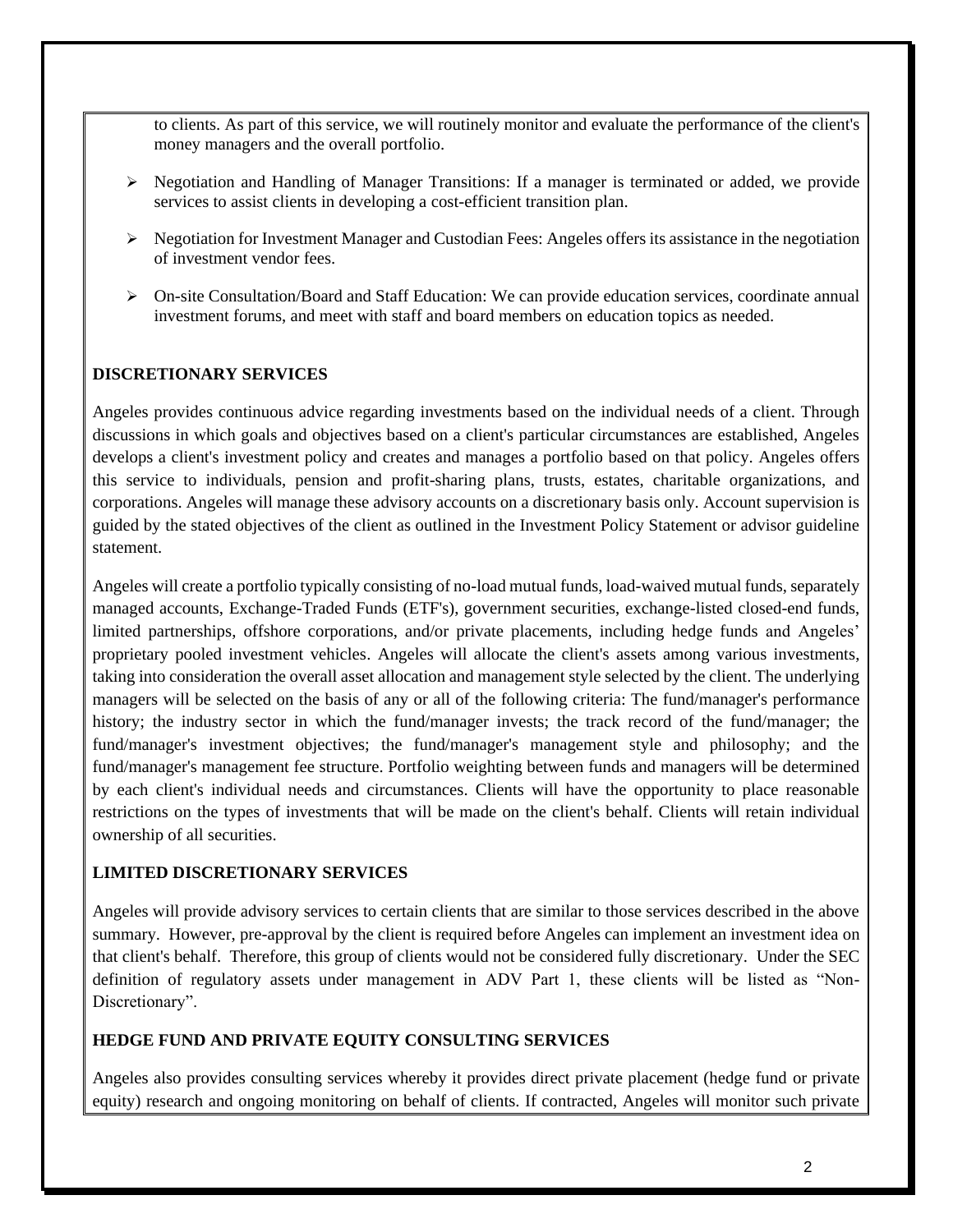placements and provide investment recommendations as it deems appropriate regarding the sale or purchase of new interests.

As this is a consulting service, it is the client's responsibility to determine which, if any, of such recommendations to implement. Angeles is not responsible for the purchase or sale of such interests.

#### **FUND OF FUNDS**

Angeles acts as the investment adviser to the Angeles Absolute Return Fund LTD; a Cayman Islands exempted company, the Angeles Absolute Return Fund LLC a Delaware Limited Liability Company, the Angeles Global Equity Opportunities Fund LLC, a Delaware Limited Liability Company, the Angeles Private Markets Fund, LP a Delaware Limited Partnership, the Angeles Private Markets Fund 2 LP a Delaware Limited Partnership, the Angeles Private Markets Fund 3 LP, a Delaware Limited Partnership, Angeles Private Markets Fund 4 LP, a Delaware Limited Partnership, Angeles Private Markets Fund 5 LP, a Delaware Limited Partnership Angeles Private Credit Fund LP, a Delaware Limited Partnership, Angeles Private Credit Fund 2 LP, a Delaware Limited Partnership and the Diversified Income Fund LLC, a Delaware Limited Liability Company (individually a "Fund" and collectively the "Funds"). Howard Perlow and Michael Rosen serve as directors of the Angeles Absolute Return Fund, LTD, and Angeles serves as the sole manager of the Angeles Absolute Return Fund LLC, the Angeles Global Equity Opportunities Fund LLC, and the Angeles Diversified Income Fund LLC, and as the investment manager of the Angeles Private Markets Fund, LP, the Angeles Private Markets Fund 2 LP, the Angeles Private Markets Fund 3, LP, the Angeles Private Markets Fund 4, LP, the Angeles Private Markets Fund 5, LP the Angeles Private Credit Fund, LP and the Angeles Private Credit Fund 2, LP. The Funds rely on the exclusions to the definition of "Investment Company" provided by Section  $3(c)(1)$  and Section  $3(c)(7)$  of the Investment Company Act of 1940. The funds are managed in reliance on the Commodity Futures Trading Commission Regulation 4.7(b), which requires that investors be limited to "qualified eligible persons" (including non-US persons).

While Angeles has complete discretion and authority to manage and direct the investment capital for the Funds, it does not invest the Funds' capital directly. Instead, Angeles identifies third-party managers (Investment Managers) whose investment strategies and styles Angeles evaluates as being suited to the investment objective, policies, and restrictions of the Funds. Angeles then allocates the capital of the Funds to the investment discretion of one or more Investment Managers and/or invests the Funds' capital in selected investment funds advised by the Investment Managers (Sub-Funds). This structure is commonly referred to as a Fund of Funds. Angeles will (where applicable) manage the domestic and offshore versions of the Funds identically, but there will be allocation differences due to the size and timing of the investments.

#### **ASSETS UNDER MANAGEMENT**

Angeles separates its assets into the broad categories described above: 1) Discretionary Services, both full and limited, and 2) Consulting Services. As of December 31, 2021, Discretionary Services regulatory assets under management were approximately \$8.7 billion and represented 63 clients. Consulting Services assets were approximately \$39.1 billion and represented 19 clients. The Discretionary Services regulatory assets under management are reported in the Angeles ADV Part IA. Angeles does not report the additional \$39.1 billion in Item 5.F of Part 1A of Form ADV because the SEC definition requires us to exclude these hybrid and consulting assets. We are including those assets here to give a more complete description of our business.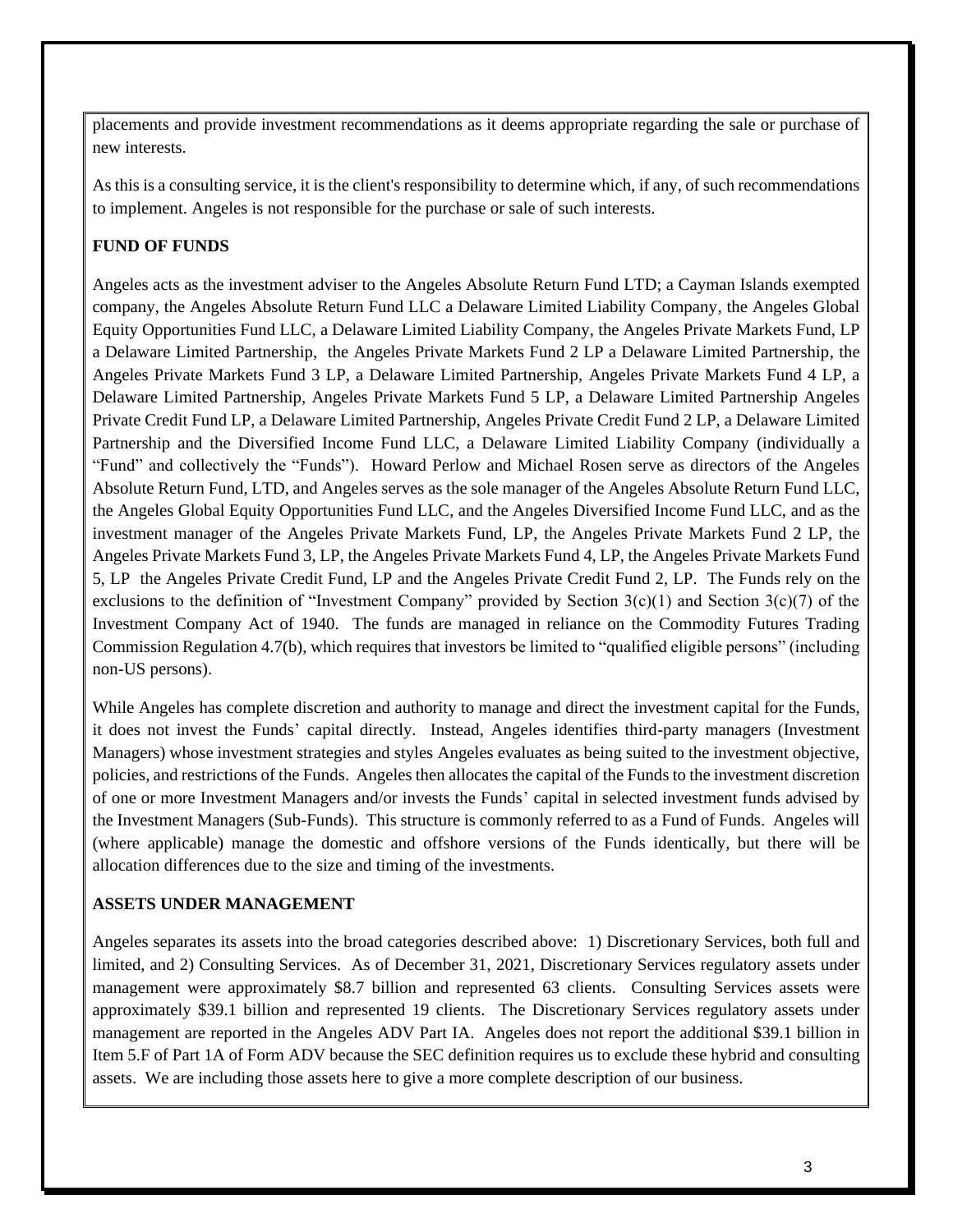### **Fees and Compensation**

Form ADV Part 2A, Item 5

### <span id="page-6-0"></span>**DISCRETIONARY SERVICES**

All fees for Angeles' discretionary services are negotiable. The typical fee schedule will range from .10% to .50%. There is generally a minimum fee of \$125,000. Clients will be invoiced quarterly in advance based upon the current market values of the Client's account as of the last business day at the end of the previous quarter. Angeles will send the client an invoice detailing the fees being charged, and the client will have the option to either have Angeles deduct the fees directly from their custodial account or pay those fees separately.

### **CONSULTING SERVICES**

Consulting services fees will be charged in one of two ways:

- ➢ As a percentage of assets under consultation, typically ranging from 0.01% to 0.20%, depending on the nature and complexity of each client's circumstances. Angeles will quote an exact percentage for each client based on both the nature and total dollar value of that account. Clients will be invoiced in advance based on the current market value of the client's account at the end of the previous quarter.
- ➢ As a fixed fee, typically ranging from \$25,000 \$1,000,000 annually, depending on the nature and complexity of each client's circumstances. Fixed fees are billed quarterly in advance.

In certain circumstances, fees may be negotiable. In the event of termination, fees will be prorated, and any unearned portion of the fee will be refunded to the client. Clients will be invoiced in advance based upon the current market value of the client's account as of the last business day of the month prior to the previous quarterend, or a one-month "lag" since Hedge Fund net asset values generally are finalized later than exchange-traded securities. For example, values from May  $31<sup>st</sup>$  would be used for the quarter ended June  $30<sup>th</sup>$ .

#### **FUND OF FUNDS**

Fund investors that have an existing advisory agreement with Angeles will not pay any incremental fees to invest in one or any of the Funds. For those investors that do not have an existing advisory agreement with Angeles, the annual fee to invest in the Funds is .50% of assets invested for all except the Angeles Private Markets Funds and Angeles Private Credit Funds which funds have a fee of .80%. Additionally, Angeles Private Markets Fund 2 LP, Angeles Private Markets Fund 3 LP, Angeles Private Markets Fund 4 LP, Angeles Private Credit Fund LP and Angeles Private Credit Fund 2 LP charge 5% carried interest over an 8% preferred return on fund investments and 8% carried interest over an 8% preferred return on direct co-investments and direct secondary investments. This fee is waived for current advisory clients of Angeles and its subsidiary, Angeles Wealth Management LLC, discussed further in Other Financial Industry Activities and Affiliations (collectively, "Angeles Clients"). Angeles Private Markets Fund 5, LP has no management fee and a 10% carry over an 8% hurdle rate. Assets invested in this fund are removed from the management fee calculation in the Advisory contract. See "Fees for Mutual Funds, Commingled Funds, Separately Managed Accounts and the Fund" below for a further discussion of fees related to the Funds.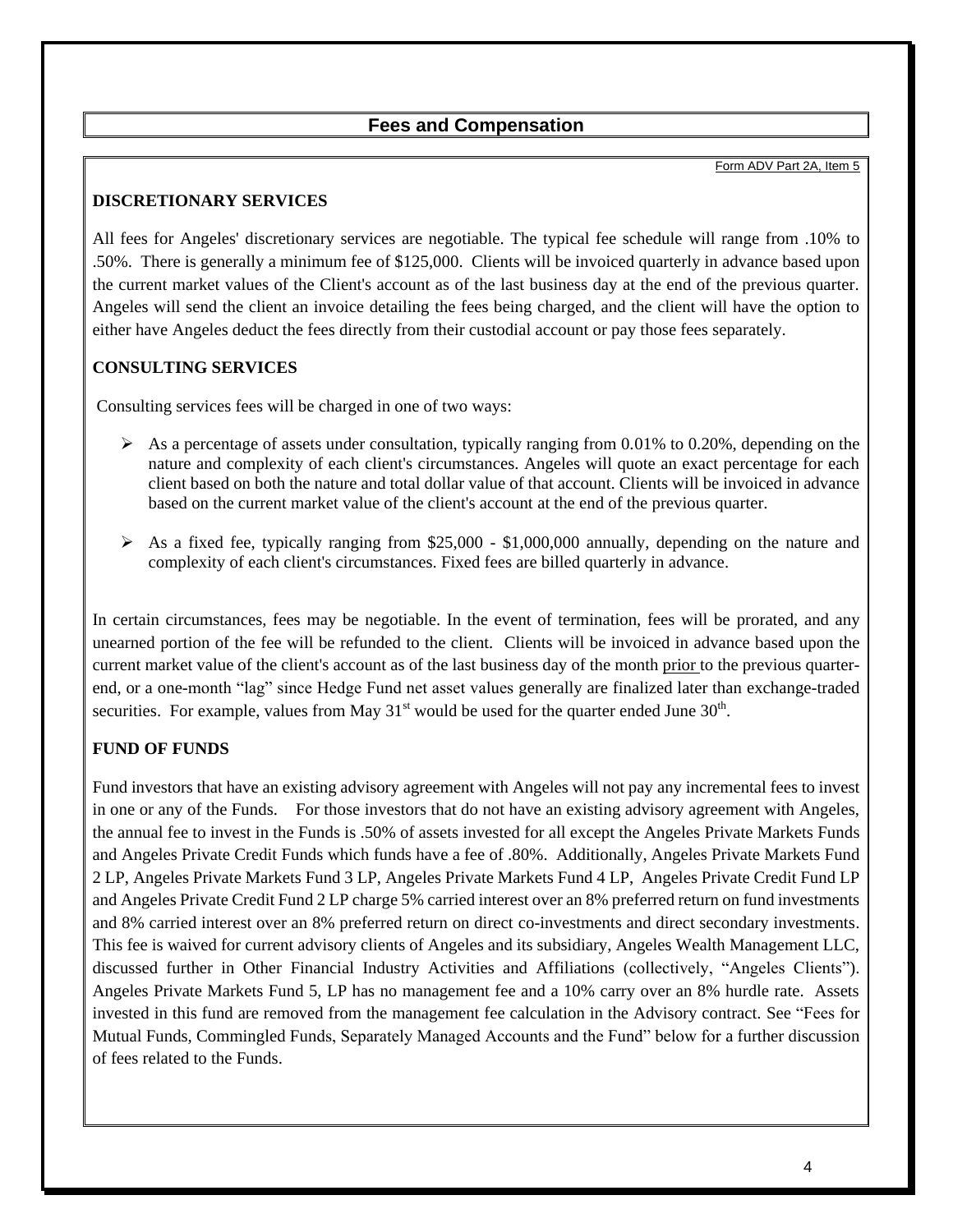#### **GENERAL INFORMATION ON FEES**

Negotiability of Fees: In certain circumstances and subject to Angeles' discretion, Angeles will negotiate fees with its clients.

Fee Calculation: The fee charged is calculated as described above and is not charged on the basis of a share of capital gains upon or capital appreciation of the funds or any portion of the funds of an advisory client (Section 205(a)(1) of the Investment Advisers Act of 1940, amended).

In some circumstances, Clients will be invoiced in advance based upon the current market value of the client's account as of the last business day of the month prior to the previous quarter-end, or a one-month "lag" since certain alternative investment (e.g., hedge funds) net asset values generally are finalized later than exchangetraded securities. For example, values from May  $31<sup>st</sup>$  would be used for the quarter ended June  $30<sup>th</sup>$ .

However, in other instances investments for which Angeles does not receive daily pricing (i.e., hedge funds, private equity funds, other commingled funds) will be valued in the following manner for purposes of determining fees described above. The final value as of the prior month/quarter-end will be (i) increased based on any appreciation during the quarter, as notified to Angeles from the underlying manager's initial quarterly performance estimate (which will typically be available shortly after each calendar quarter-end) as well as any contributions made during the period and (ii) reduced based on any depreciation during the quarter, as notified to Angeles from the underlying manager's initial quarterly performance estimate as well as any withdrawals/distributions made during the period. The fee calculations will not be updated after such estimated market values are finally determined, which often occurs a month or more after the end of a quarter. As a result, there may be a difference between the valuation at which fees described above are calculated and the final market values of the investments as of such quarter-end. This understanding is documented and agreed to in the standard Angeles advisory agreement.

Termination of Advisory Relationship: A client agreement may be canceled at any time, by either party, for any reason upon receipt of prior written notice, in accordance with the terms of the Advisory Agreement, except for Fund investors, which must adhere to the Fund terms detailed in the offering memorandum. Generally, Absolute Return Fund investors will not be able to redeem their initial investment for the first year, and quarterly thereafter upon 90 days advance notice, subject to a one-year lock upon subscription and the potential imposition of certain gating provisions. Global Equity Opportunities Fund and Diversified Income Fund investors will be able to redeem monthly upon 16 business days advance notice and Angeles Private Market Fund investors will not be able to redeem. Upon termination of any account, except Angeles Private Market Fund accounts, any prepaid, unearned fees will be promptly refunded, and any earned, unpaid fees will be due and payable. Unearned prepaid fees will be refunded by dividing the number of days from termination date through the end of the quarter, over the total days in that quarter, and multiplying that percentage by the fees paid. The client has the right to terminate an advisory agreement without penalty within five business days after entering into the agreement.

With respect to open-ended Angeles Funds, if an Angeles client invests in a Fund and later terminates Angeles's services, but wishes to remain in the Fund, the client will become subject to the respective Fund's fee schedule detailed in the allocation agreement immediately upon termination of the Angeles Advisory Agreement and may result in increased fees paid by the client. In the event of a termination of the client's investment advisory agreement with Angeles, investors in the Angeles Private Markets Funds and Angeles Private Credit Funds do not have the ability to redeem their investments. Angeles Private Markets Fund LP, Angeles Private Market Funds 2 LP, and Angeles Private Market Fund 3 LP investors will pay investment management fees in line with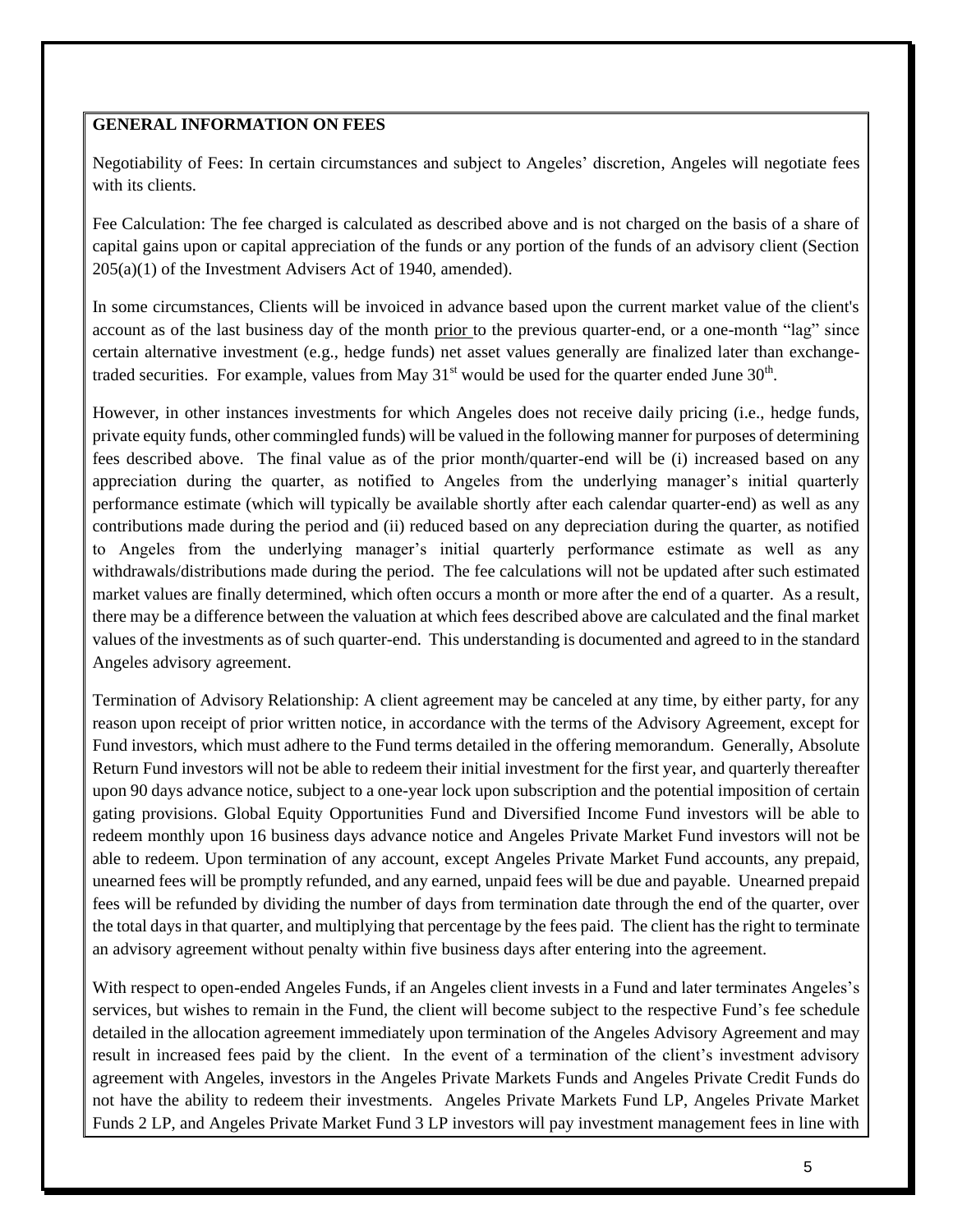the rates detailed in the "Fund of Funds" section of this document. Former Angeles clients remaining in Angeles Private Markets Fund 4 LP Angeles Private Credit Fund LP, and Angeles Private Credit Fund 2 LP will pay investment management fees based on a tiered fee schedule ranging from 0.30% to 0.50%.

#### **Fees for Mutual Funds, Commingled Funds, Separately Managed Accounts, and the Funds:**

All fees paid to Angeles for investment advisory services, both through managed accounts and the Funds, are in addition to the fees and expenses charged by the mutual funds, commingled funds, hedge funds, private equity funds, separately managed accounts, custodians, brokers, and Sub-Funds of the Funds. As discussed in item 4 above, when recommending mutual funds, Angeles will typically use no-load, or load-waived funds. Fees and expenses are described in the offering documents of each respective investment and will generally include a management fee and other expenses. Commingled funds, separately managed accounts and Sub-Funds of the Funds could also charge a performance-based fee. Custodian fees will vary by vendor, as will the related brokerage fees. (Please see the section titled Brokerage Practices for further information on brokerage fees.) A client investing in the Funds will also pay an administrative fee they would otherwise not pay if that client invested directly with the Sub-Funds. By way of a non-exhaustive list of examples, this administrative fee may include travel for due diligence, Bloomberg expenses and other research-related costs, the cost of regulatory compliance consultants, risk monitoring expenses; trade processing and reconciliation expenses; legal and recording fees and expenses; professional fees (including, without limitation, expenses of consultants and experts) relating to investments; accounting (including accounting software acquired by Angeles), auditing and tax preparation expenses; custodial expenses; taxes; insurance; printing and mailing costs; all investment expenses; costs and expenses of entering into and utilizing credit facilities and structured notes, swaps or derivative instruments, including, but not limited to, interest expense (at a fixed or variable rate of interest), commitment fees, and loan issuance fees; the Manager's legal expenses in relation to the Fund, including the negotiation of managed account agreements with underlying Portfolio Managers; the fees and expenses of any administrator; costs relating to regulatory filings (including Form PF); and other expenses associated with the operation of the Fund, including any extraordinary expenses (such as litigation and indemnification). Please see applicable Fund documents for a complete list of expenses.

If a client meets suitability requirements established by the unaffiliated investment managers, a client could invest directly in any of the above-mentioned products, without the services of Angeles. In that case, the client would not receive the services provided by Angeles which are designed, among other things, to assist the client in determining which investment is most appropriate to each client's financial condition and objectives. Accordingly, the client should understand the total fees paid to Angeles and the underlying managers and evaluate the advisory service being provided.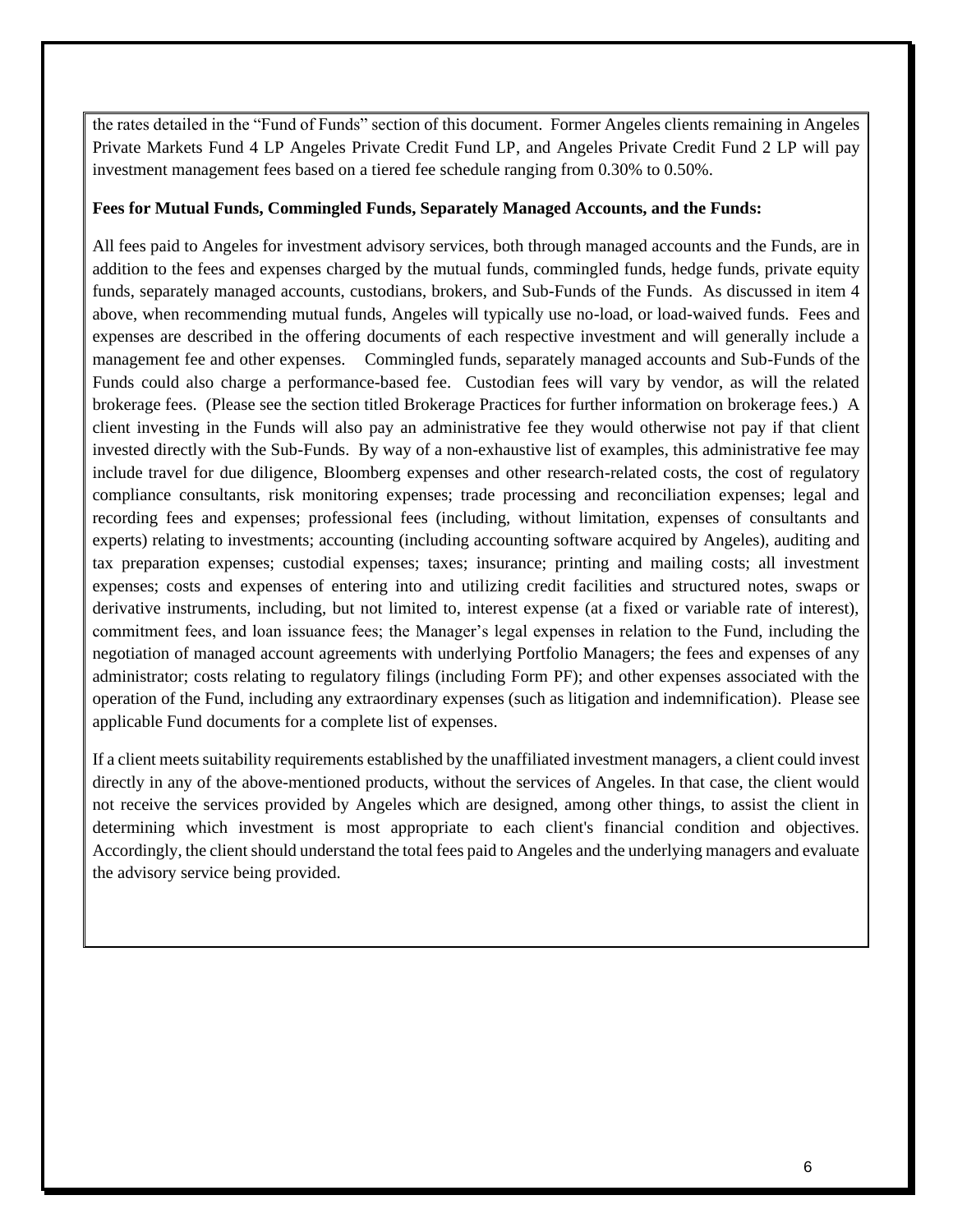### *2B***Performance-Based Fees and Side-By-Side Management**

Form ADV Part 2A, Item 6

<span id="page-9-0"></span>As detailed in the "Fund of Funds" section above, Angeles Private Markets Fund 2 LP, Angeles Private Markets Fund 3 LP, Angeles Private Markets Fund 4 LP, Angeles Private Credit Fund LP, Angeles Private Credit Fund 2 LP charge 5% carried interest over an 8% preferred return on fund investments and 8% carried interest over an 8% preferred return on direct co-investments and direct secondary investments. For Angeles Private Markets Fund 2 LP and Angeles Private Markets Fund 3 LP, this fee is waived for Angeles Clients throughout the duration of an active advisory agreement with Angeles but is re-instituted in the event of termination of advisory services. For Angeles Private Markets Fund 4 LP and Angeles Private Credit Fund LP, these fees are waived throughout the term of the investment for Angeles clients. Angeles Private Markets Fund 5, LP has no management fee and a 10% carry over an 8% hurdle rate. Assets invested in this fund are removed from the management fee calculation in the Advisory contract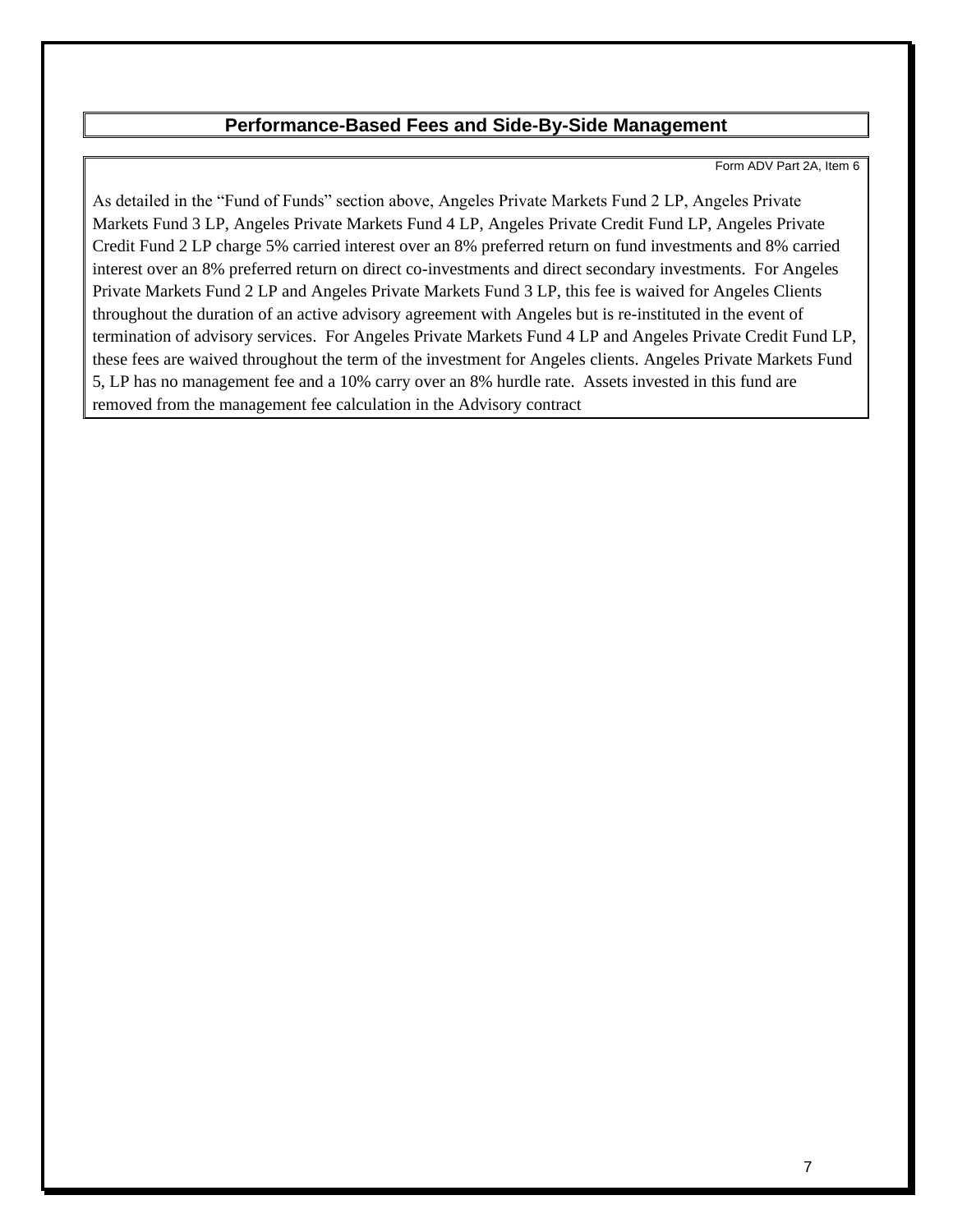### *3B***Types of Clients**

Form ADV Part 2A, Item 7

<span id="page-10-0"></span>Angeles' client base consists primarily of institutional, tax-exempt entities including endowments, foundations, operating charities, and retirement plans, as well as certain high net worth individuals. Angeles does not have a minimum account size but generally charges a minimum fee for services of \$125,000. Therefore, the typical client will be institutional in nature, with investable assets exceeding \$25 million.

Angeles also acts as the investment adviser to the Funds. Angeles serves as the sole director of the Funds. The Funds rely on the exclusion to the definition of "Investment Company" provided by Section 3(c)(1) or Section 3(c)(7) of the Investment Company Act of 1940. The funds are managed in reliance on the Commodity Futures Trading Commission Regulation 4.7(b), which requires that investors be limited to "qualified eligible persons" (including non-US persons).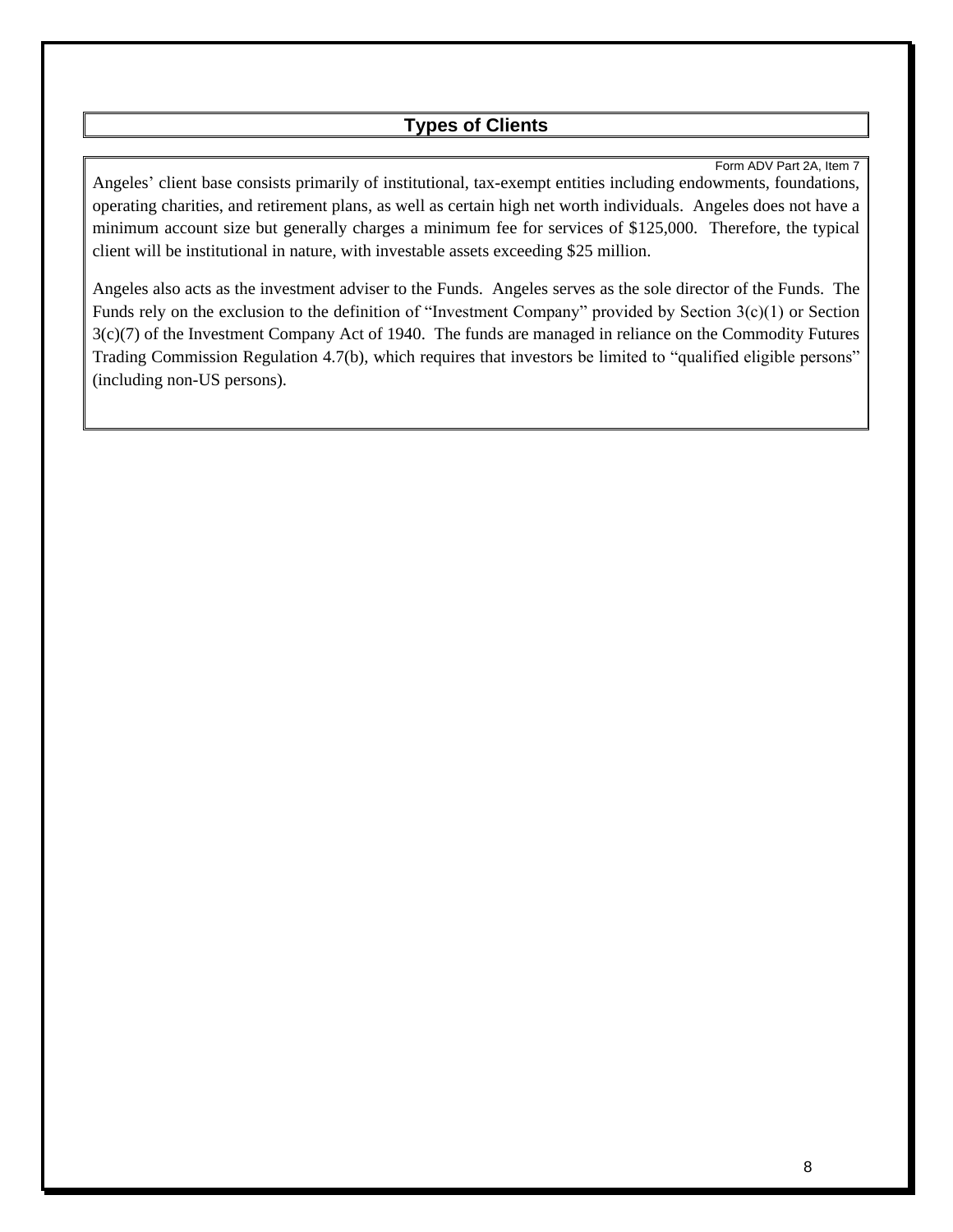## *4B***Methods of Analysis, Investment Strategies, and Risk of Loss**

Form ADV Part 2A, Item 8

### <span id="page-11-0"></span>**METHODS OF ANALYSIS AND SOURCES OF INFORMATION**

Angeles conducts proprietary fund/manager research to evaluate and find suitable investment management organizations to recommend to clients, to manage client assets on a discretionary basis, or to include as a Sub-Fund in the Funds. As part of its proprietary fund/manager research, Angeles utilizes databases, industry contacts, and other industry resources to find individual firms and their products available in the marketplace. Angeles then conducts independent research by communicating directly with the investment firm's management and portfolio managers, evaluating their investment ability and monitoring these firms over time.

### **TYPES OF INVESTMENTS**

Angeles may utilize no-load mutual funds, load-waived mutual funds, separately managed accounts, ETFs, government securities, exchange-listed closed-end funds, limited partnerships, offshore corporations, and/or private placements, including hedge funds and private equity funds. Investing in any of the above securities involves risk of loss, including the loss of principal, which clients should be prepared to bear. There are additional risks associated with private placements, and those risks are discussed below.

Private placement securities can carry greater risk than an exchange-traded security for several reasons. Private placements are less liquid than exchange-traded securities, with withdrawals generally prohibited for one year from the date of purchase, sometimes longer. Managers can also invest in a wider range of securities, including synthetic positions known as derivatives. They can also employ margin to increase leverage, which in turn increases the risk of loss. Angeles clients investing in these private securities will receive an offering memorandum that details the full range of risks present. Clients will be asked to sign a separate application to invest in these securities and attest to their having read and understood the offering memorandum.

The Funds are private placements. The Sub-Funds Angeles selects may employ a wide range of investment strategies including, but not limited to, investing in private equity, bank debt, convertible arbitrage, capital structure arbitrage, high yield debt, structured credit, merger arbitrage, special situations, distressed debt, and global long/short equity. The expected volatility of these sectors ranges from low to very high. The Sub-Funds may also utilize short-selling and leverage as discussed above. Clients investing in the Funds will be asked to sign a separate application and attest to their having read and understood the offering memorandum.

## **RISK OF LOSS**

An investment in any of the vehicles used by Angeles, including the Funds, involves significant risks that each client should consider. The following non-exhaustive list highlights certain of these risks:

• ETF Risk: Shares of ETFs, because they are listed on a stock exchange, can be traded throughout the day on that stock exchange at market-determined prices. ETFs typically invest predominantly in the securities comprising any underlying index. Changes in the prices of such shares generally track, but not always, the movement in the underlying index or sector securities relatively closely. In particular, leveraged and inverse ETFs (that is, ETFs that track some multiple of the daily return of an underlying index or sector or seek to create an inverse of the daily return compared with such underlying index or sector, or both), may perform substantially differently over longer terms than would leveraged or short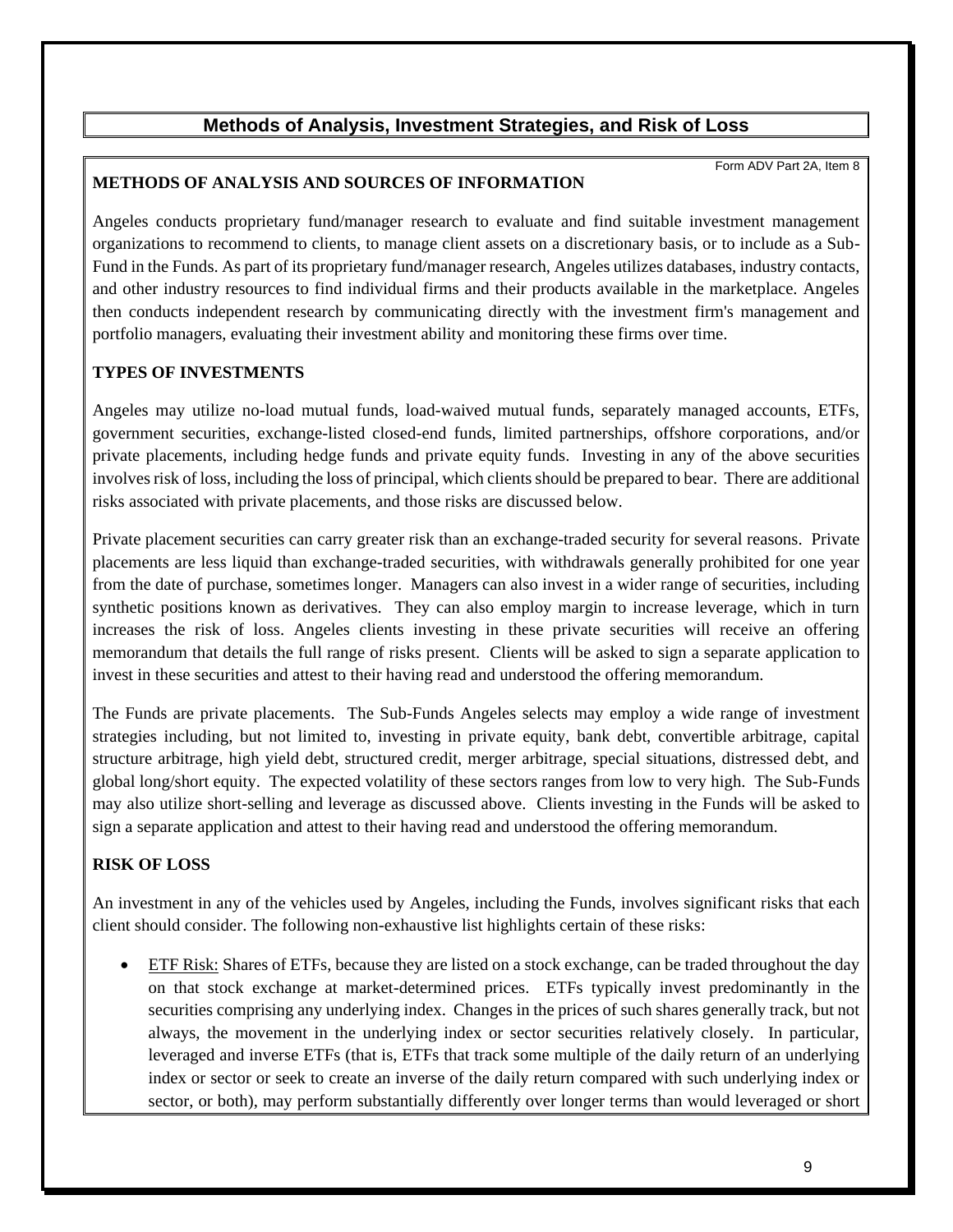positions in the underlying investments. ETFs are generally seen as a relatively inexpensive way to gain exposure to the underlying market or sector as a whole.

- Equity Market Risk: The risk stock prices overall will decline. Stock markets tend to move in cycles, with periods of rising prices and periods of falling prices. When the stock market is subject to significant volatility, the risks associated with investing may increase.
- Foreign Securities and Emerging Markets Risk: The risk associated with investments in foreign countries and emerging markets. The following factors make foreign securities more volatile: political, economic, and social instability; foreign securities may be less liquid, brokerage commissions and other fees may be higher for foreign securities, and foreign companies may not be subject to the same disclosure and reporting standards as U.S. companies.
- Currency Risk: The value of foreign securities may be affected by changes in currency exchange rates. Additionally, positions may be held in foreign currencies, which are affected by changes in exchange rates to the investor's home currency.
- Interest Rate Risk: The chance that the value of debt securities overall will decline because of rising interest rates.
- Income Risk: The chance that income will decline because of falling interest rates.
- Credit Risk: The chance that a debt issuer will fail to pay interest and principal on time, or that negative perceptions of the issuer's ability to make such payments will cause the price of that debt to decline.
- Counterparty Risk: The risk that the other party to an agreement will default.
- Derivatives Risk: The greater complexity involved with the use of derivatives may expose the Client to greater risks and result in poorer overall performance.
- Short Sale Risk: The risk that a Client will incur a theoretically unlimited loss if the price of a security sold short increases between the time of the short sale and the time the account replaces the borrowed security.
- Smaller and Mid-Sized Companies Risk: The securities of such issuers may be comparatively more volatile in price than those of companies with larger capitalizations, and may lack the depth of management, diversity in products, and established markets for their products and/or services that may be associated with investments in larger issuers.
- Management risk: Assessments about the value of a particular security may be incorrect and there is no guarantee that individual securities will perform as anticipated. The value of a security can be more volatile than the market as a whole and our assessment (or the assessment of our sub-advisors) may fail to produce intended results.
- Inadequate diversification risks: Private funds may invest a large portion of their assets in a single issuer or industry, making the fund more susceptible to single adverse economic or political occurrence.
- Side arrangements: Angeles and/or the Funds may enter into side agreements with certain clients/investors (respectively) to provide different fees, access to information, and other information with respect to the fund or certain investments.
- Investment Opportunity Competition: The private equity market is competitive and, as a result, may increase the price for certain investments and potentially reduce returns to investors.
- Liquidity Risk: Some of the private fund investments may have exposure to losses created by inability to prematurely terminate investments.
- Natural & Unavoidable Events: Global markets are interconnected, and events like natural disasters, war, terrorism, civil disorder, public health crises such as a pandemic have led and may, in the future, lead to short-term market volatility and potentially have an adverse long-term and wide-spread effects on world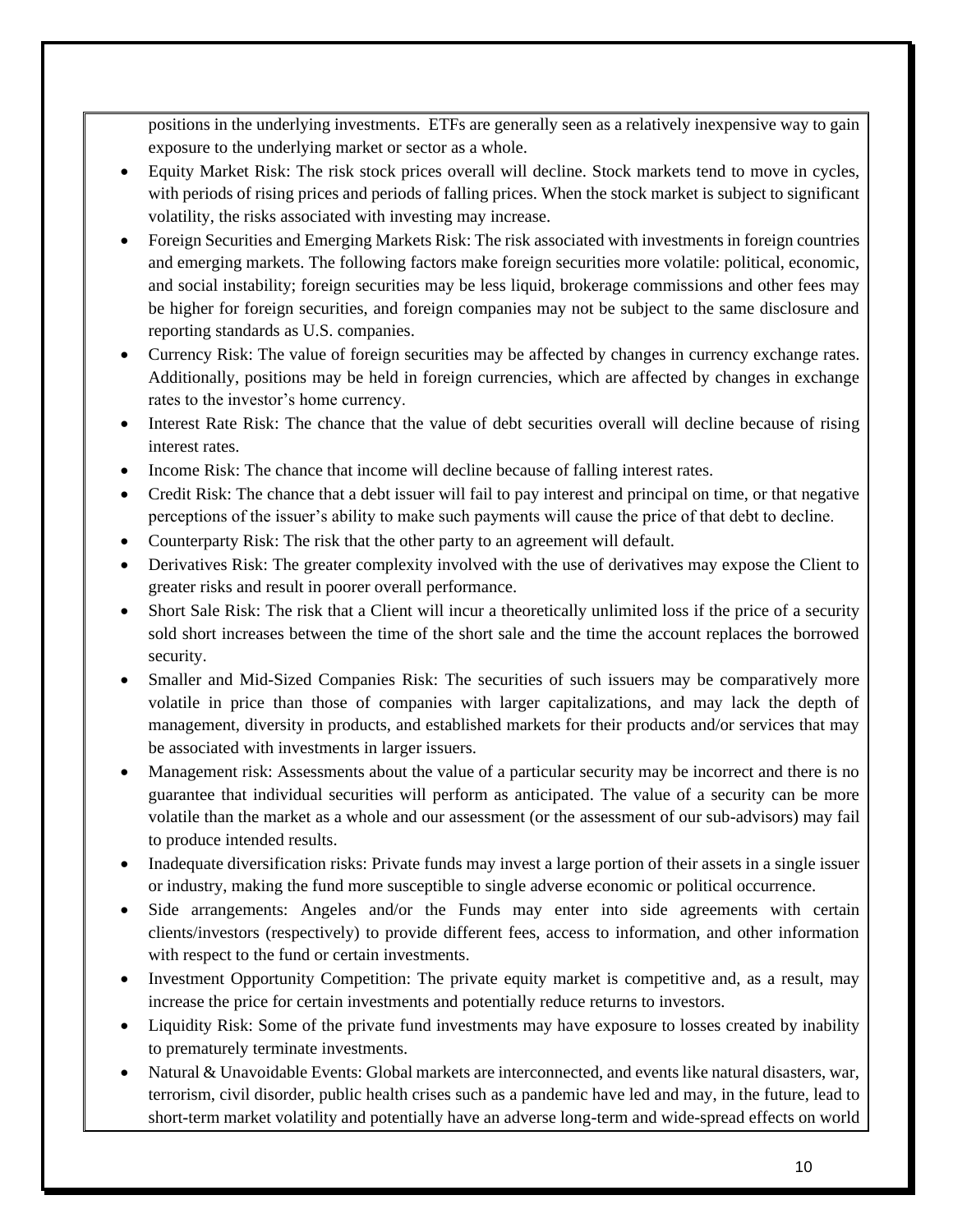economies and markets. Clients may have exposure to countries and markets impacted by such events, which could result in material losses.

• Cybersecurity risk: Angeles and the companies in which it recommends investment may be subject to operational and information security risks, including those resulting from cyber attacks.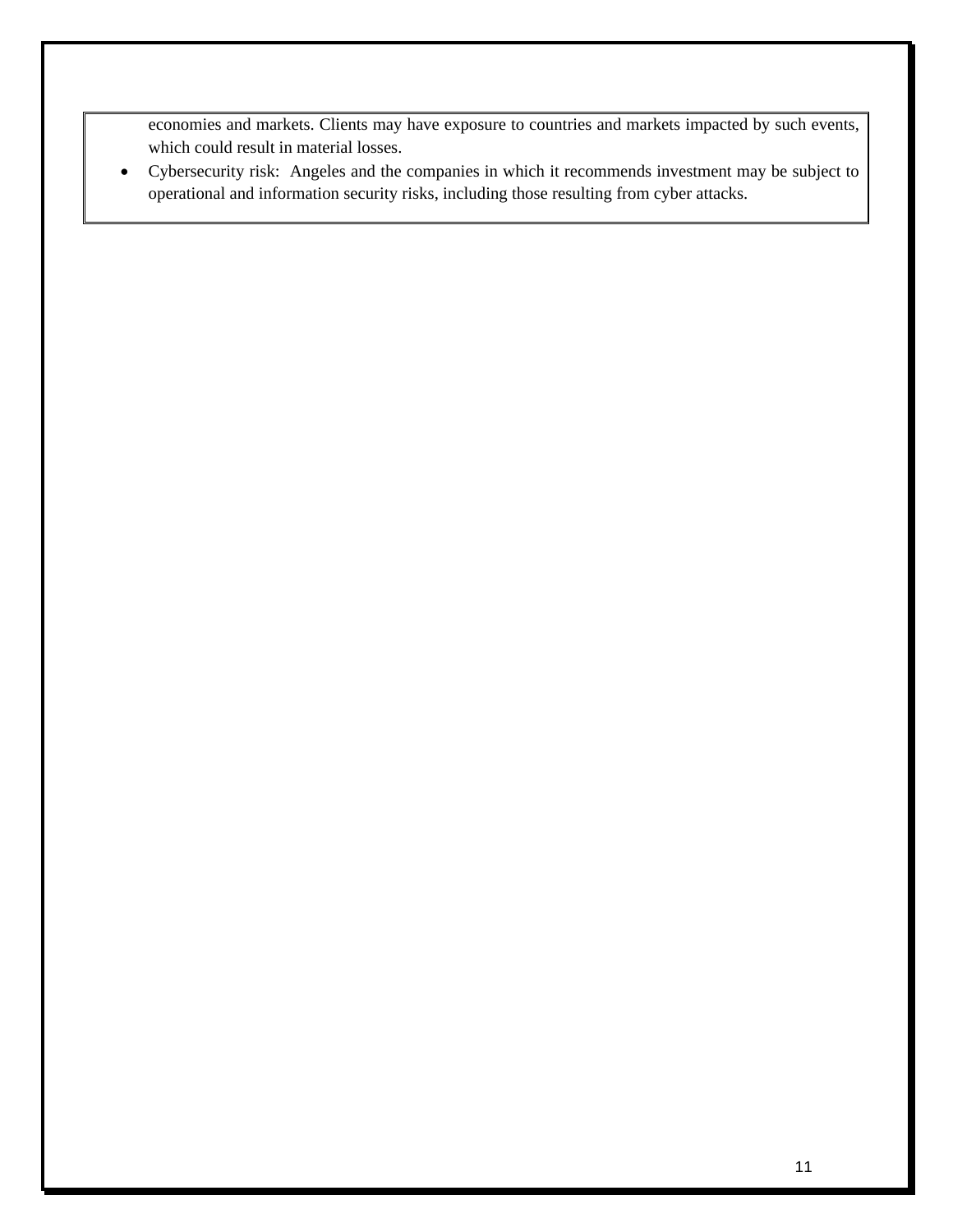# **Disciplinary Information**

Form ADV Part 2A, Item 9

<span id="page-14-0"></span>Angeles has no disciplinary history to report for the firm, its owners, or its employees.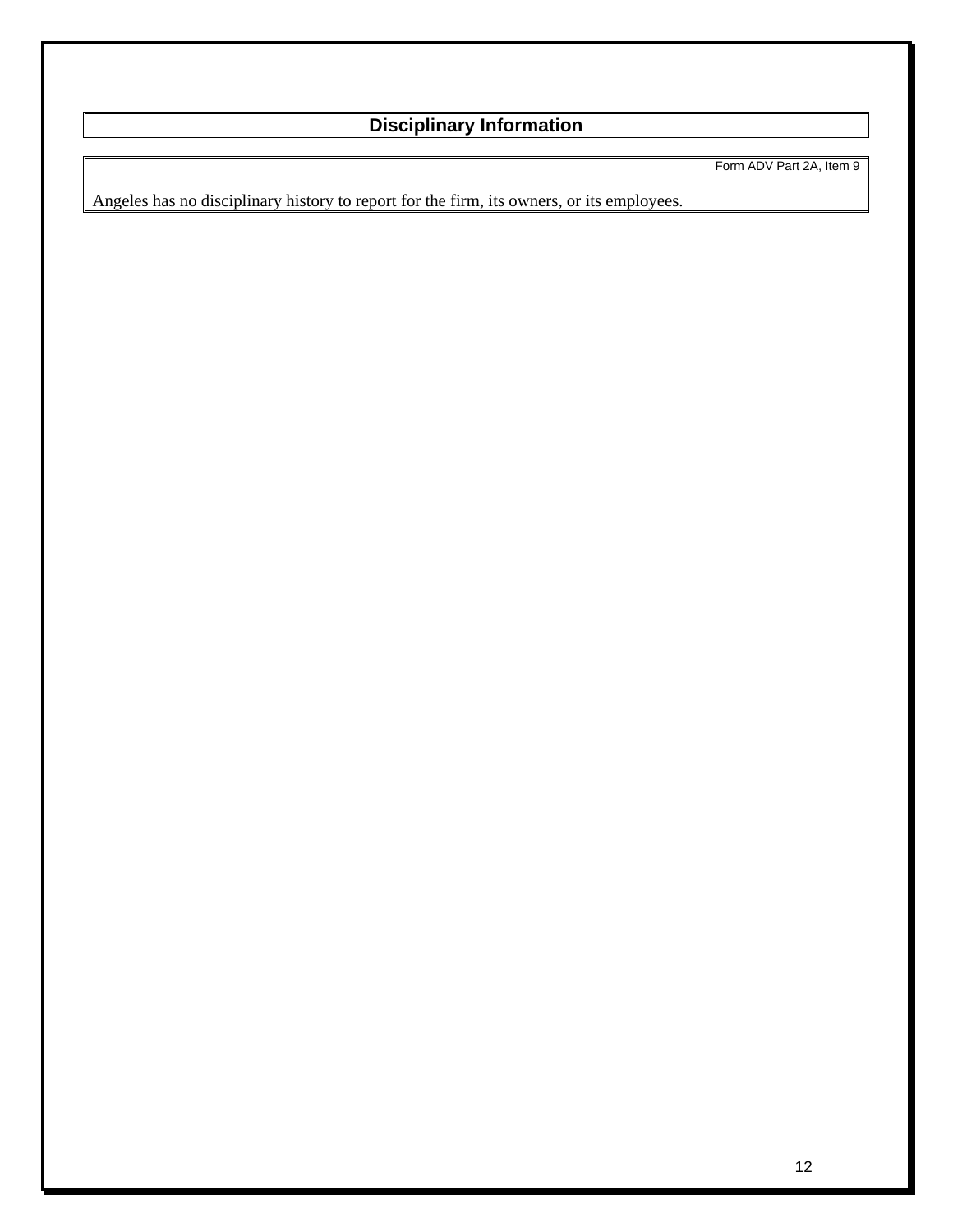## *6B***Other Financial Industry Activities and Affiliations**

Form ADV Part 2A, Item 10

<span id="page-15-0"></span>Michael Rosen, a Managing Member of Angeles, is the sole owner and employee of MarketForce, LLC, a separate investment adviser with approximately \$48 million in assets under management and registered with the appropriate state regulatory authority. Mr. Rosen works full time at Angeles and generally manages MarketForce before or after normal business hours. Mr. Rosen receives management fees earned by MarketForce. MarketForce provides investment advisory services to individuals, primarily friends and family of Mr. Rosen. The standard MarketForce fee schedule is generally higher than Angeles' standard fee schedule given the smaller, more retail nature of the client accounts. Mr. Rosen recommends that friends, family, and other prospects that fail to meet the institutional account profile of Angeles, or the minimum asset size requirements of Angeles Wealth Management (see below), become investment advisory clients of MarketForce.

MarketForce clients, including Michael Rosen, trade in some of the same securities as Angeles' clients and may receive pricing and execution on those trades that are better or worse than the pricing and execution Angeles' clients will receive. In addition, there is a potential conflict in that Mr. Rosen might refer clients to MarketForce instead of Angeles because of the higher fees available.

This potential conflict is mitigated in a number of ways. First, Angeles clients are institutional in nature, whereas MarketForce clients are individuals. MarketForce does not have the infrastructure to successfully attract or retain an institutional client base. Secondly, Mr. Rosen does not represent MarketForce as an institutional investment adviser. In fact, Mr. Rosen does not represent MarketForce publicly, nor does he generate any marketing material for MarketForce. MarketForce's business is generated by referrals. Finally, Angeles will periodically review MarketForce trading and clients added/lost to determine overlap and will resolve any questions directly with Mr. Rosen.

Angeles Wealth Management, LLC (AWM) is a majority-owned affiliate of Angeles that operates out of the same main office and utilizes some of the same employees as Angeles. AWM is registered with the SEC as an investment adviser. You may view the AWM ADV at the SEC's website: [www.Advisorinfo.sec.gov.](http://www.adviserinfo.sec.gov/) The CRD number for AWM is 159952.

AWM has a dedicated Chief Executive Officer, independent of Angeles, who is responsible for all aspects of the business and operation. This entity was created to offer institutional-level research and investment selection to the high-net-worth community, generally defined as clients with investment balances of \$5 million or greater. AWM utilizes the expertise of Angeles to create and implement separate investment models to be used by AWM clients. Angeles does not receive direct compensation from AWM or its clients but is indirectly compensated through its majority ownership.

AWM clients may trade in some of the same securities as Angeles' clients and may receive pricing and execution on those securities that are better or worse than the pricing and execution Angeles clients will receive. Angeles and AWM will block trades wherever possible to ensure all clients receive equitable pricing. There is a potential conflict in that Angeles' management might refer clients to AWM because of the higher fees available. This risk is mitigated because Angeles clients are generally institutional and AWM clients are generally individual. AWM would not have the operational and/or investment research capacity to service an institutional client base.

The Angeles Private Markets GP LLC, Angeles Private Markets GP2 LLC, Angeles Private Markets GP3 LLC, Angeles Private Markets GP4 LLC, Angeles Private Markets GP5 LLC, Angeles Private Credit Fund GP LLC,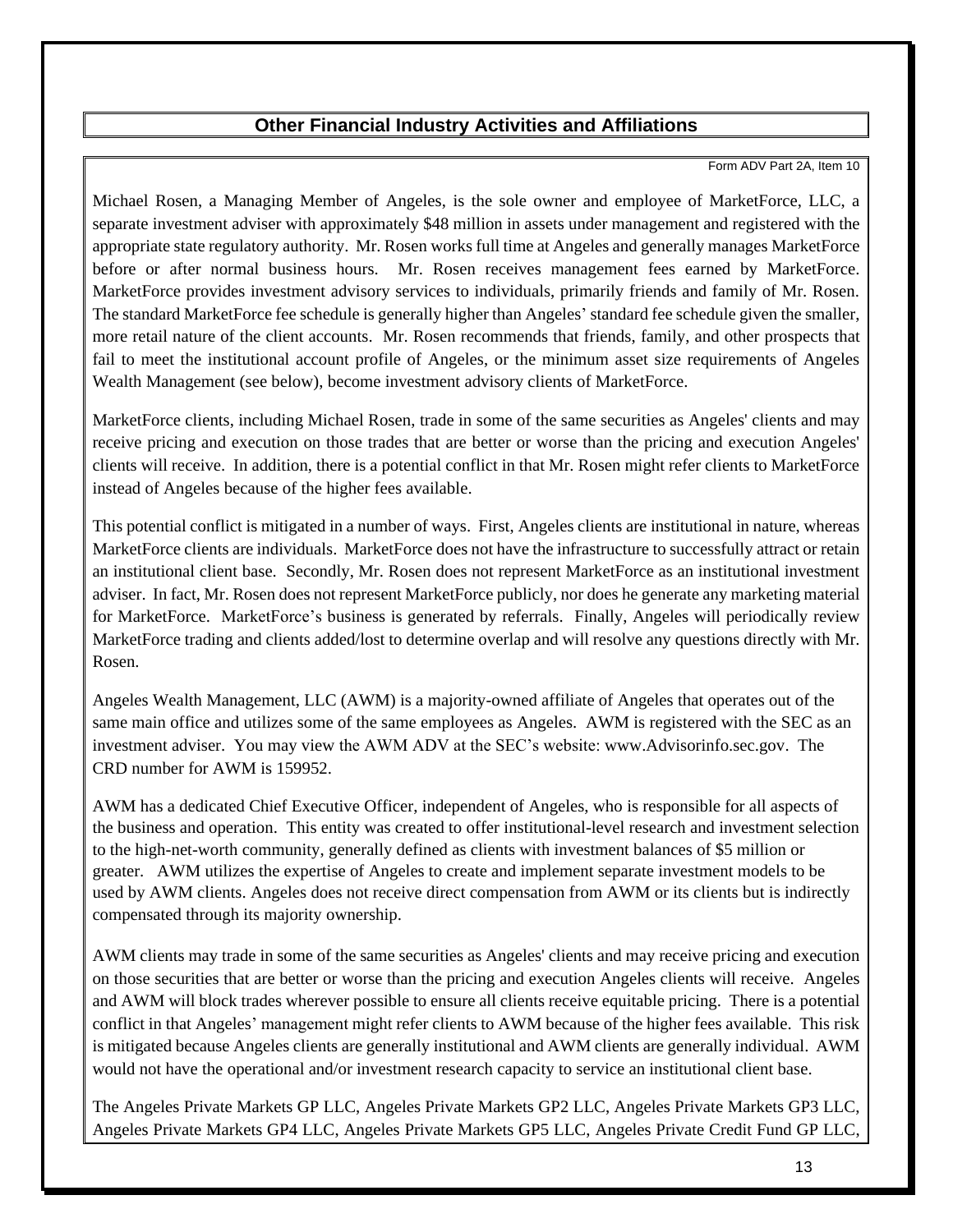and Angeles Private Credit Fund GP2 LLC were formed to act as the general partner of the Angeles Private Markets Fund, LP, Angeles Private Markets Fund 2 LP, Angeles Private Markets Fund 3, LP, Angeles Private Markets Fund 4, LP, Angeles Private Markets 5, LP, Angeles Private Credit Fund LP, and Angeles Private Credit Fund 2, LP respectively, and will have no other investments or operations. Angeles is the sole member of these LLCs.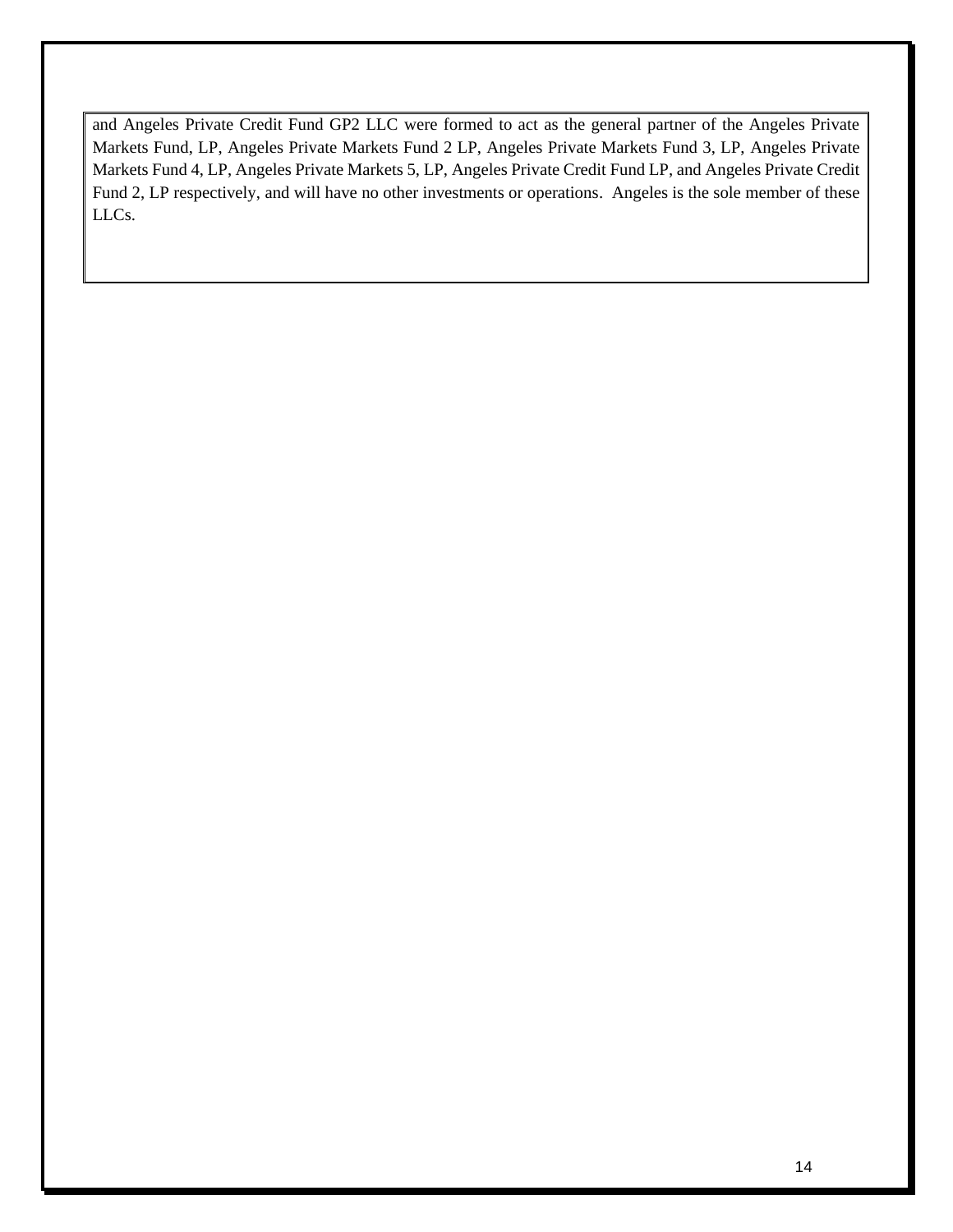## <span id="page-17-0"></span>*7B***Code of Ethics, Participation or Interest in Client Transactions and Personal Trading**

Form ADV Part 2A, Item 11

#### **Angeles' Code of Ethics:**

Angeles has designed a Code of Ethics ("Code") to comply with Rule 204A-1 under the Investment Advisers Act of 1940 ("Advisers Act").<sup>1</sup> Following is a summary of this Code.

The Code establishes rules of conduct for all employees of Angeles and is designed to, among other things; govern personal securities trading activities in the accounts of employees. For purposes of the trading rules for employees covered by this Code, the Angeles Profit Sharing Plan and Defined Benefit Plans ("the Plans") are considered clients. There exists the inherent potential for Angeles to favor the Plans over other unrelated clients in trading activity. However, Angeles has adopted policies and procedures to mitigate this risk through block trading of applicable securities. The Code is based upon the principle that Angeles and its employees owe a fiduciary duty to Angeles' clients to conduct their affairs, including their personal securities transactions, in such a manner as to avoid (i) serving their own personal interests ahead of clients, (ii) taking inappropriate advantage of their position with the firm and (iii) any actual or potential conflicts of interest or any abuse of their position of trust and responsibility.

The Code is designed to ensure that the high ethical standards long maintained by Angeles continue to be applied. The purpose of the Code is to preclude activities that may lead to or give the appearance of conflicts of interest, insider trading and other forms of prohibited or unethical business conduct. The name and reputation of our firm continue to be a direct reflection of the conduct of each employee.

Pursuant to Section 206 of the Advisers Act, both Angeles and its employees are prohibited from engaging in fraudulent, deceptive, or manipulative conduct. Compliance with this section involves more than acting with honesty and good faith alone. It means that Angeles has an affirmative duty of utmost good faith to act solely in the best interest of its clients.

Angeles and its employees are subject to the following specific fiduciary obligations when dealing with clients:

- $\triangleright$  The duty to have a reasonable, independent basis for the investment advice provided;
- ➢ The duty to obtain best execution for a client's transactions where the Firm is in a position to direct brokerage transactions for the client;
- $\triangleright$  The duty to ensure that investment advice is suitable for meeting the client's individual objectives, needs, and circumstances;
- ➢ A duty to act for the benefit of their clients and place a client's interest before their own; and
- $\triangleright$  A duty to be loyal to clients.

Any financial relationship any principal or employee may have with any plan official, beneficiary, or sponsor shall be fully disclosed.

Angeles forbids any principal or employee of the firm from trading, either personally or on behalf of others, on material non-public information or communicating material non-public information to others in violation of law.

➢ Except as required by law or enforcement action, no Angeles principal or employee may reveal confidential information concerning any of its clients to outsiders or misuse any confidential information

<sup>1</sup> Angeles' Code of Ethics is jointly maintained and administered with its affiliate, AWM.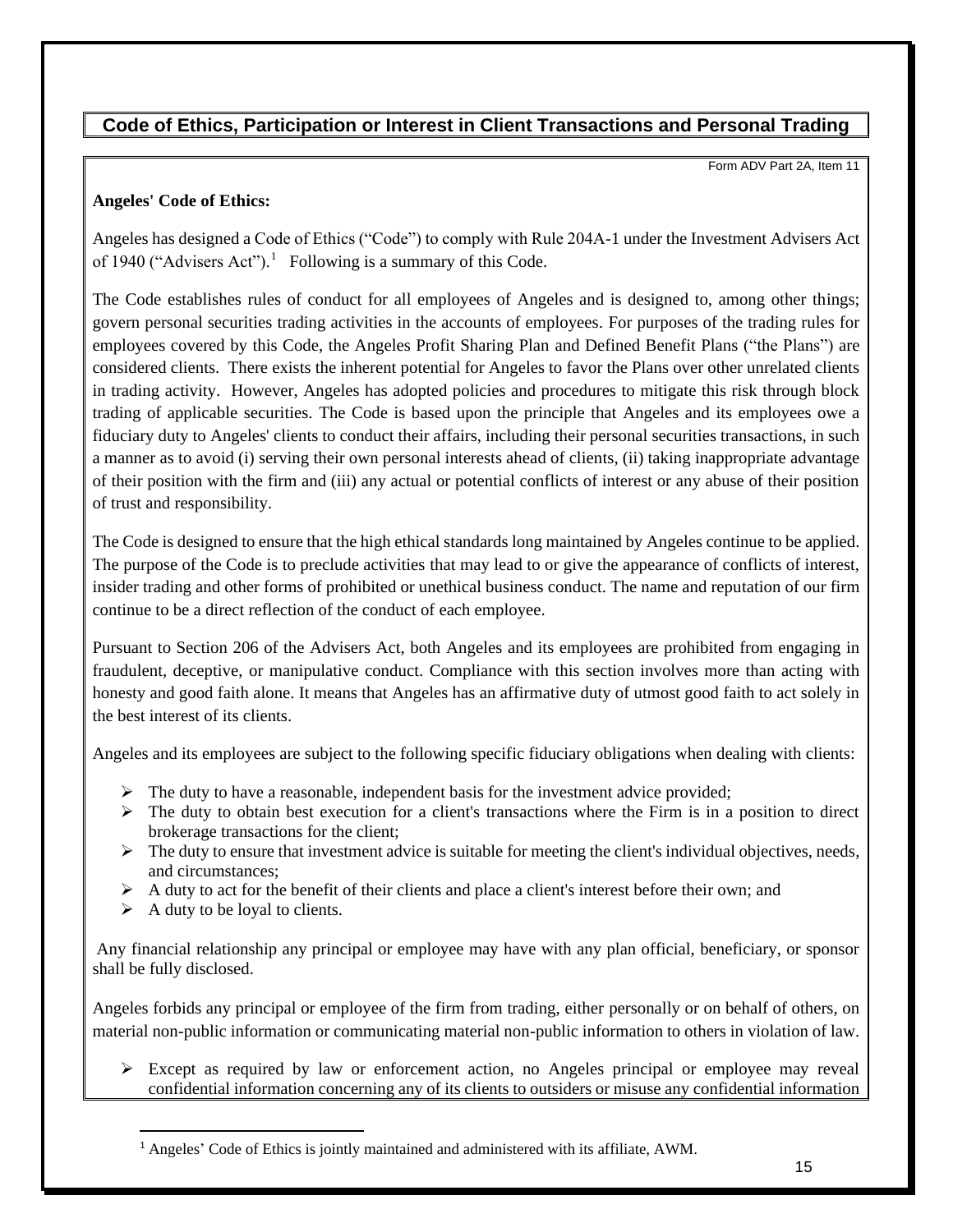concerning clients. Unauthorized divulging of information is a violation of this policy whether or not it is undertaken for personal gain, and whether or not harm to Angeles or its clients is intended.

The Chief Compliance Officer will periodically report to the managing members of Angeles to document compliance with this Code. To request a complete copy of Angeles' Code, please contact Stephen Smetana, Compliance Officer, at (310) 857-5827 or email at [ssmetana@angelesinvestments.com.](mailto:ssmetana@angelesinvestments.com)

#### **PARTICIPATION OR INTEREST IN CLIENT TRANSACTIONS**

Qualified existing Angeles clients and qualified prospects may invest in the Angeles Funds. Angeles waives the fund management and incentive fees while a client has an existing management agreement with Angeles. In this way, Angeles has attempted to minimize the financial incentive to recommend its own Fund over an outside fund. In addition, Angeles' existing clients and prospects must sign a separate subscription document for the Funds, and review the complete offering memorandum, at which time they must acknowledge the fee schedule and all Fund-related risks.

The Fund may invest in securities similar to those used by Angeles' other clients. Certain Angeles clients may also choose to invest in private equity securities with limited capacity. Angeles has a fiduciary obligation to use its best efforts to ensure that no client is treated unfairly in relation to other clients in the allocation of investment opportunities or in the order in which transactions are executed. Angeles will seek to allocate orders and investment opportunities among clients, including the Fund, in a manner it believes to be equitable, considering each client's objectives and capital available at the time of investment.

Angeles and certain of its principals are involved in other business ventures and may organize or become involved in other new business ventures in the future. The Fund and/or Angeles's other clients will not share in the risks or rewards of such involvement in these other ventures. However, such other ventures will compete for the Principal's time and attention. The principals are not required to devote any specific amount of time to the Fund or other Angeles clients.

### **PERSONAL TRADING**

Angeles monitors these trades by employees and by Angeles on behalf of its clients to determine if trades are occurring in the same securities. Angeles invests primarily through the Angeles Funds for its discretionary clients. Within certain of the Funds, there are marketable securities for which Angeles, as investment manager, oversees trading (separate and distinct from those assets managed by sub-managers, which are not subject to our direct control). Angeles also invests in ETFs for its discretionary clients. These funds are similar to equities in that they are priced throughout the day. To mitigate this potential conflict, Angeles has implemented a preclearing system whereby employees are required to obtain permission to trade in reportable securities. In this way, Angeles mitigates this potential conflict by monitoring employee transactions and transactions placed by Angeles in client accounts, including information regarding the date and price of transactions.

The Chief Investment Officer manages a concentrated equity portfolio on behalf of certain discretionary clients. He invests his own assets alongside these clients and will attempt to execute a block trade with these clients when practical. He may also trade outside of these blocks because of legacy holding weights in his personal accounts that do not correspond with client weightings. Therefore, it is possible that the Chief Investment Officer will trade in advance of or after a client block trade and may obtain better pricing than the clients for that trade. However, trades in the Chief Investment Officer's accounts are monitored and reviewed by the Compliance department and reviewed on an ongoing basis by the Compliance department to mitigate this potential conflict.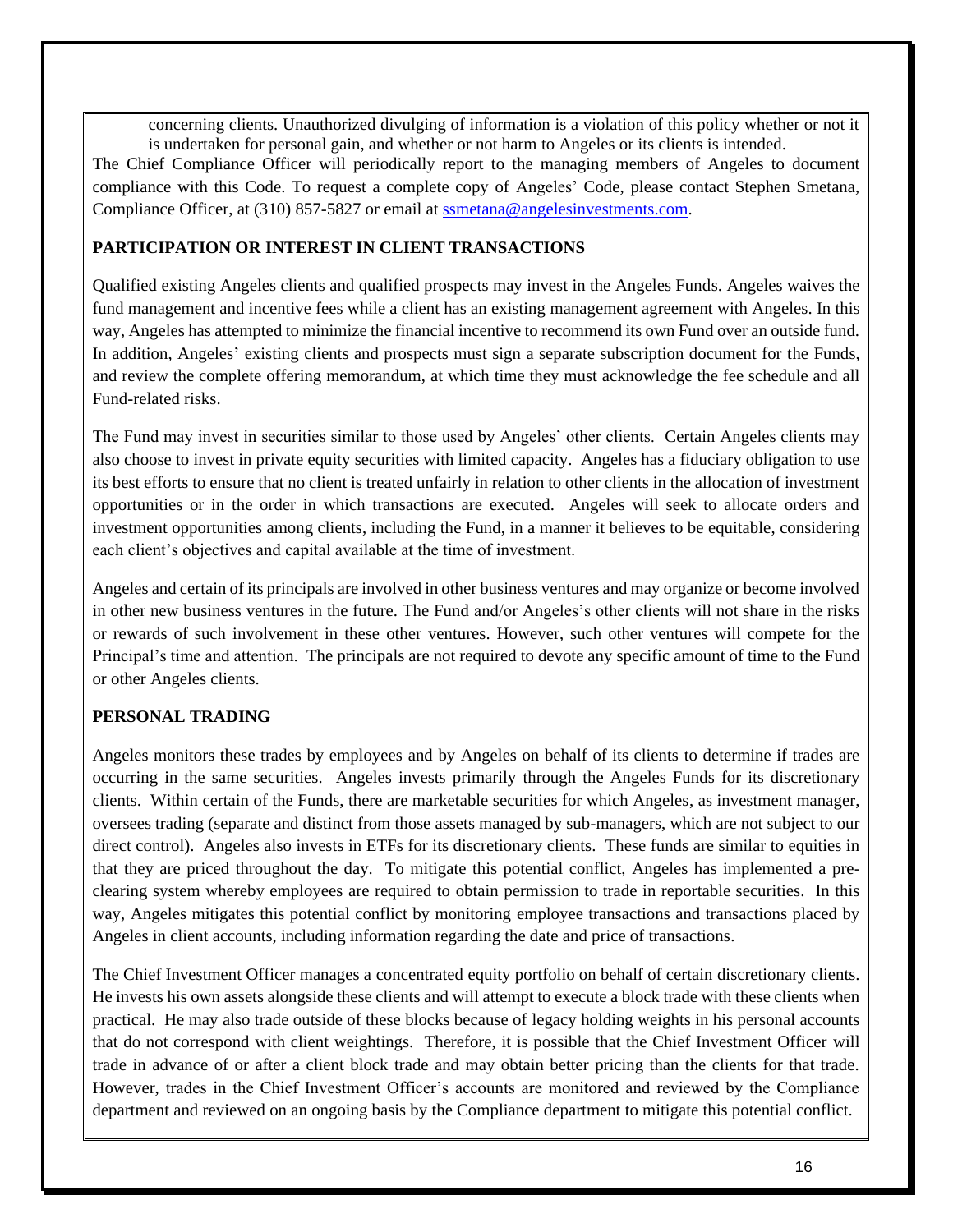Because mutual funds are priced at the end of the trading day, an employee could not purchase a particular fund at a better price than a client or affect the mutual fund price. Therefore, Angeles employees are permitted to invest in these same mutual funds at the same time as clients.

#### **GIFTS AND ENTERTAINMENT**

All benefits received by employees are covered by our code of ethics and must be reported to our CCO above a \$50 materiality threshold. These benefits may include gifts, entertainment, meals, training, lodging, or other similar items. Our CCO will review these benefits and determine if further action is required, which may include a prohibition on future benefits or reimbursement by the individual to the manager. Our firm and employees are prohibited from receiving direct monetary payments from investment managers for any reason.

As indicated above, Angeles employees will receive benefits from money managers that we recommend to clients. We believe this conflict is mitigated primarily by our team approach to hiring/terminating managers, along with the materiality threshold established above. For discretionary clients, these decisions are made by our Investment Committee; one individual cannot hire or terminate a manager. In addition, as mentioned above, these benefits are documented and monitored by the CCO, who can act to curb or eliminate the benefits if needed.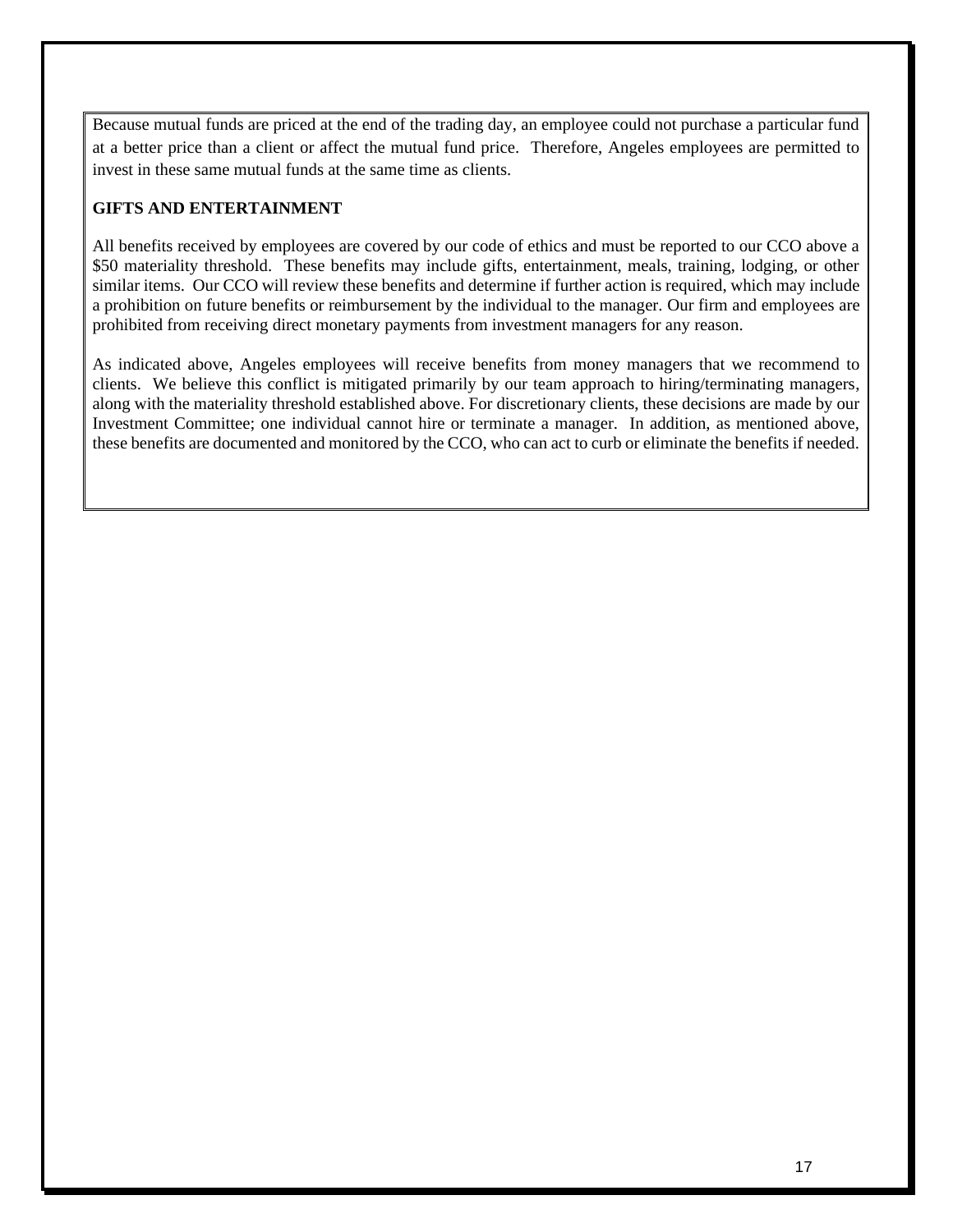### <span id="page-20-0"></span>*8B***Brokerage Practices**

Form ADV Part 2A, Item 12

#### **DISCRETIONARY SERVICES**

For discretionary client accounts, Angeles does not have the discretionary authority to determine the brokerdealer to be used or the commission rates to be paid. Clients must direct Angeles as to the broker-dealer to be used. In directing the use of a particular broker or dealer, it should be understood that Angeles will not have the authority to negotiate commissions or obtain volume discounts and best execution may not be achieved. In addition, a disparity in commission charges may exist among Angeles clients.

Angeles will recommend Charles Schwab & Company, Inc. a FINRA-registered broker-dealer, member SIPC, ("Schwab") to those Clients without a preexisting custodial services or brokerage relationship. Angeles participates in the Schwab Advisor Services program (Advisor Services) offered to independent investment advisers. As part of the Advisor Services program, Angeles receives benefits that it would not receive if it did not offer investment advice. These benefits are more fully described below under "Other Benefits".

In evaluating whether to recommend that clients custody their assets at Schwab, Angeles may take into account the availability of some of those other benefits as part of the total mix of factors it considers and not solely the nature, cost or quality of custody and brokerage services provided by Schwab, which can create a conflict of interest. However, Angeles believes this conflict is mitigated by the following facts. The client must decide to use Schwab and sign a separate account opening document with full disclosure of fees and expenses. In recommending Schwab, Angeles considers the following factors: the products offered, the level of service, commission rates, and the ability to meet client needs. In assessing the reasonableness of their commissions, Angeles compares various brokerage firm rates and will advise clients if Angeles believes Schwab is no longer a reasonable choice. Finally, Angeles remains flexible in the use of other brokerage firms upon client request or where otherwise appropriate.

### **CONSULTING SERVICES**

As Angeles is not responsible for implementing our investment recommendations; clients are free to utilize the broker or dealer of their choice. There may be a case, however, where Angeles has recommended a security with limited capacity to a consulting client and also recommended that same security to fully discretionary clients, including the Funds. Because Angeles does not have the authority to trade for consulting clients, they may not have access to this security when they are ready to purchase it. Accordingly, the client is responsible for selecting the broker dealer and overseeing best execution.

#### **FUND OF FUNDS**

Angeles typically invests the assets of the Funds with Sub-Funds managed by third party Investment Managers. Angeles has exclusive responsibility for selecting and monitoring these Sub-Funds and Investment Managers. These Investment Managers, in turn, select the securities and other financial instruments in which the Sub-Funds invest and select the brokers through which the Sub-Funds trade.

In the event that there is a Sub-Fund that is closing or restricted as to the number of investors and/or purchase size, and Angeles would like to purchase this Sub-Fund for the Funds and other Angeles clients, we will first attempt to prorate the purchase among all parties such that each receives an amount equal to the relative magnitude of their relevant allocation mandate (e.g., private equity investment policy mandate). After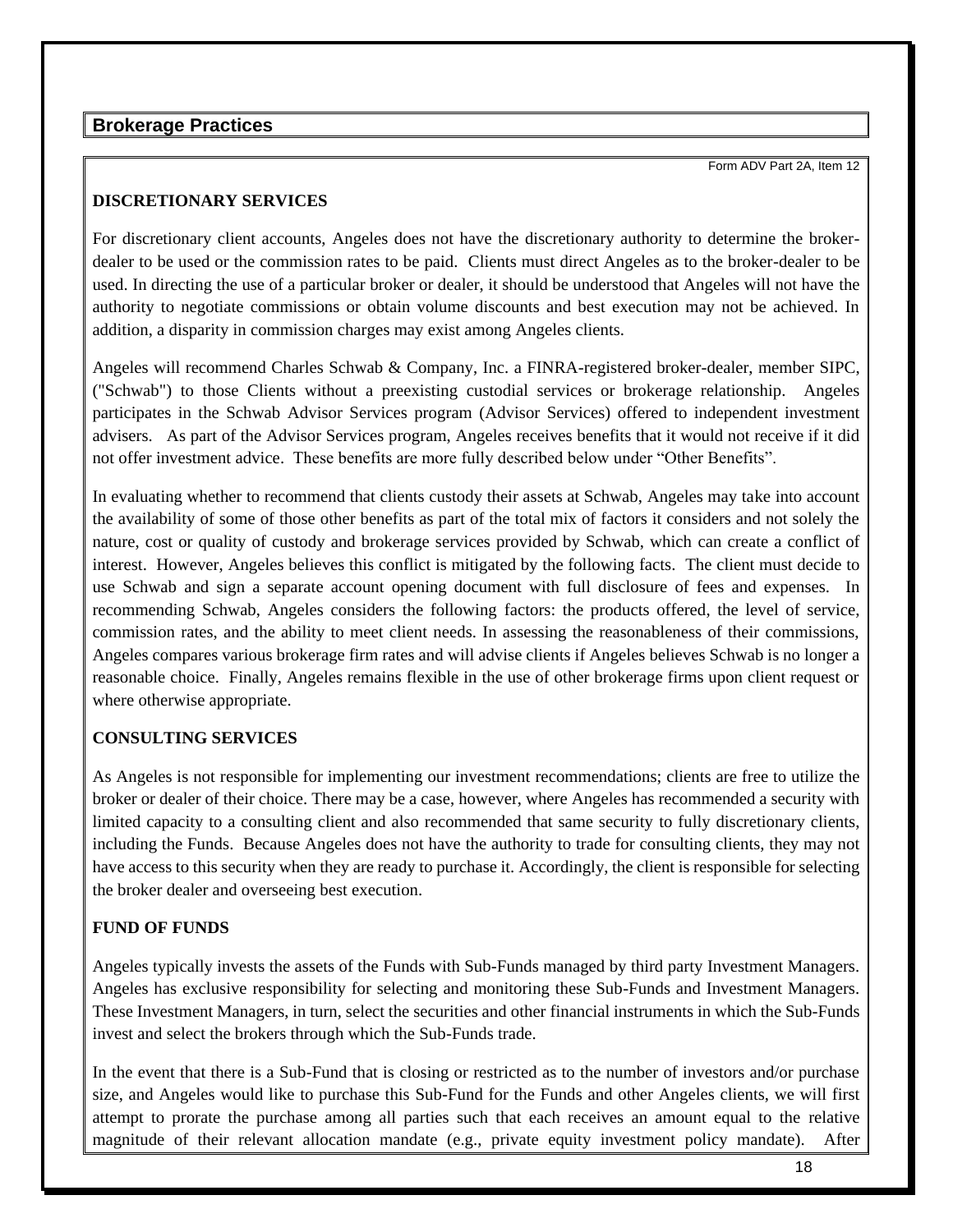establishing the preliminary calculation indicated in step 1 above, the relevant investment team will, in good faith, then assess several qualitative criteria to determine whether any qualitative adjustments are necessary to achieve the stated objective of a fair, reasonable, and equitable allocation to interested Angeles-managed parties, including the Funds. This methodology will not always be available due to minimum account sizes and other Sub-Fund restrictions. Therefore, the Funds may be able to invest in a Sub-Fund that is not available to individual Angeles investors. In addition, the Funds may receive more favorable terms from a Sub-Fund than an individual Angeles investor due to its size or for other reasons. Finally, the Funds may liquidate a Sub-Fund while certain clients continue to hold a direct investment in that Sub-Fund. This may be the result of Sub-Fund imposed restrictions such as lock-ups or redemption fees, a client's specific financial situation, or consultant preference.

### **OTHER BENEFITS**

As discussed above, if a client does not have an existing broker dealer relationship, Angeles will recommend that clients establish brokerage accounts with Schwab to maintain custody of clients' assets and to effect trades for their accounts. Although Angeles will recommend that clients establish accounts at Schwab, it is the client's decision to custody assets with Schwab. Angeles is independently owned and operated and not affiliated with Schwab.

For clients' accounts it maintains, Schwab generally does not charge separately for custody services but is compensated by charging commissions or other fees on trades that it executes or that settle into a client's Schwab account. Schwab's commission rates applicable to Angeles' client accounts were negotiated based on our relationship with Schwab. This relationship benefits clients because the overall commission rates and other fees a client will pay are lower than they would be if we did not have this relationship.

#### **Products and Services Available to Us from Schwab**

Schwab Advisor Services (formerly called Schwab Institutional) is Schwab's business unit serving independent investment advisory firms like Angeles. They provide Angeles and our clients with access to their institutional brokerage – trading, custody, reporting and related services – many of which are not typically available to Schwab retail customers. Schwab also makes available various support services. Some of those services help Angeles manage or administer our clients' accounts while others help Angeles manage and grow our business. Schwab's support services are generally available on an unsolicited basis (we do not have to request them) and at no charge to Angeles.

Here is a more detailed description of Schwab's support services:

Services that Benefit You. Schwab's institutional brokerage services include access to a broad range of investment products, execution of securities transactions, and custody of client assets. The investment products available through Schwab include some to which we might not otherwise have access or that would require a significantly higher minimum initial investment by our clients. In addition, Angeles' Schwab clients receive discounted trade ticket charges and wire fees. Schwab's services described in this paragraph generally benefit you and your account.

Services that May Not Directly Benefit You. Schwab also makes available to Angeles other products and services that benefit Angeles but may not directly benefit you or your account. These products and services assist Angeles in managing and administering our clients' accounts. They include investment research, both Schwab's own and that of third parties. We may use this research to service all or some substantial number of our clients' accounts, including accounts not maintained at Schwab. In addition to investment research, Schwab also makes available software and other technology that: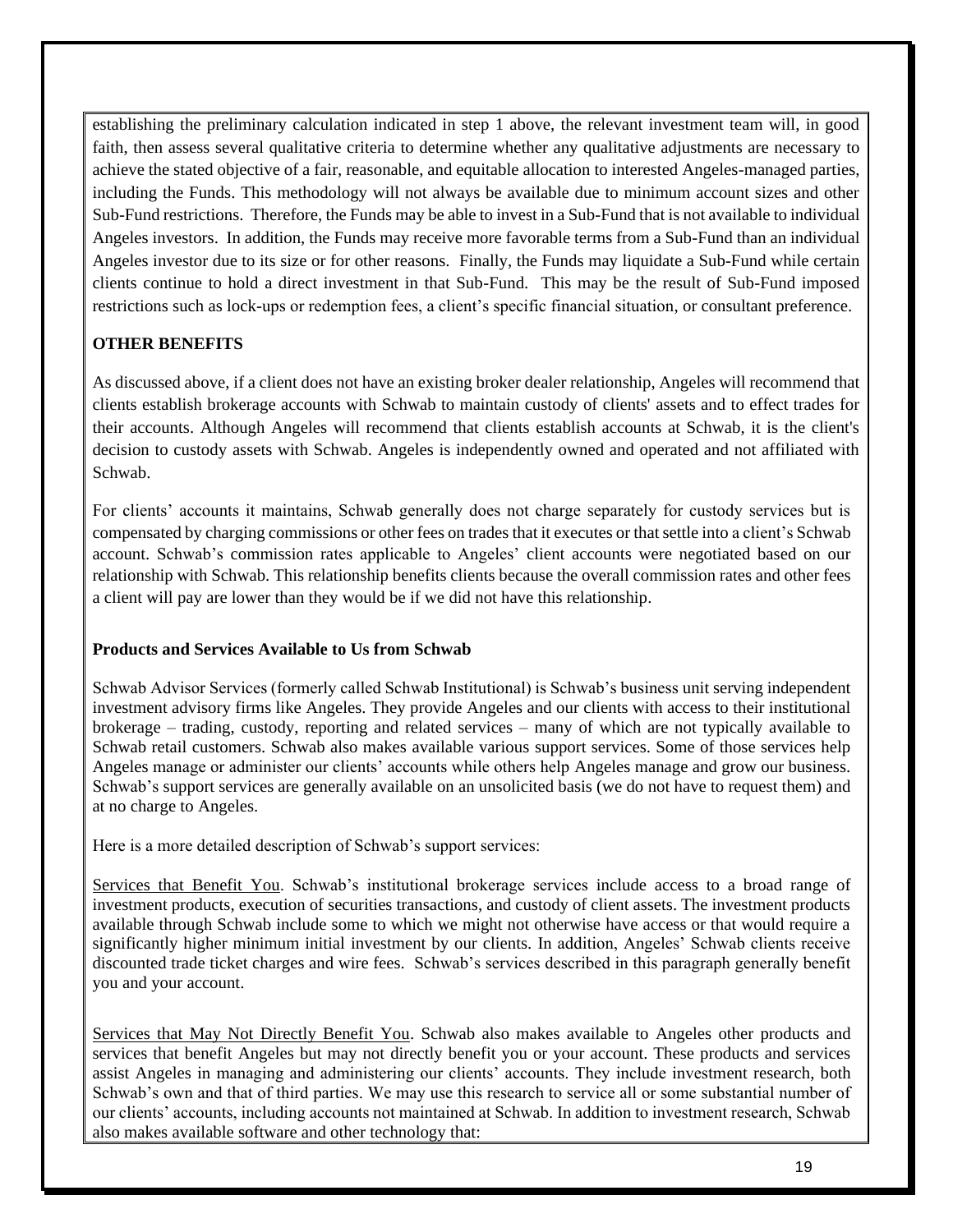- o provide access to client account data (such as duplicate trade confirmations and account statements);
- $\circ$  facilitate trade execution and allocate aggregated trade orders for multiple client accounts;
- o provide pricing and other market data;
- o facilitate payment of our fees from our clients' accounts; and
- assist with back-office functions, recordkeeping, and client reporting.

**Services that Generally Benefit Only Angeles. Schwab also offers other services intended to help Angeles manage and further develop our business enterprise. These services include:**

- o educational conferences and events
- o technology, compliance, legal, and business consulting;
- o publications and conferences on practice management and business succession; and
- o access to employee benefits providers, human capital consultants, and insurance providers.

Schwab may provide some of these services itself. In other cases, it will arrange for third-party vendors to provide the services to Angeles. Schwab may also provide Angeles with other benefits such as occasional business entertainment of our personnel.

#### **Our Interest in Schwab' Services**

The availability of these discounts, payments, and services from Schwab benefits Angeles because we do not have to produce or purchase them. We do not have to pay for Schwab's services and these services are not contingent upon Angeles committing any specific amount of business to Schwab in trading commissions or assets in custody.

#### **OTHER BROKERAGE PRACTICES**

Clients may incur transaction costs in addition to any commission charges by the broker-dealer when fixed income securities or securities traded over the counter are effected on their behalf through the custodial brokerdealer on an agency basis.

Angeles generally does not trade equities but primarily invests through the Funds or open-ended mutual funds and ETFs. In this regard, Angeles considers rebalancing accounts when the Investment Committee determines that a defined portfolio varies by certain amounts from its target weights and rebalancing of the portfolio is due. Each Consultant will then determine which securities to buy and sell for the Consultant's assigned client accounts. Therefore, rebalancing may not take place for all accounts at the same time, and it is possible that two clients could buy or sell the same security during the same rebalance and receive different prices for that security based on the timing of trades executed by the client's Consultant.

Angeles' policy is to aggregate all eligible client accounts when trading securities that may have price movement throughout the day, such as ETFs, then allocate an average price to those clients. Aggregate trading is structured to mitigate the chance that one client would receive a more favorable price at the detriment of another. Each client has a separate commission schedule with their custodian, and this schedule is not impacted by Angeles' aggregation of trades. In addition, when trading the same ETF or other exchange-traded security, AWM clients will be included in block trades with Angeles clients, as will the Angeles Profit Sharing Plan (PSP) and Angeles Defined Benefit Plan (DBP). This grouping is intended to provide the same execution price for all clients of both firms, and the PSP and DBP and is not expected to negatively influence the groups. However, there may be circumstances that preclude Angeles from performing this across all clients, including the utilization of separate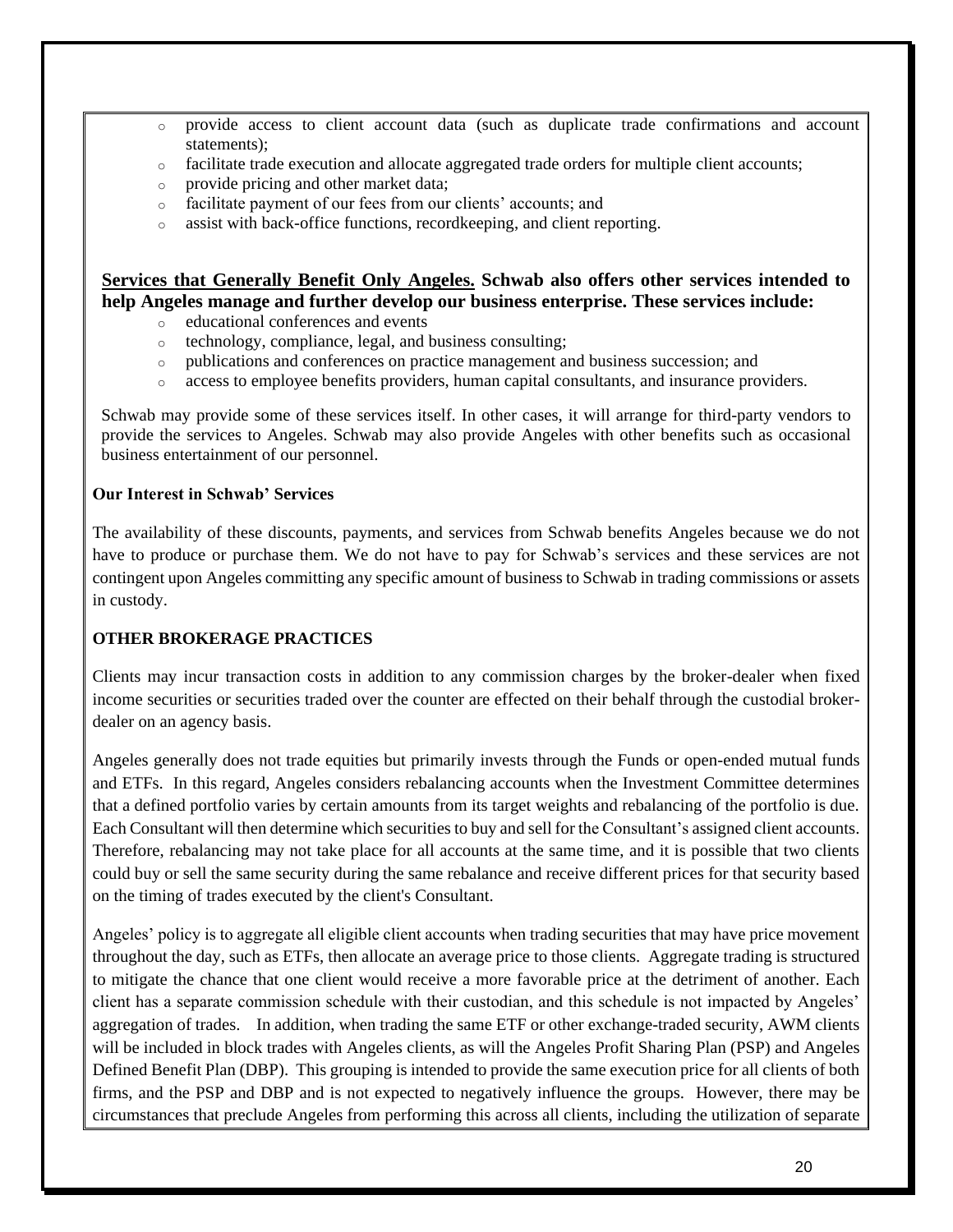brokers across client accounts. Mutual funds have one price per trading day, so aggregation is not necessary when multiple clients of Angeles or AWM trade the same mutual fund at the same time.

Angeles consulting clients, including consulting clients investing in the Funds, will not receive the same timely trading as discretionary clients because Angeles is not responsible for, and does not execute trades for these consulting clients. Discretionary clients may receive better pricing, or access to a security with limited supply because of these structural differences between a fully discretionary and consulting relationship.

Angeles seeks to correct all trade errors directly through the clients' custodian account where applicable. If there is a loss, Angeles will review the facts and circumstances surrounding the trade and, based upon that review, will determine the source(s) of the error and the most appropriate resolution. Conversely, if there is a gain due to a trade error, the custodian may net out any gain before losses are calculated as a result of the same trade error. Therefore, Angeles may receive a benefit from this arrangement if Angeles reimburses a client for a net loss incurred. However, Angeles will not use funds from one client's account to correct an error in another client's account.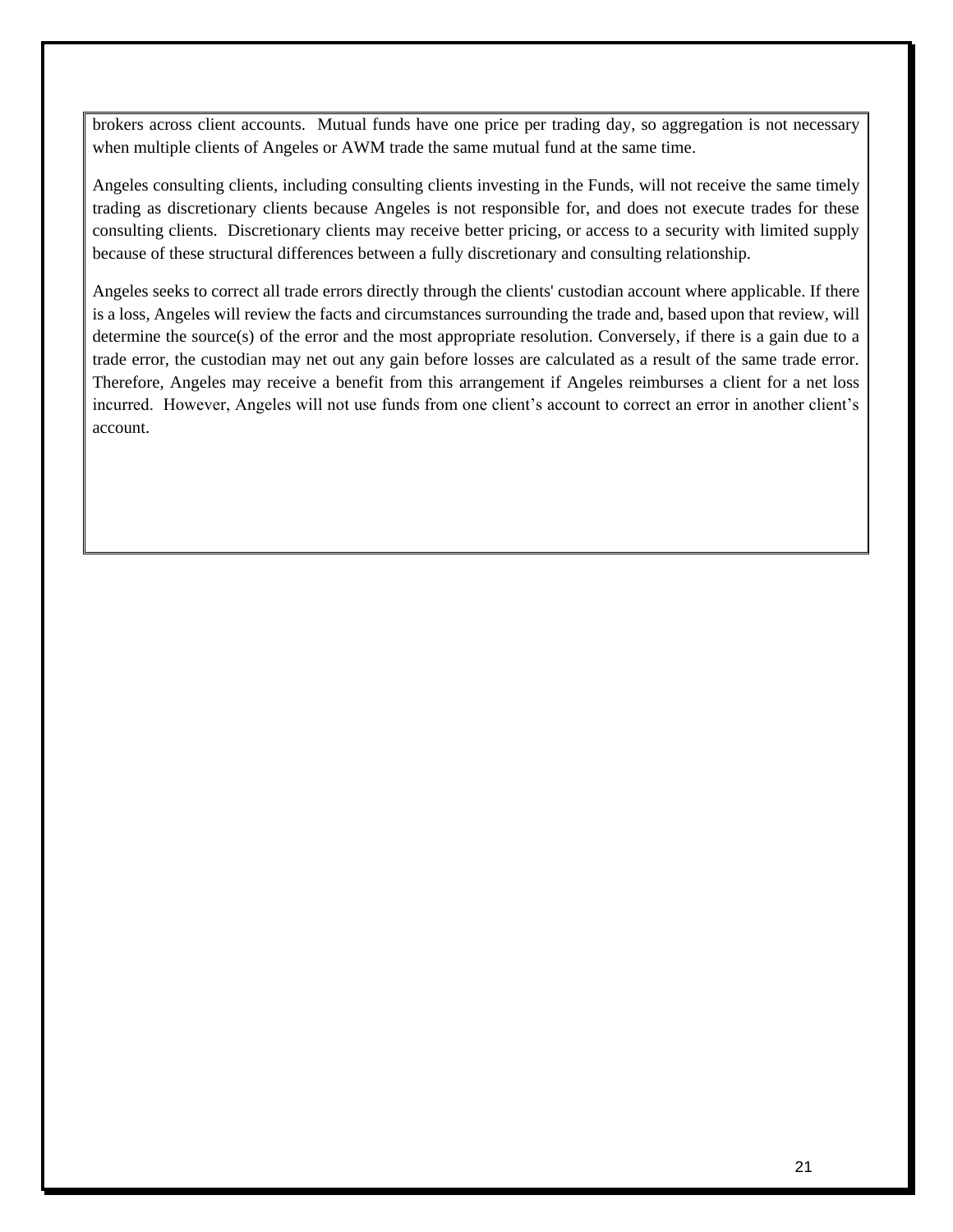### <span id="page-24-0"></span>*9B***Review of Accounts**

#### Form ADV Part 2A, Item 13

While the Funds, exchange-traded securities (including ETFs), and mutual funds comprising Discretionary account portfolios are monitored on an ongoing basis, client accounts will be formally reviewed as least quarterly by one of the Angeles investment professionals as long as the client schedules a meeting for that quarter. If the client does not schedule a meeting, the review will happen as needed. The review will generally be done through a written report where Angeles will discuss or review general market conditions, specific security performance, and any other relevant client-specific information. More frequent reviews may be triggered by material changes in variables such as the client's individual circumstances, or the market, political or economic environment.

Consulting accounts will be reviewed as contracted for at the inception of the advisory relationship.

Each Angeles Consultant is assigned specified client accounts for which he/she has review responsibility. Angeles has the following general guidelines in connection with reviews: (i) provide objective advice and avoid personal bias; (ii) make recommendations in writing whenever possible; (iii) adopt the point of view of the fiduciary or co-trustees of the client; (iv) when advising a client, keep the client's objective foremost in mind; and (v) use common sense, but always back up recommendation with hard evidence which is consistent with commonly accepted financial theory.

### **FUND OF FUNDS**

Angeles monitors the performance of the Sub-Funds in which the Funds invest. Angeles periodically contacts the Investment Managers of the Sub-Funds regarding their performance and for analysis of significant events as they relate to their investment strategies and influence their investment decisions. Angeles may also visit the offices of the Investment Managers to review their activities if travel conditions allow. If, at Angeles' sole discretion, a Sub-Fund's relative performance is poor or if significant changes occur in an Investment Manager's approach or investments, the capital allocation of the Funds to such Sub-Fund may be reduced or withdrawn (if practicable).

In addition to the quarterly statements and confirmations of transactions that Investment Supervisory Service clients receive from their custodian, Angeles will provide each client with a written analysis of performance versus appropriate benchmarks. Angeles will also provide Discretionary Service clients with a monthly inventory of assets. Consulting clients will receive reports from Angeles as contracted for at the inception of the advisory relationship.

Angeles or its designated agent will provide each investor in the Funds with periodic reports in accordance with the terms of the Offering Memorandum. Such reports generally include a monthly/quarterly report summarizing the Fund's performance, a monthly/quarterly investor specific account statement, and audited financial statements within 180 days of the Funds' year-end.

Angeles urges clients to compare the balances reported by the third-party custodians/administrators, both for the Funds and for individual investors, to those reported by Angeles.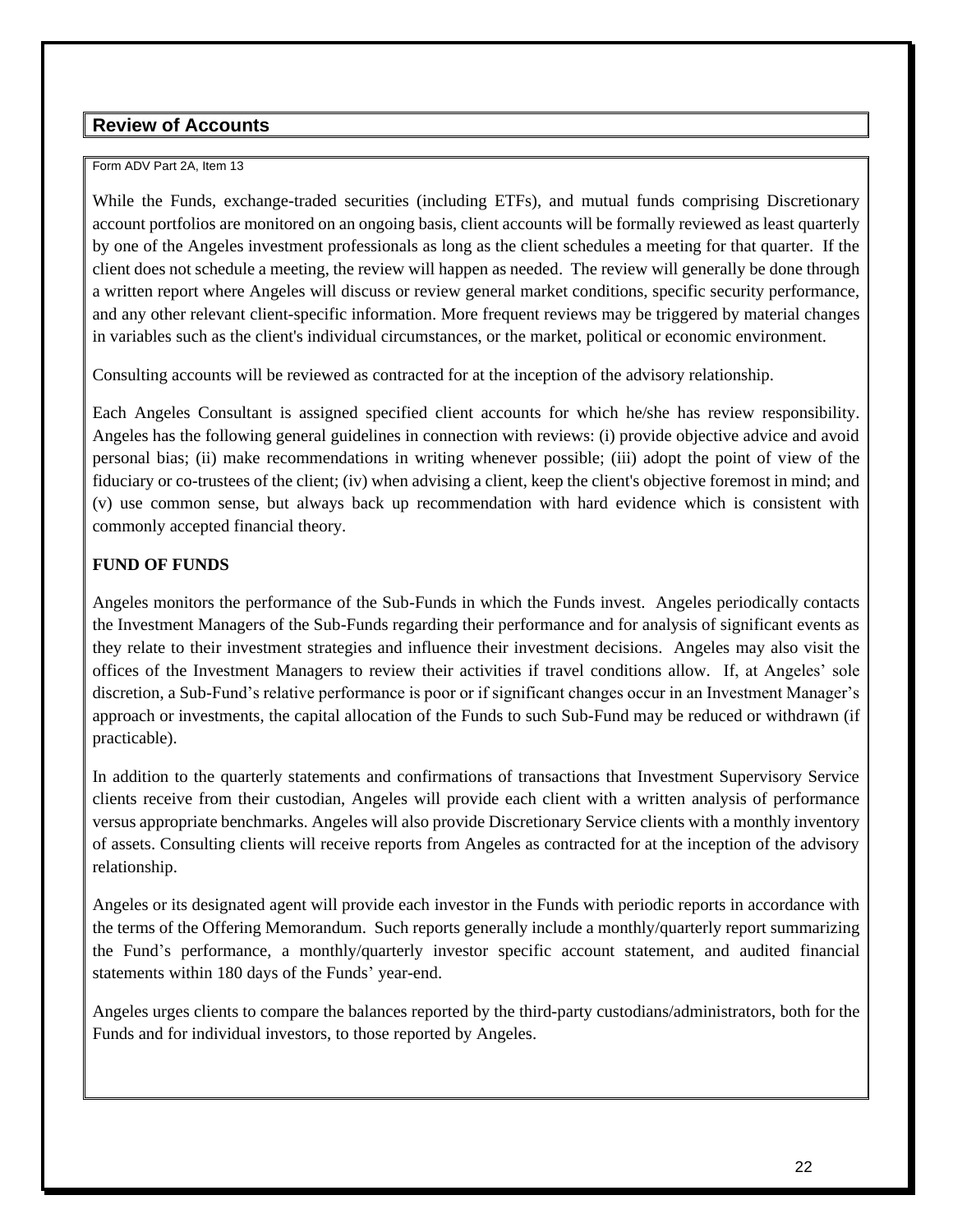## <span id="page-25-0"></span>**Client Referrals and Other Compensation**

#### Form ADV Part 2A, Item 14

Angeles does not compensate others for referrals, nor does Angeles receive economic benefits for providing advisory services to clients except as described under Brokerage Practices in item 12 above.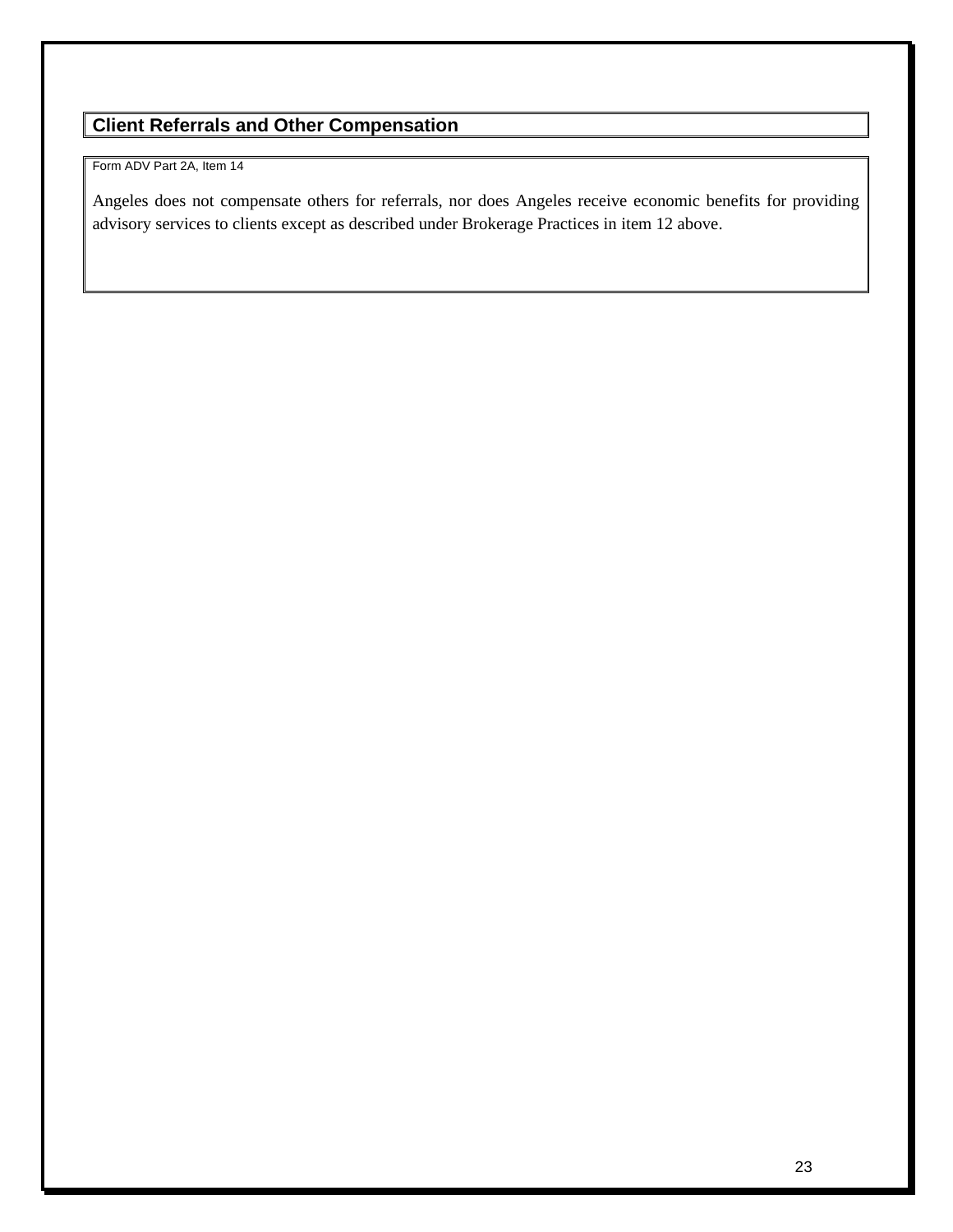### <span id="page-26-0"></span>*1B***Custody**

#### Form ADV Part 2A, Item 15

Angeles acts as the managing member and directs the trading and vendor payments of the Funds and therefore has constructive custody of the Funds' assets Client funds and securities are maintained with a qualified third party custodian. Clients will receive monthly account statements directly from the bank custodians while quarterly statements are provided by Fund Administrators. The frequency of client's statements will depend on the type of custodian. Angeles also sends monthly account statements to the Funds' investors. Angeles urges clients to compare these statements to those sent by the third-party custodians. In addition, the assets of the Funds are audited by Ernst & Young, LLP, and the audited financial statements sent to all investors in the Funds within 180 days of each Fund's fiscal year-end.

Pursuant to an Advisory Agreement with the client, Angeles may have the authority to debit fees directly from the client's brokerage account. Account statements are produced and sent to the client by the account custodian on a monthly or quarterly basis. We urge clients to carefully review and compare custodial account statements with the Angeles quarterly performance reports. Each quarterly statement will include the amount Angeles charged and how the fee was calculated. Angeles statements may vary from the broker-dealer's custodial statements based on their accounting procedures, reporting dates, or valuation methodologies of certain securities.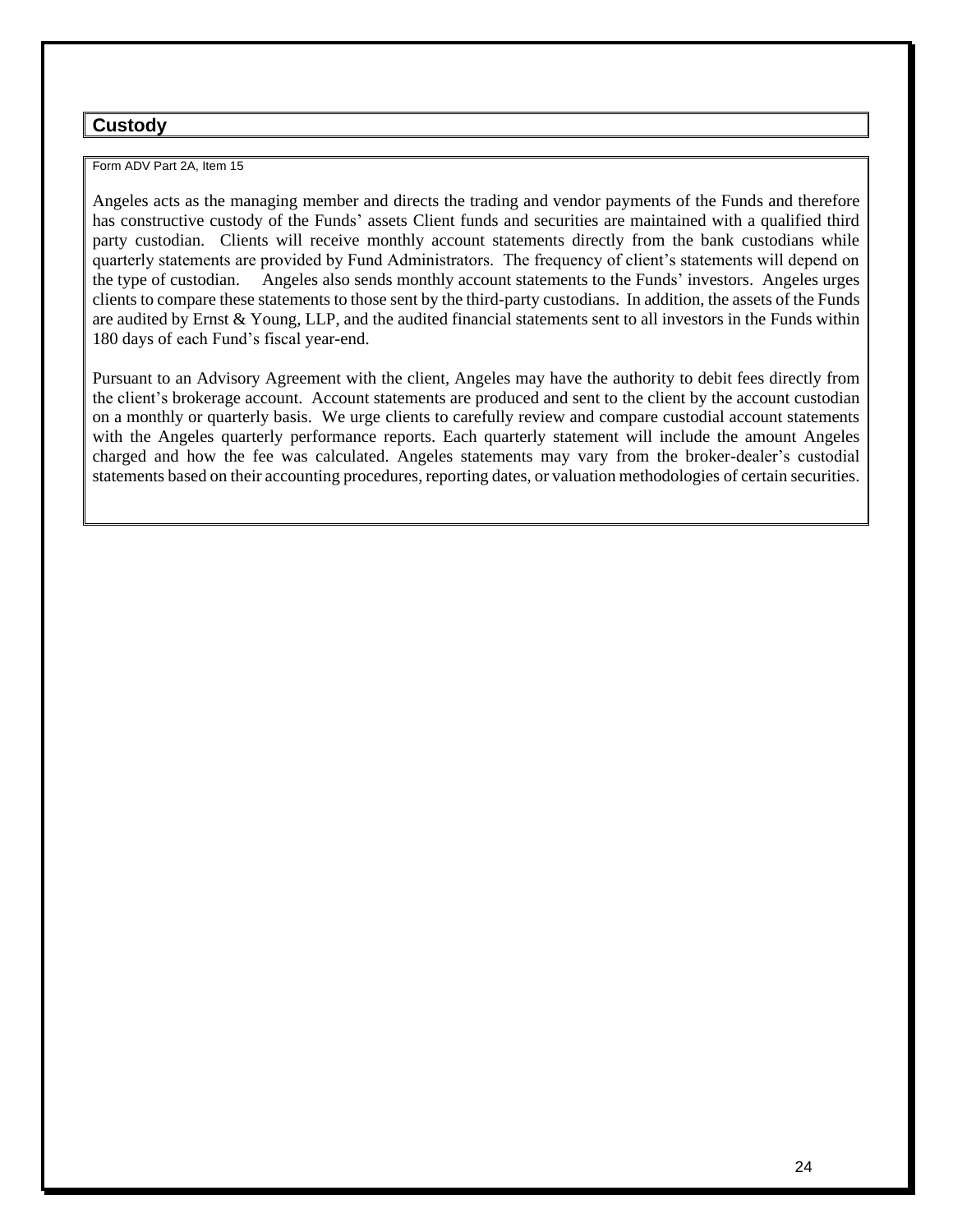## <span id="page-27-0"></span>**Investment Discretion**

Form ADV Part 2A, Item 16

As more fully described in item 4 above, Angeles will take discretionary authority over certain of its client's accounts. These clients will provide Angeles with a power of attorney to execute trades without prior approval. However, these trades will generally fall within client approved asset class ranges. If a client wants to limit or exclude certain asset classes, they may do so through their investment policy statement or by direction to their consultant. In certain cases, a client may not have an investment policy statement.

For limited discretion clients, Angeles must obtain pre-approval from the client before making any trades. For Consulting clients, Angeles does not place trades in client accounts, but instead will make recommendations for the client to implement as they see fit.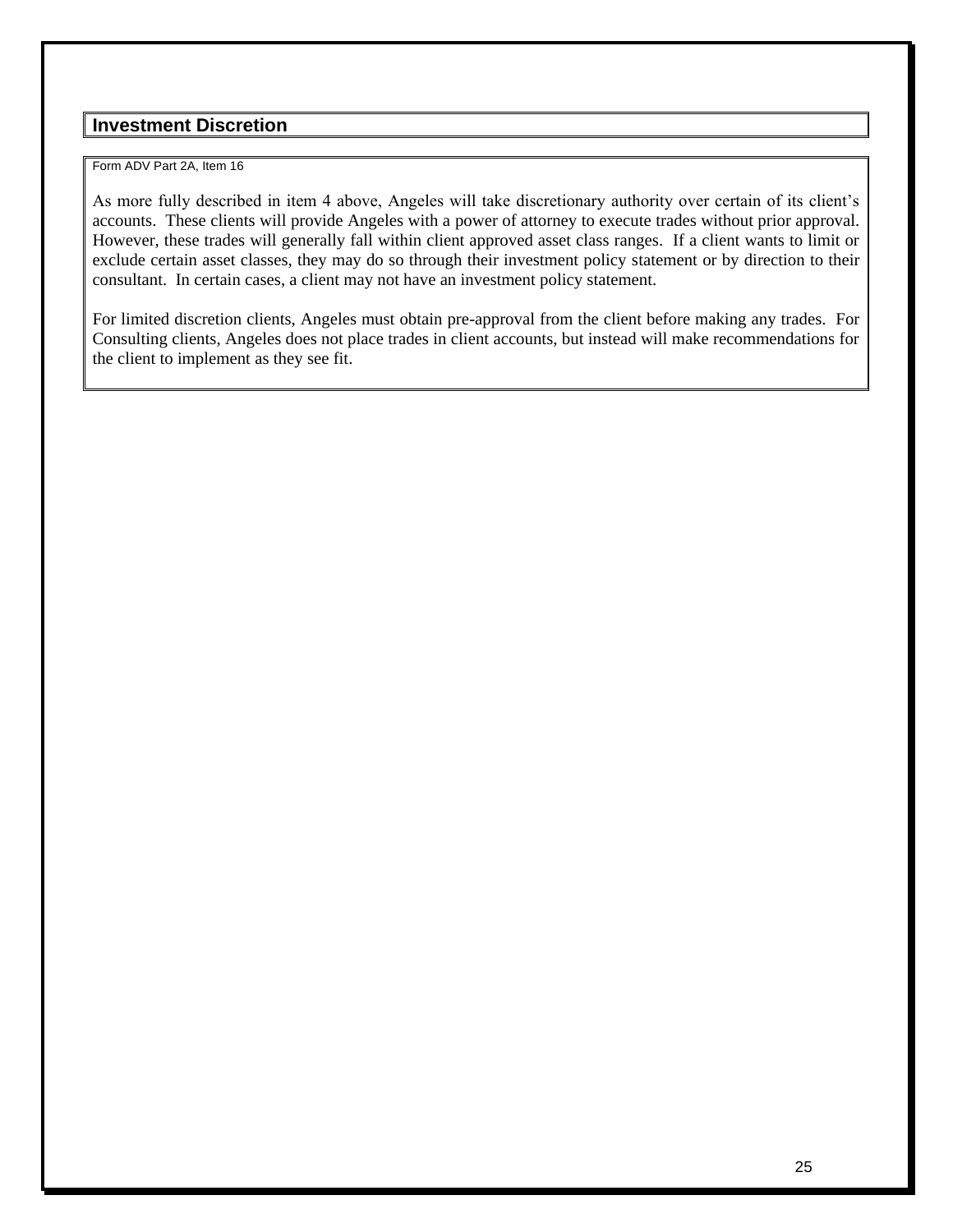## <span id="page-28-0"></span>*13B***Voting Client Securities**

Form ADV Part 2A, Item 17

As detailed in our standard investment advisory contract, Angeles does not vote proxies on behalf of clients, with the exception of the Funds.

Angeles may be requested to vote proxies relating to investments of the Sub-Funds. Angeles will be guided in voting proxies by general fiduciary principles. Angeles's goal is to act prudently, solely in the best interest of the Funds and of the direct and indirect investors in the Funds. Angeles will attempt to consider all factors relating to its vote that could affect the value of the Funds. If a conflict exists between the client's interests and Angeles, we will vote proxies in the manner that we believe is consistent with achieving the Funds' stated objectives, primarily maximizing portfolio values. Fund clients will not have the ability to influence Angeles's vote as it relates to specific proxies.

Investors may request a copy of Angeles' Proxy Voting Policies and Procedures, as well as relevant proxy voting records, by contacting Angeles.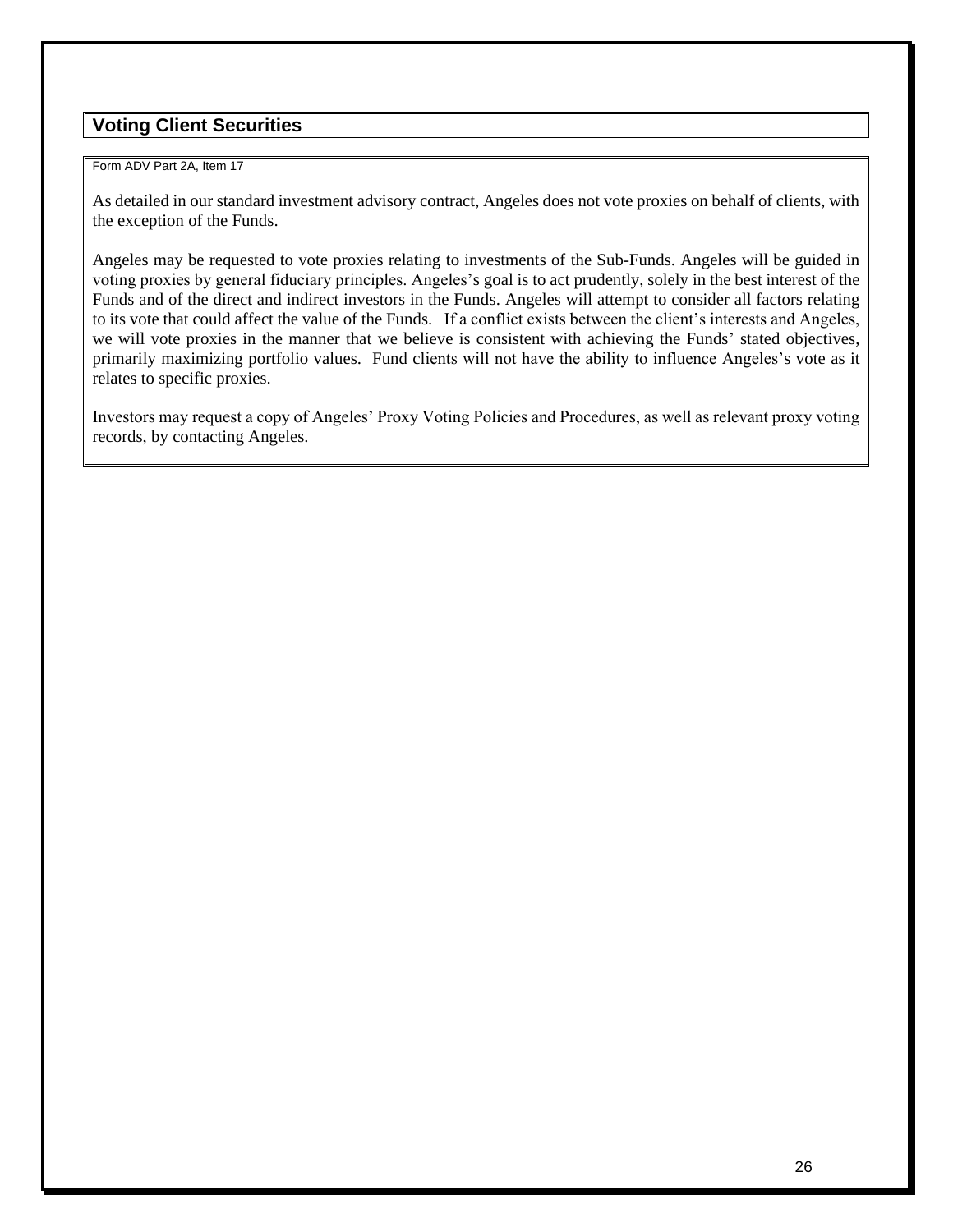## <span id="page-29-0"></span>**Financial Information**

#### Form ADV Part 2A, Item 18

There are currently no financial conditions that are reasonably likely to impair Angeles' ability to meet contractual obligations and/or commitments to clients. In addition, Angeles does not accept payment for services greater than three months in advance of completing its advisory work.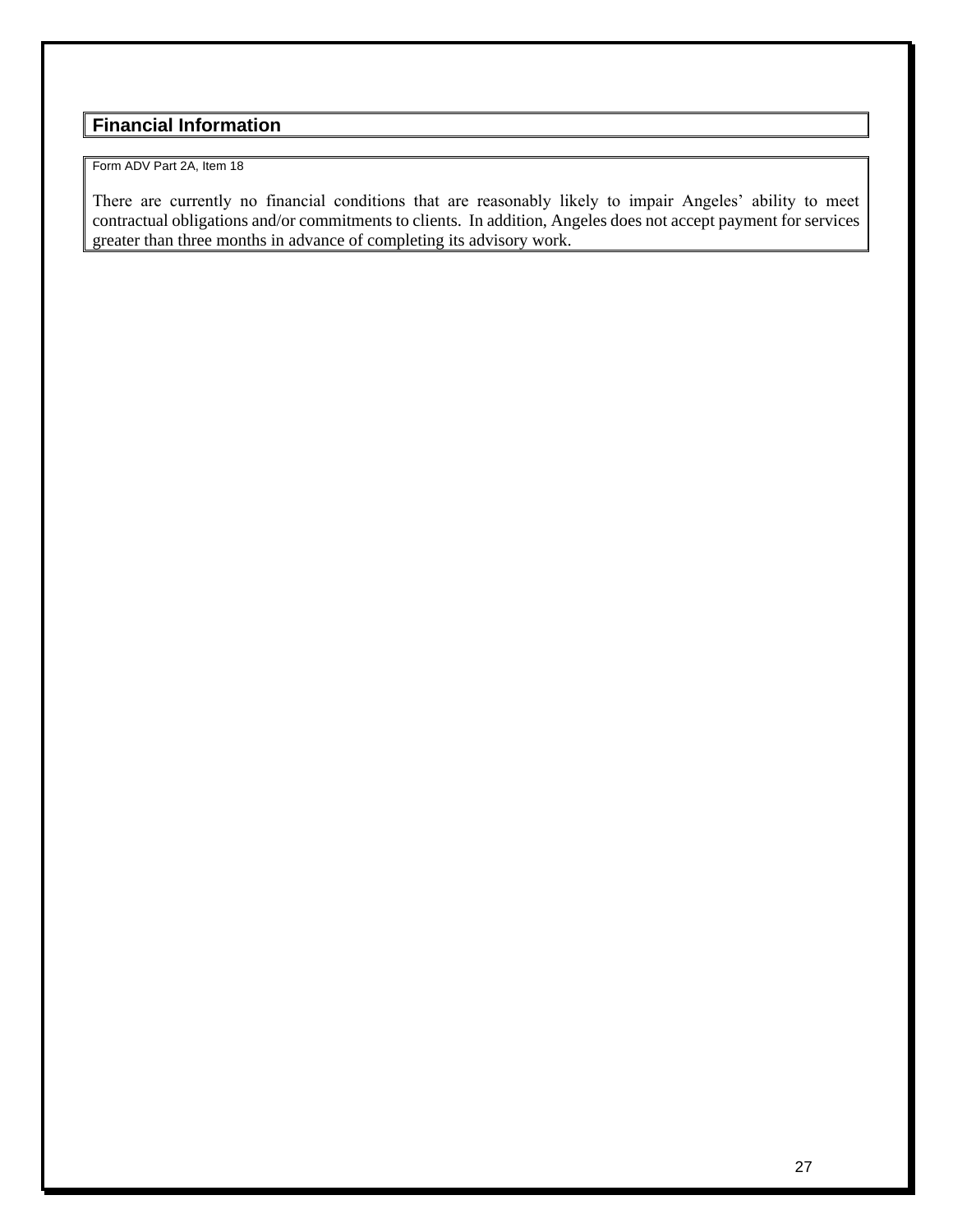**Anna L. McGibbons, CFA**

### **Angeles Investment Advisors, LLC**

429 Santa Monica Boulevard, Suite 650, Santa Monica, CA 90401 310-393-6300 310-393-6200 (fax)

March 31, 2022

### **FORM ADV PART 2B BROCHURE SUPPLEMENT**

**This brochure supplement provides information about Anna L. McGibbons that supplements the Angeles Investment Advisors, LLC (Angeles) brochure. You should have received a copy of that brochure. Please contact Stephen Smetana at 310-857-5827 or ssmetana@angelesinvestments.com if you did not receive Angeles' brochure or if you have any questions about the contents of this supplement.**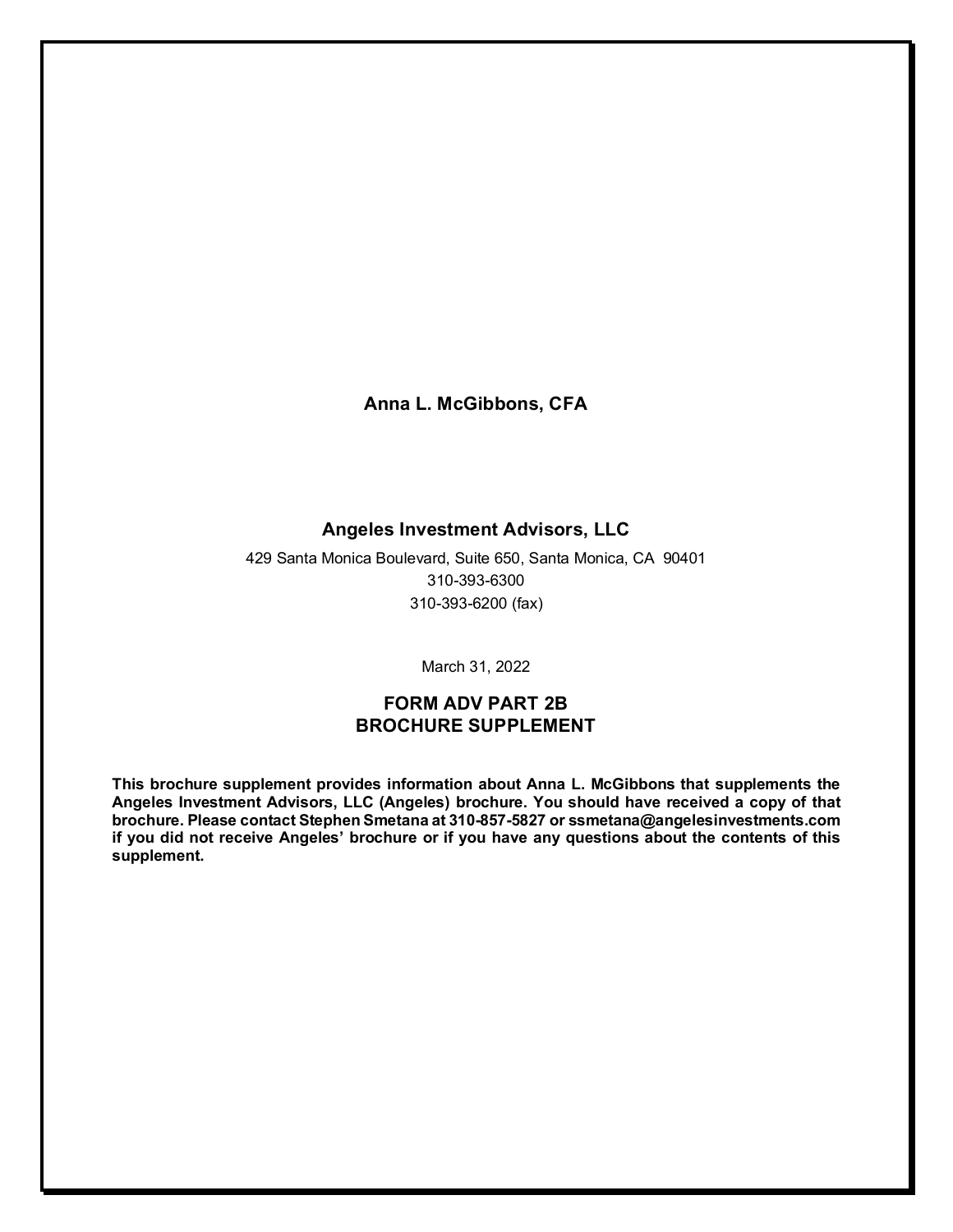## **Table of Contents**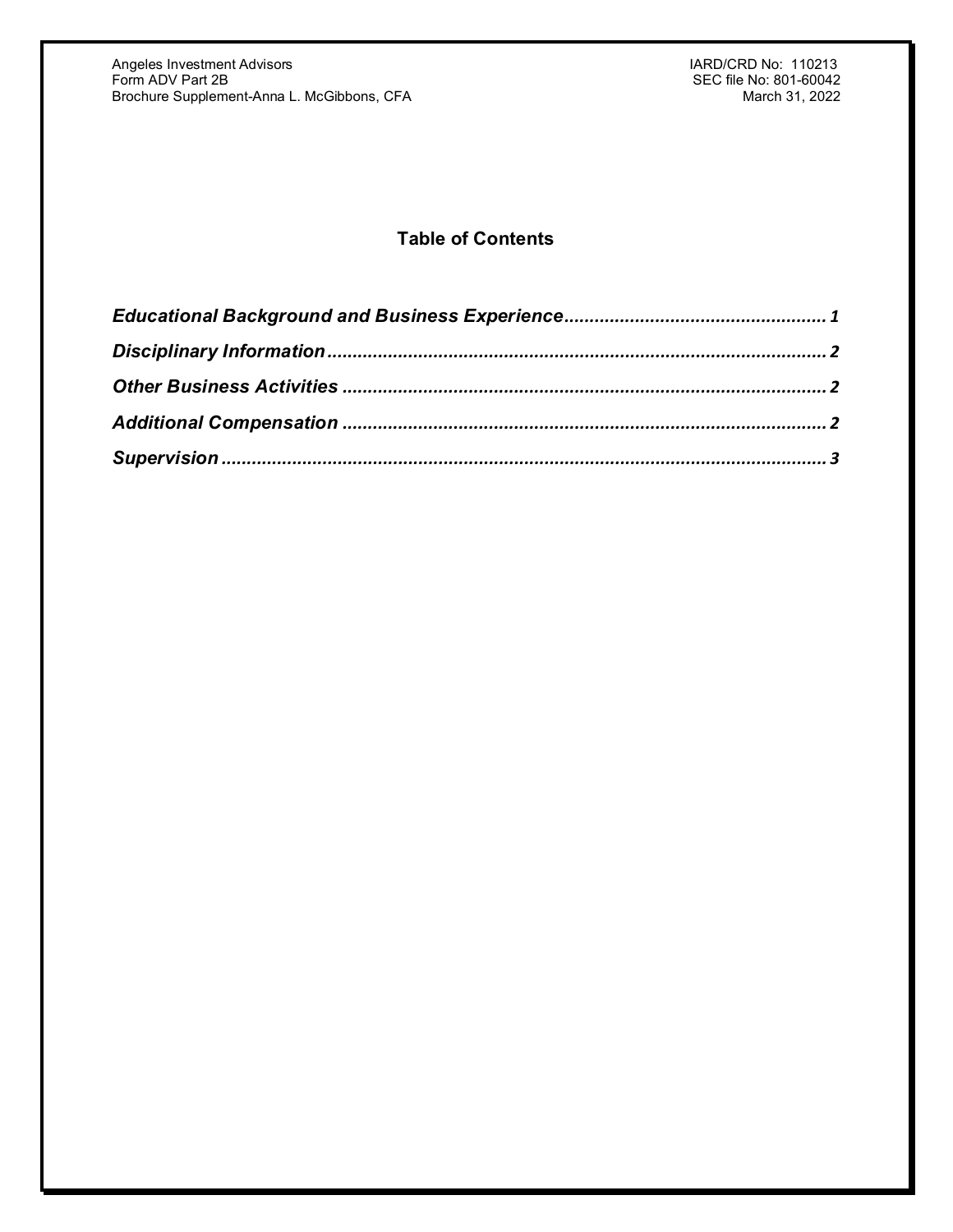### *Educational Background and Business Experience*

Form ADV Part 2B, Item 2

<span id="page-32-0"></span>Anna Louise McGibbons was born in 1977. She is an Investment Officer at Angeles and an owner of the firm. Anna works with a diverse set of clients to develop, implement, and oversee investment programs. Anna also participates in capital markets research at the firm.

Anna joined Angeles Investment Advisors at its founding in 2001, having started her career at Asset Strategy Consulting in 1999. After working in the performance analytics group for approximately one-year, Anna moved to the manager research team to engage in the analysis and due diligence process involved in hiring and terminating money managers. In her current position, Anna is responsible for investment research, performance analysis, and delivery of investment recommendations for our clients' portfolios.

Anna received a BA in Business/Economics with Honors from the University of California, Santa Barbara in 1999. She has been a Chartered Financial Analyst since 2002 and is a member of the Los Angeles Society of Financial Analysts.

The Chartered Financial Analyst (CFA) charter is a globally respected, graduate-level investment credential established in 1962 and awarded by the CFA Institute, the largest global association of investment professionals.

There are currently more than 167,000 CFA charter holders working in over 165 countries. To earn the CFA charter, candidates must: 1) pass three sequential, six-hour examinations; 2) have at least four years of qualified professional investment experience; 3) join the CFA Institute; and 4) commit to abide by, and annually reaffirm, their adherence to the CFA Institute Code of Ethics and Standards of Professional Conduct.

The CFA Institute Code of Ethics and Standards of Professional Conduct, enforced through an active professional conduct program, requires CFA charter holders to:

- $\triangleright$  Place their clients' interests ahead of their own
- $\triangleright$  Maintain independence and objectivity
- $\triangleright$  Act with integrity
- $\triangleright$  Maintain and improve their professional competence
- $\triangleright$  Disclose conflicts of interest and legal matters

To learn more about the CFA charter, visit www.cfainstitute.org.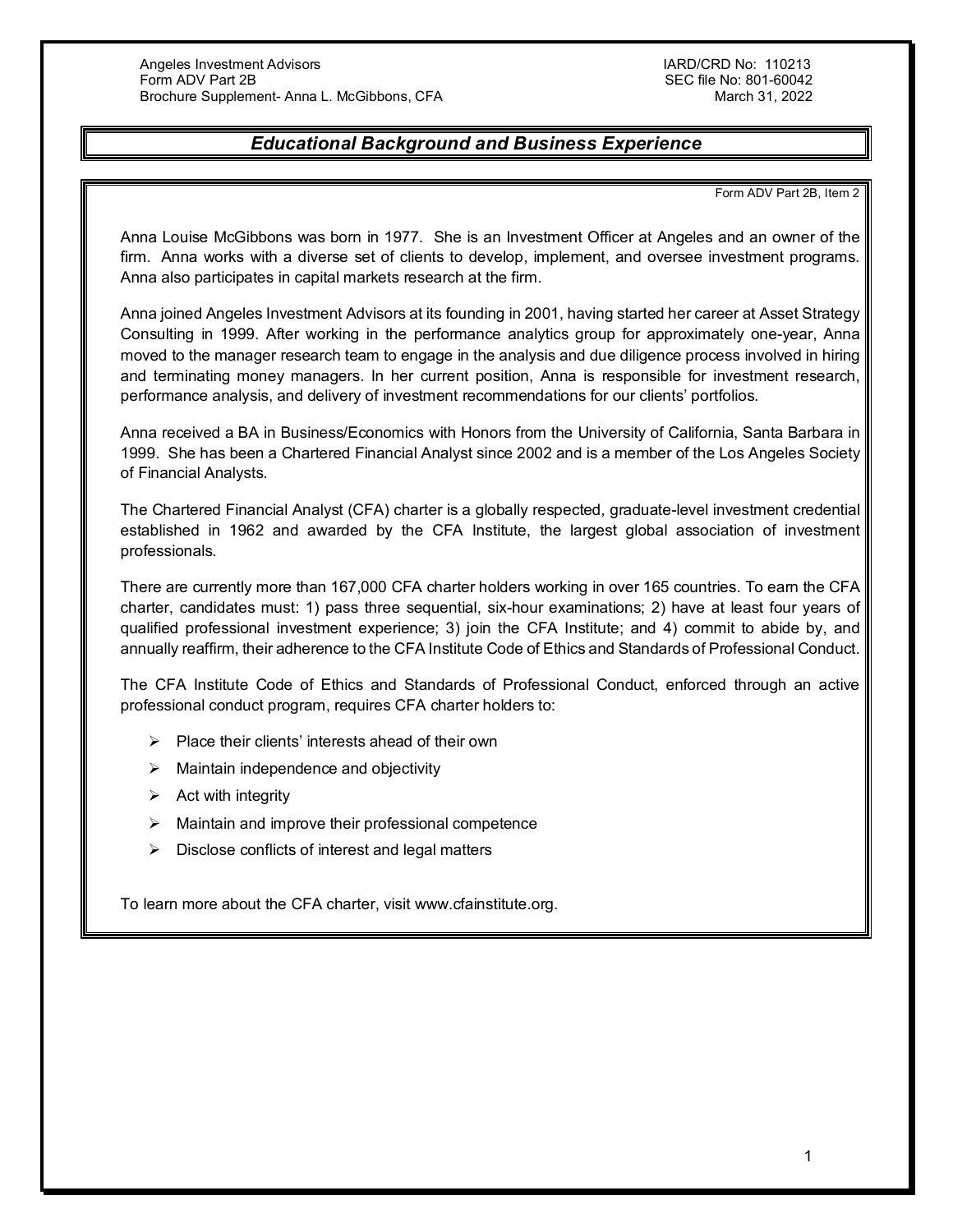SEC file No: 801-60042<br>March 31, 2022

## *Disciplinary Information*

Form ADV Part 2B, Item 3

<span id="page-33-1"></span><span id="page-33-0"></span>Anna McGibbons has no disciplinary information.

## *Other Business Activities*

Form ADV Part 2B, Item 4

Anna McGibbons has no outside business interests.

## *Additional Compensation*

<span id="page-33-2"></span>Anna McGibbons has no additional compensation.

Form ADV Part 2B, Item 5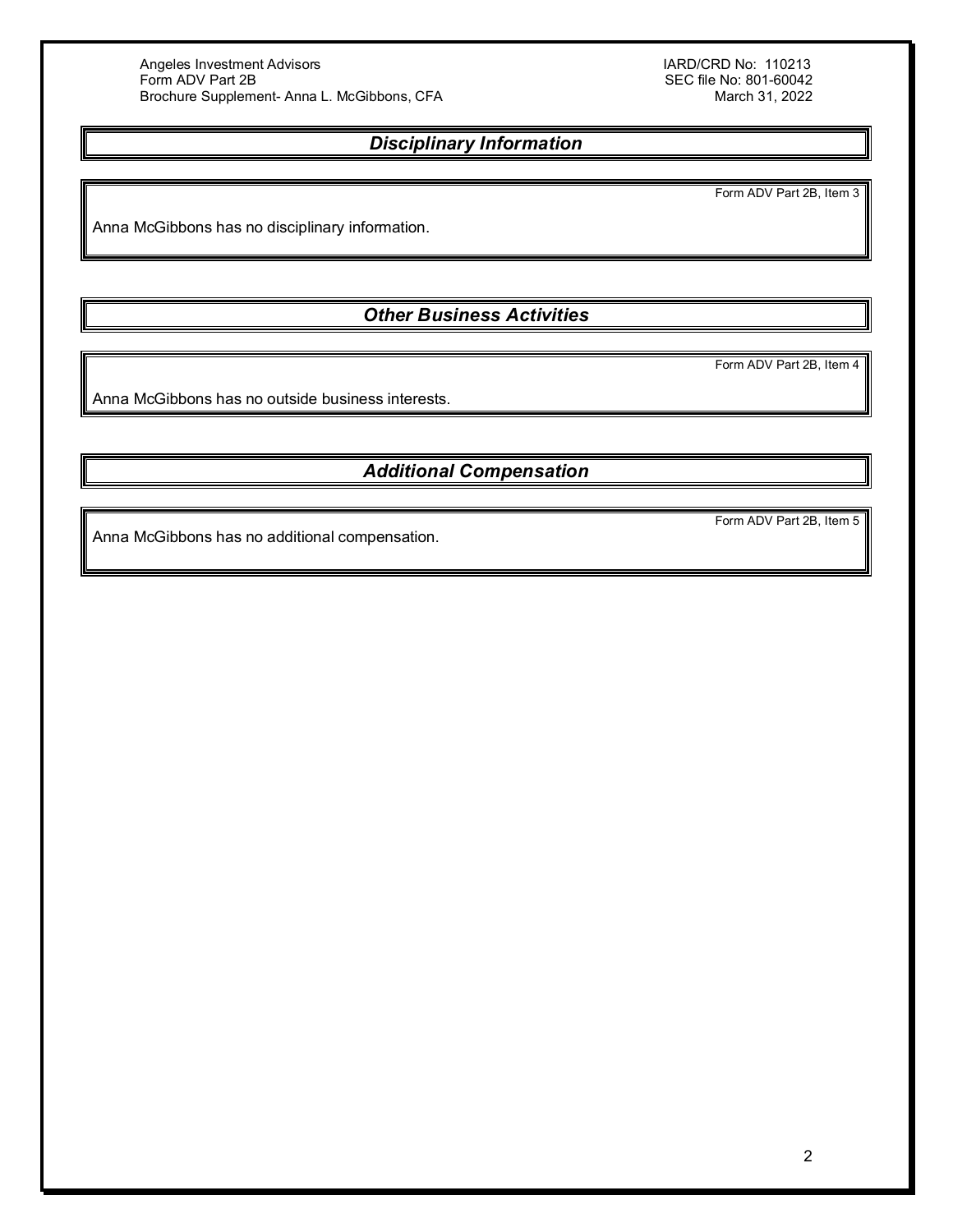### *Supervision*

Form ADV Part 2B, Item 6

<span id="page-34-0"></span>Anna McGibbons is part of the Angeles Investment Committee and has direct client responsibilities. The individuals at Angeles with direct client responsibilities are referred to as "Investment Officers". Angeles monitors the activities of its Investment Officers through its Investment Committee and by the managing members. All Investment Officers participate in the Investment Committee meetings and managers are added or removed from an approved list based on majority decisions of this Investment Committee. Therefore, no one Investment Officer can make a decision with respect to adding or removing a manager to the firm's approved list. We believe this process is an effective control to prevent one Investment Officer from making material firmwide decisions about investment policy without the knowledge, feedback or approval of the Investment Committee.

After a buy or sell decision is made by the Angeles Investment Committee, Angeles' operations group carries out these trades. The operations group is under the direct supervision of the firm's Chief Compliance Officer, and the compliance department periodically reviews trade executions to ensure, among other things, proper authorization and documentation exists for each trade. The above Investment Committee members do not execute trades.

Michael Rosen and Howard Perlow are the managing members of the Angeles Limited Liability Company. You may contact Michael Rosen or Howard Perlow directly at our main number of 310-393-6300 or email them at [mrosen@angelesinvestments.com,](mailto:mrosen@angelesadvisors.com) or [hperlow@angelesinvestments.com,](mailto:hperlow@angelesadvisors.com) respectively, to discuss Anna McGibbons' performance, or any other matter related to Anna or Angeles.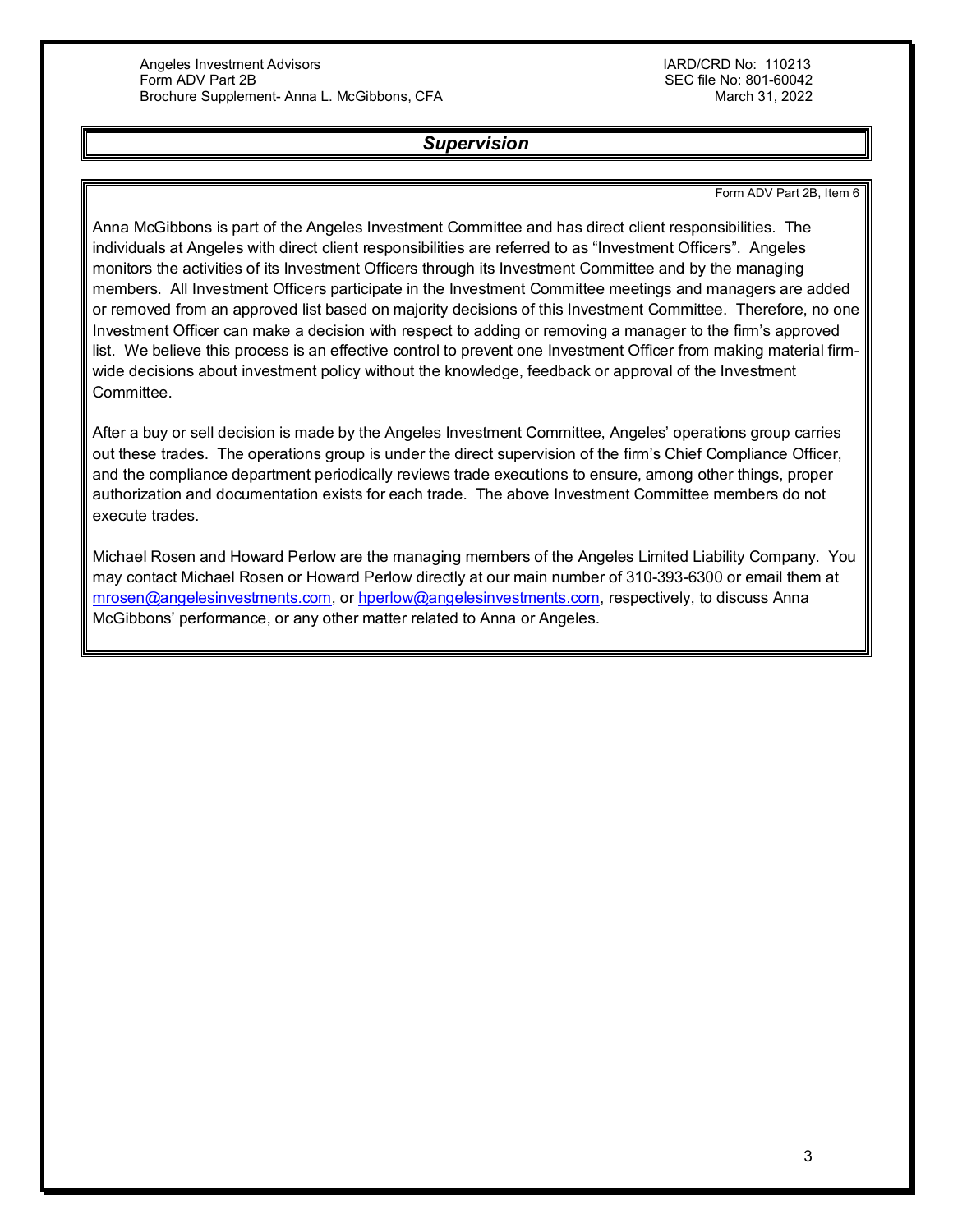**Aaron M. Azelton, CFA**

### **Angeles Investment Advisors, LLC**

429 Santa Monica Boulevard, Suite 650, Santa Monica, CA 90401 310-393-6300 310-393-6200 (fax)

March 31, 2022

### **FORM ADV PART 2B BROCHURE SUPPLEMENT**

**This brochure supplement provides information about Aaron M. Azelton that supplements the Angeles Investment Advisors, LLC (Angeles) brochure. You should have received a copy of that brochure. Please contact Stephen Smetana at 310-857-5827 or ssmetana@angelesinvestments.com if you did not receive Angeles' brochure or if you have any questions about the contents of this supplement.**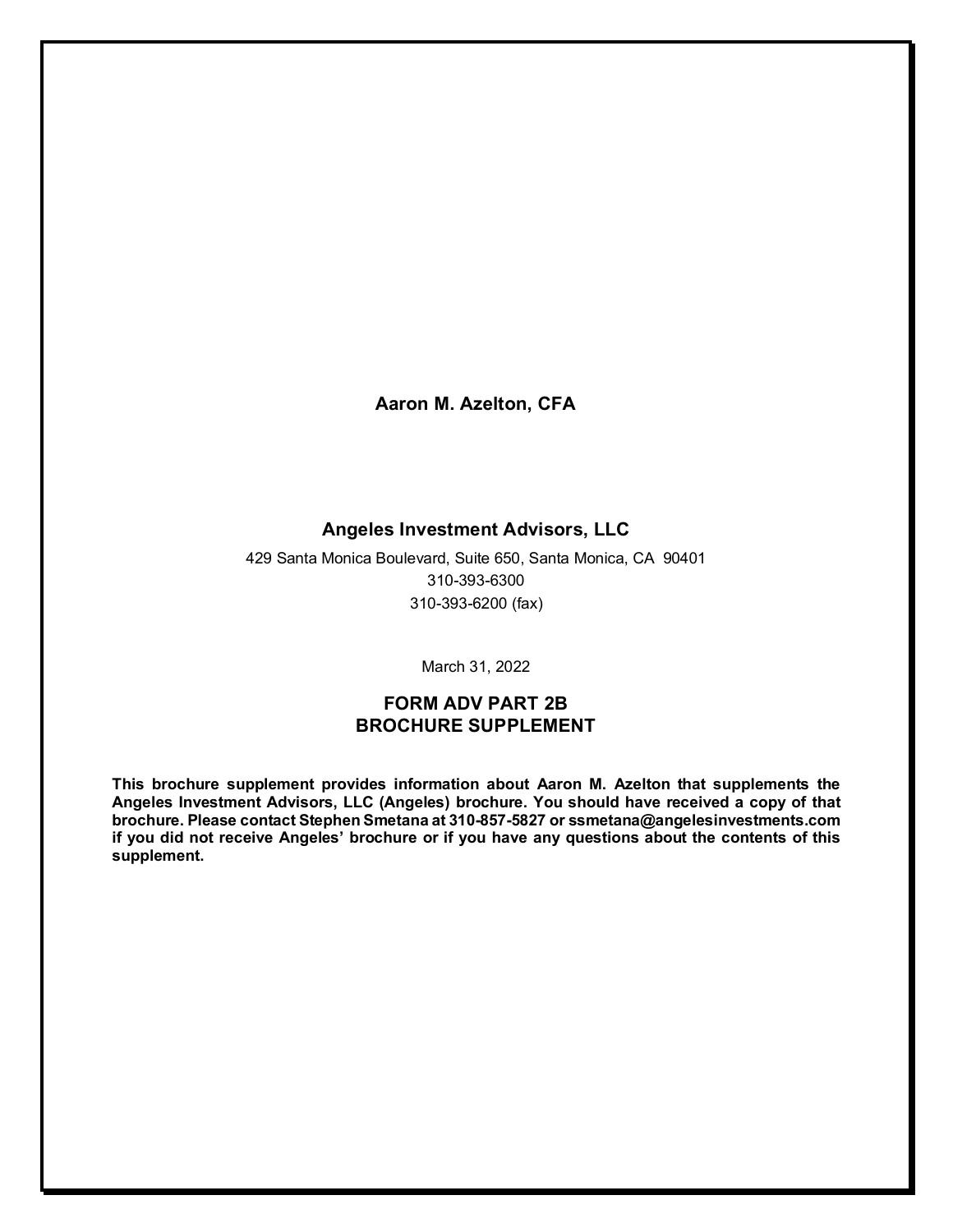# **Table of Contents**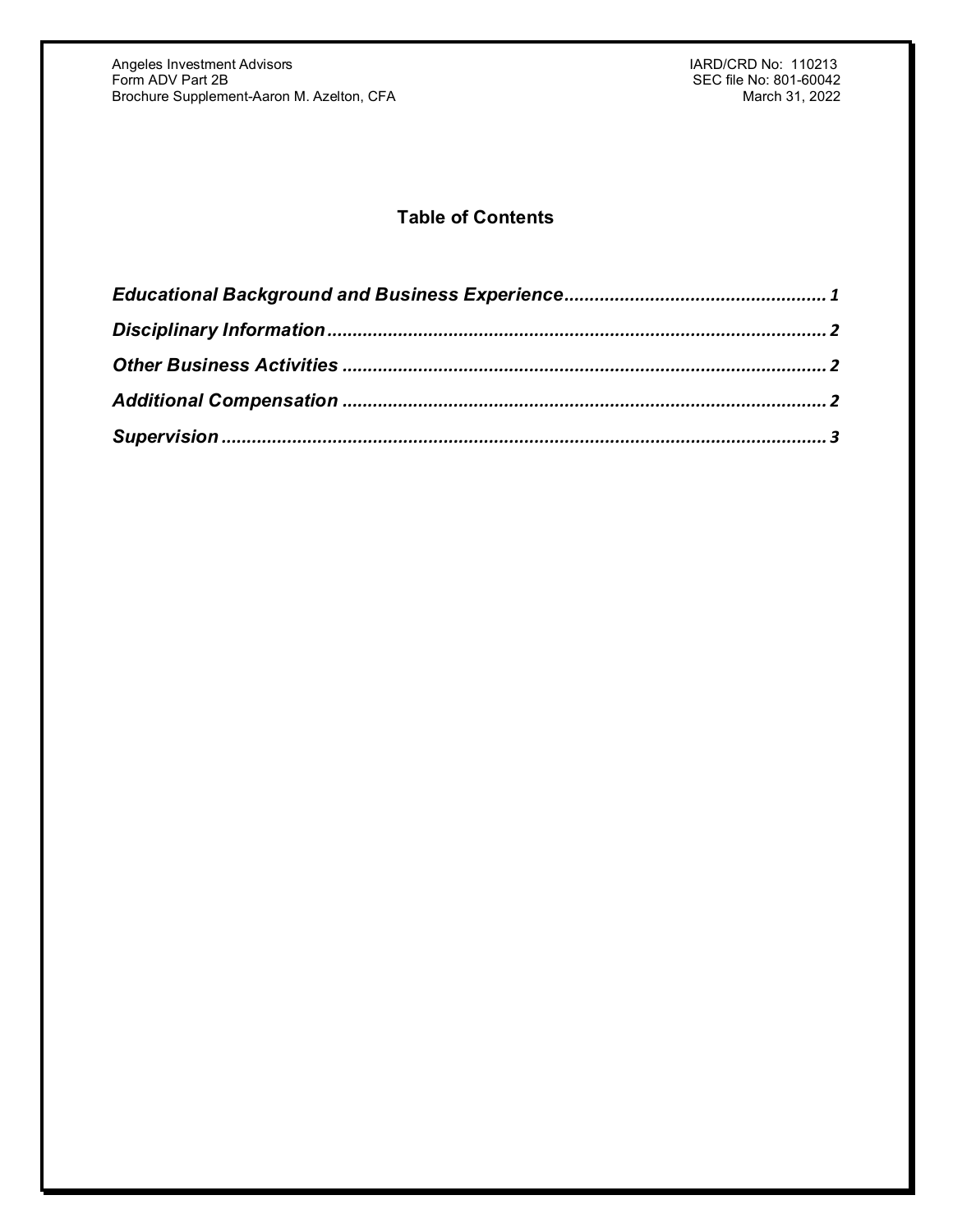#### *Educational Background and Business Experience*

Form ADV Part 2B, Item 2

<span id="page-37-0"></span>Aaron Michael Azelton was born in 1980. He is an Investment Officer at Angeles and an owner of the firm. Aaron works with a diverse set of clients to develop, implement, and oversee investment programs. He previously oversaw the firm's manager research in public markets investments.

Aaron joined Angeles Investment Advisors in 2012. Prior to Angeles Aaron worked as an equity research analyst at Fisher Investments, covering the Energy and Technology sectors. Aaron received a BA in Economics graduating Phi Beta Kappa from the University of California, Berkeley in 2002. He also received his MBA from the Haas School of Business at University of California, Berkeley in 2012. He has been a Chartered Financial Analyst® Charter holder since 2014 and is a member of the CFA Institute and the CFA Society of Los Angeles.

The Chartered Financial Analyst (CFA) charter is a globally respected, graduate-level investment credential established in 1962 and awarded by the CFA Institute, the largest global association of investment professionals.

There are currently more than 167,000 CFA charter holders working in over 165 countries. To earn the CFA charter, candidates must: 1) pass three sequential, six-hour examinations; 2) have at least four years of qualified professional investment experience; 3) join the CFA Institute; and 4) commit to abide by, and annually reaffirm, their adherence to the CFA Institute Code of Ethics and Standards of Professional Conduct.

The CFA Institute Code of Ethics and Standards of Professional Conduct, enforced through an active professional conduct program, requires CFA charter holders to:

- $\triangleright$  Place their clients' interests ahead of their own
- $\triangleright$  Maintain independence and objectivity
- $\triangleright$  Act with integrity
- $\triangleright$  Maintain and improve their professional competence
- Disclose conflicts of interest and legal matters

To learn more about the CFA charter, visit www.cfainstitute.org.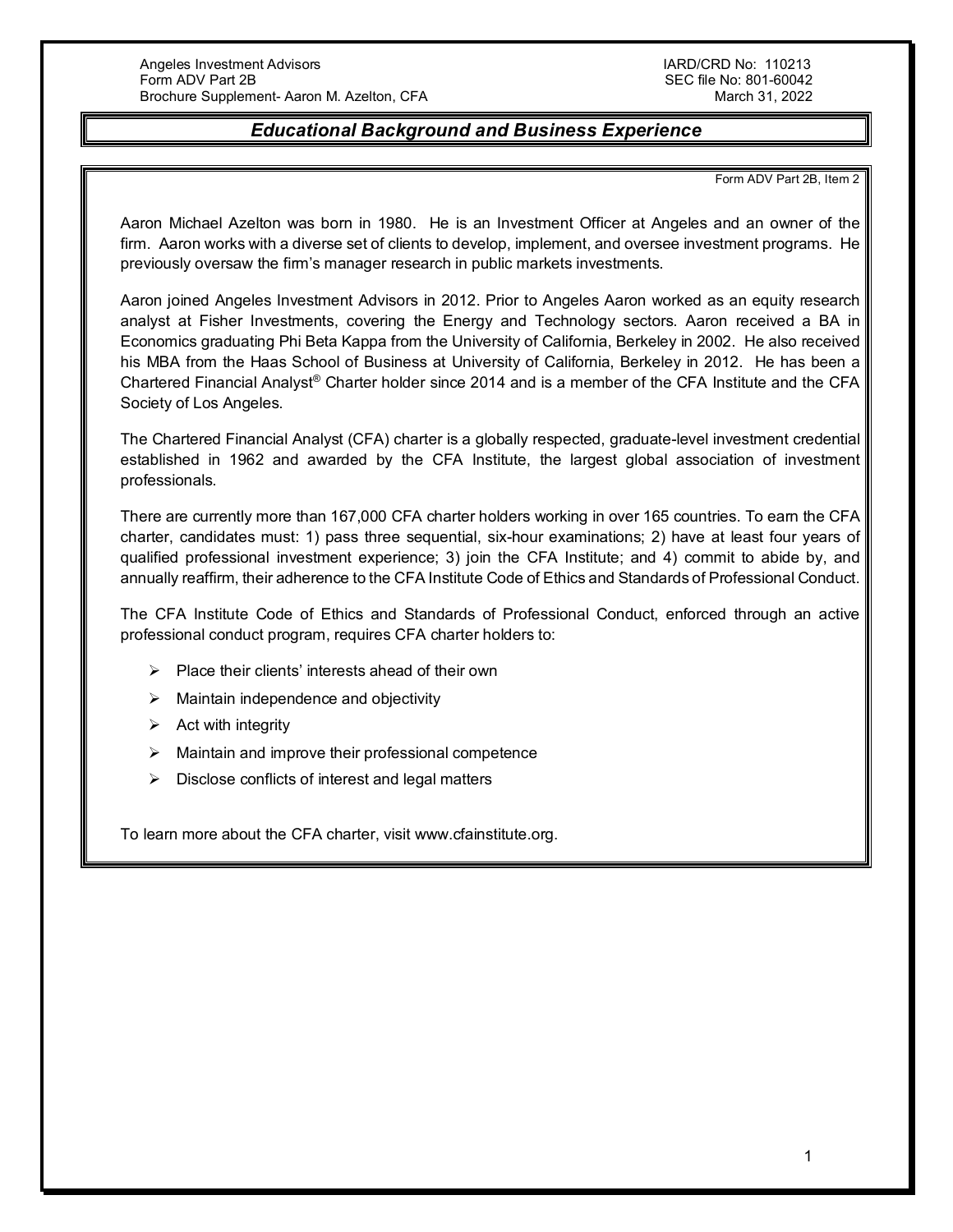# *Disciplinary Information*

Form ADV Part 2B, Item 3

<span id="page-38-1"></span><span id="page-38-0"></span>Aaron Azelton has no disciplinary information.

# *Other Business Activities*

Form ADV Part 2B, Item 4

Aaron Azelton has no outside business interests.

# *Additional Compensation*

<span id="page-38-2"></span>Aaron Azelton has no additional compensation.

Form ADV Part 2B, Item 5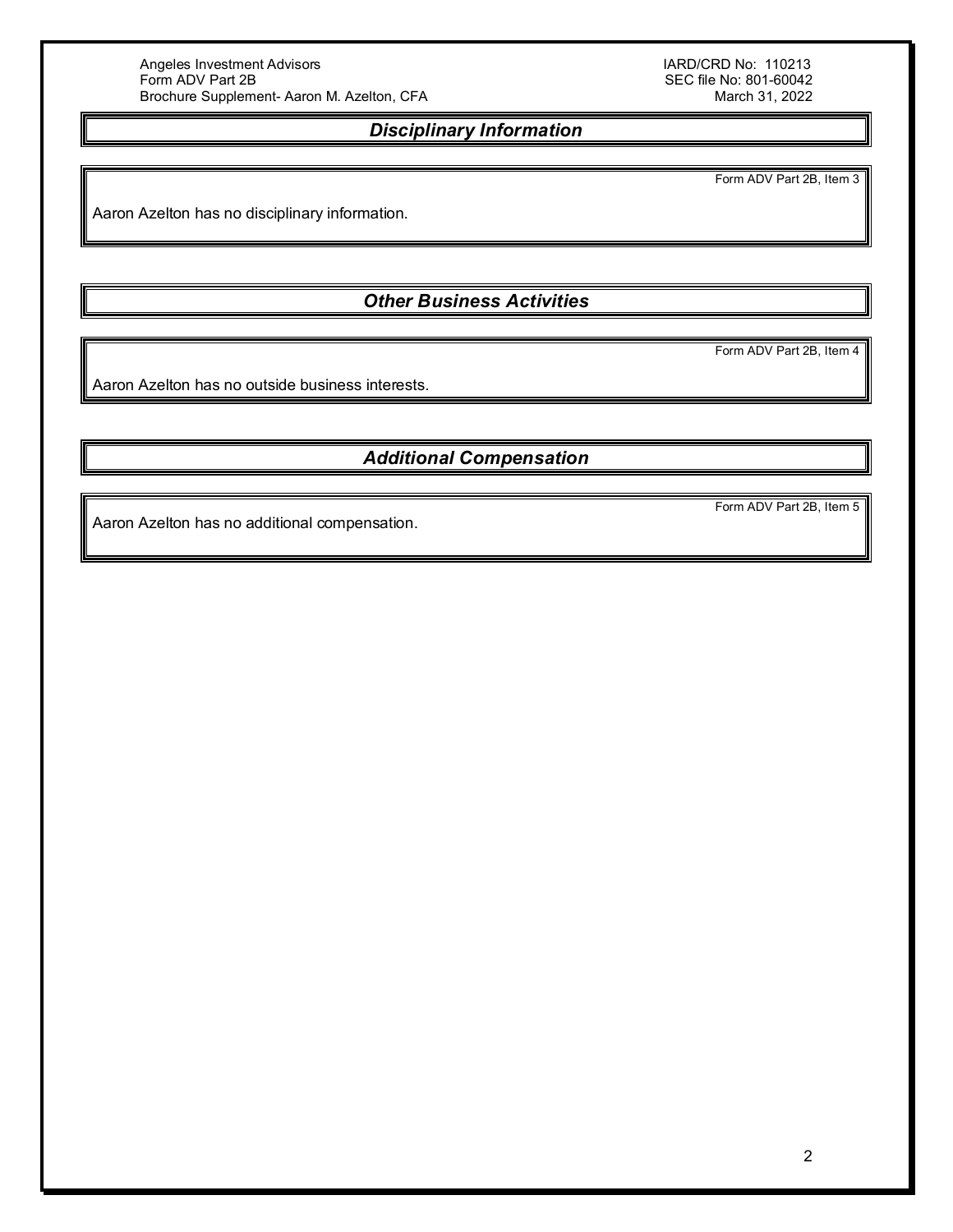#### *Supervision*

Form ADV Part 2B, Item 6

<span id="page-39-0"></span>Aaron Azelton is part of the Angeles Investment Committee and has direct client responsibilities. The individuals at Angeles with direct client responsibilities are referred to as "Investment Officers". Angeles monitors the activities of its Investment Officers through its Investment Committee and by the managing members. All Investment Officers participate in the Investment Committee meetings and managers are added or removed from an approved list based on majority decisions of this Investment Committee. Therefore, no one Investment Officer can make a decision with respect to adding or removing a manager to the firm's approved list. We believe this process is an effective control to prevent one Investment Officer from making material firmwide decisions about investment policy without the knowledge, feedback or approval of the Investment Committee.

After a buy or sell decision is made by the Angeles Investment Committee, Angeles' operations group carries out these trades. The operations group is under the direct supervision of the firm's Chief Compliance Officer, and the compliance department periodically reviews trade executions to ensure, among other things, proper authorization and documentation exists for each trade. The above Investment Committee members do not execute trades.

Michael Rosen and Howard Perlow are the managing members of the Angeles Limited Liability Company. You may contact Michael Rosen or Howard Perlow directly at our main number of 310-393-6300 or email them at [mrosen@angelesinvestments.com](mailto:mrosen@angelesadvisors.com) o[r hperlow@angelesinvestments.com,](mailto:hperlow@angelesadvisors.com) respectively, to discuss Aaron Azelton' s performance, or any other matter related to Aaron or Angeles.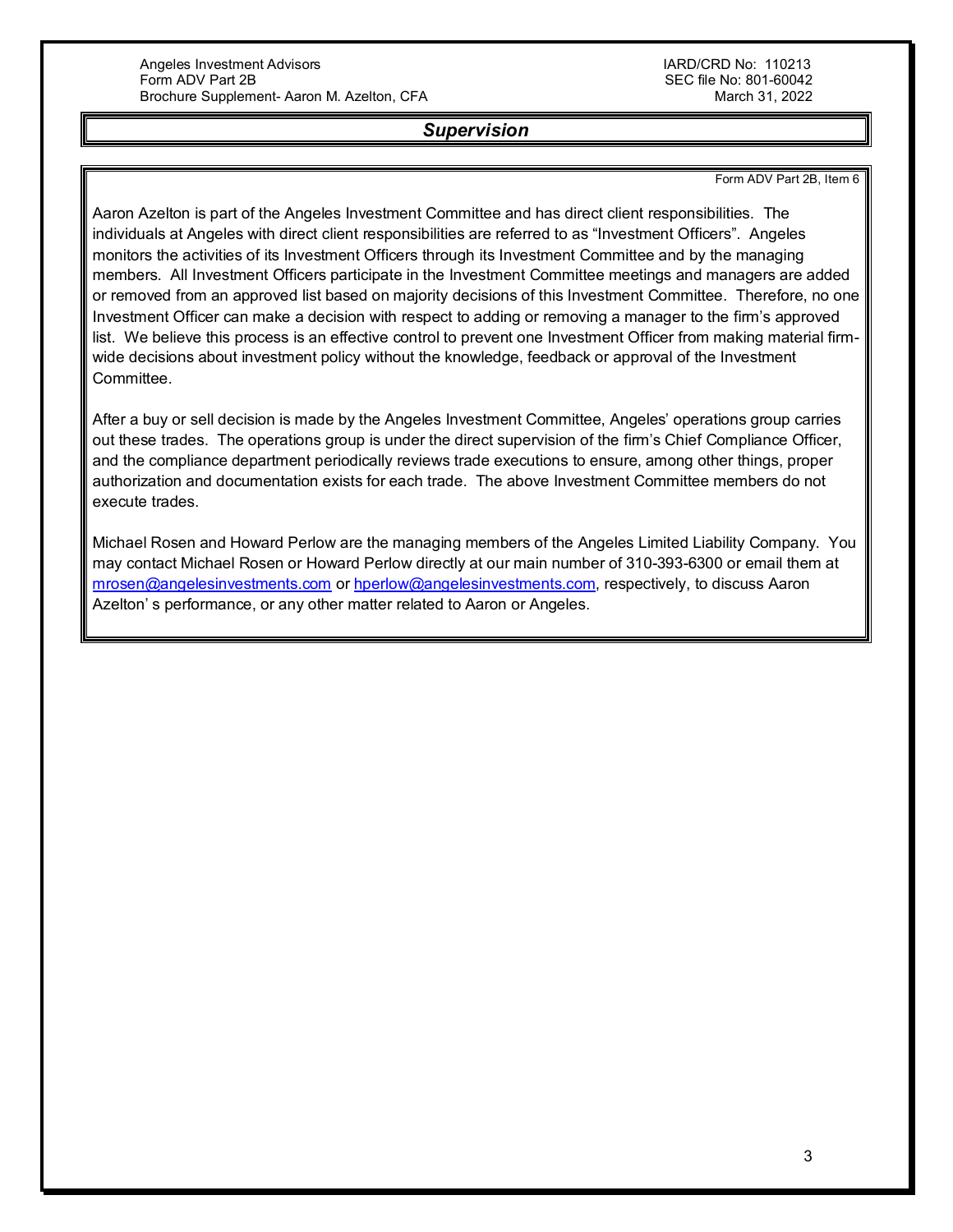**Derek S. Kellman, CFA**

## **Angeles Investment Advisors, LLC**

429 Santa Monica Boulevard, Suite 650, Santa Monica, CA 90401 310-393-6300 310-393-6200 (fax)

March 31, 2022

## **FORM ADV PART 2B BROCHURE SUPPLEMENT**

**This brochure supplement provides information about Derek S. Kellman that supplements the Angeles Investment Advisors, LLC (Angeles) brochure. You should have received a copy of that brochure. Please contact Stephen Smetana at 310-857-5827 or ssmetana@angelesinvestments.com if you did not receive Angeles' brochure or if you have any questions about the contents of this supplement.**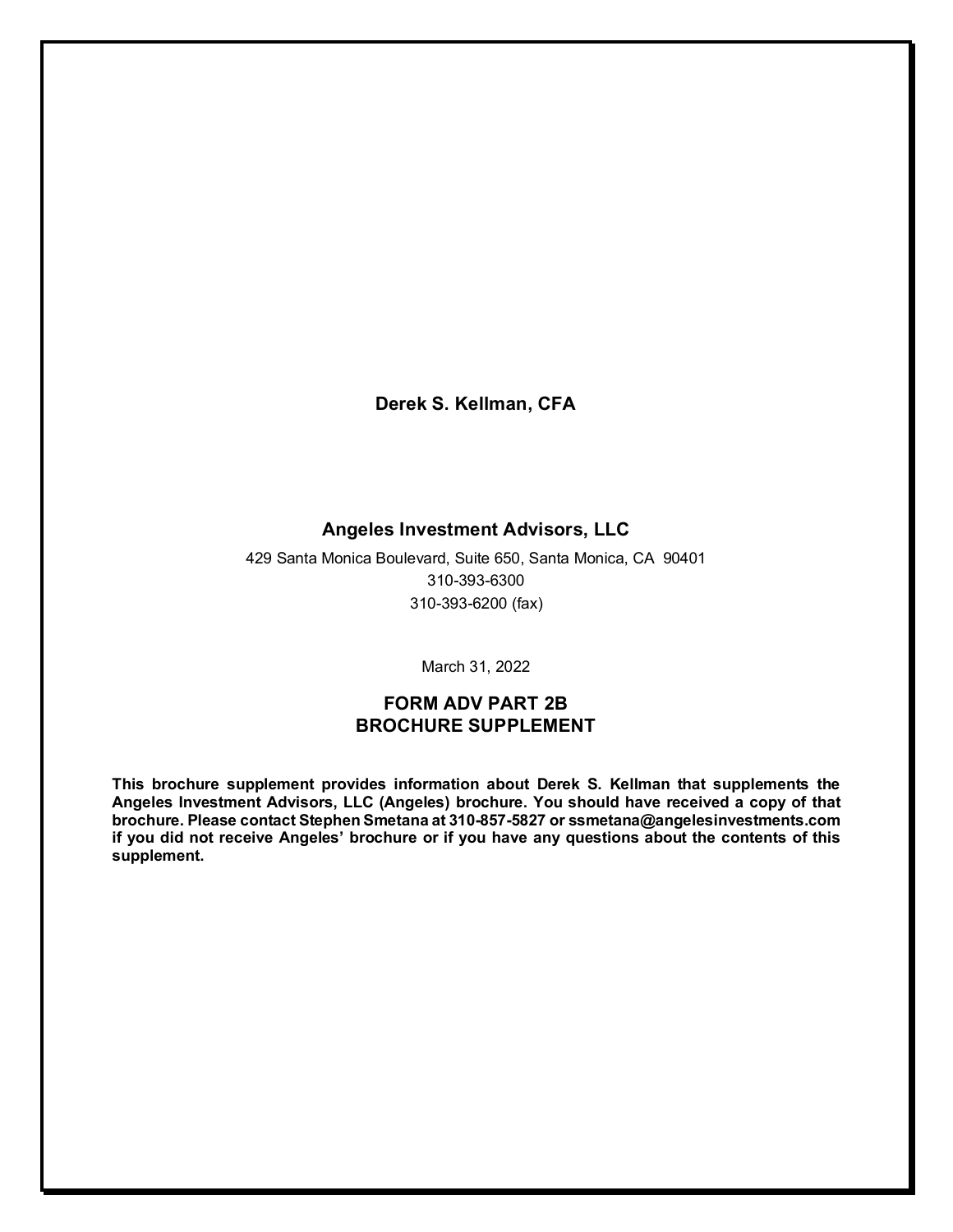# **Table of Contents**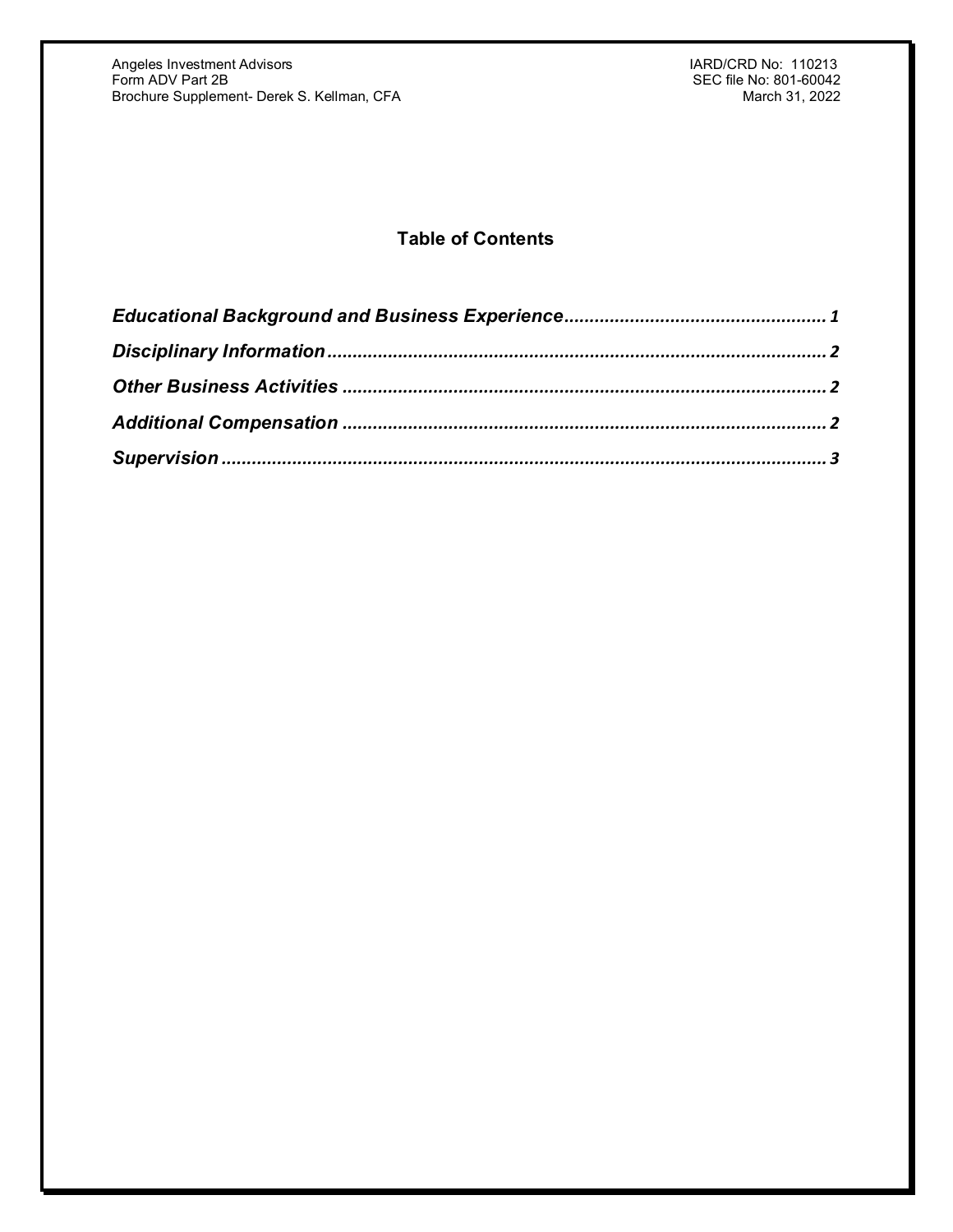#### *Educational Background and Business Experience*

Form ADV Part 2B, Item 2

<span id="page-42-0"></span>Derek Sean Kellman was born in 1988. He is an Investment Associate at Angeles. Derek works with clients to develop, implement, and oversee investment programs. Derek also participates in manager research at the firm.

Derek joined Angeles Investments in 2020 after receiving his M.B.A. Prior to business school, Derek spent 4 years in private wealth management managing \$2 billion in assets for clients. First, at Signature Estate & Investments Advisors, and second, at City National Rochdale. Derek began his career in 2011 working for the Santa Ynez Band of Chumash Indians, where he managed \$400 million in assets that served the tribe's economic development.

Derek received his M.B.A. from Cornell SC Johnson College of Business. He holds a B.A. in Business Economics from U.C. Santa Barbara, is a CFA® Charterholder since 2016, and is a member of the CFA Society of Los Angeles.

The Chartered Financial Analyst (CFA) charter is a globally respected, graduate-level investment credential established in 1962 and awarded by the CFA Institute, the largest global association of investment professionals.

There are currently more than 167,000 CFA charter holders working in over 165 countries. To earn the CFA charter, candidates must: 1) pass three sequential, six-hour examinations; 2) have at least four years of qualified professional investment experience; 3) join the CFA Institute; and 4) commit to abide by, and annually reaffirm, their adherence to the CFA Institute Code of Ethics and Standards of Professional Conduct.

The CFA Institute Code of Ethics and Standards of Professional Conduct, enforced through an active professional conduct program, requires CFA charter holders to:

- $\triangleright$  Place their clients' interests ahead of their own
- $\triangleright$  Maintain independence and objectivity
- $\triangleright$  Act with integrity
- $\triangleright$  Maintain and improve their professional competence
- $\triangleright$  Disclose conflicts of interest and legal matters

To learn more about the CFA charter, visit [www.cfainstitute.org.](http://www.cfainstitute.org/)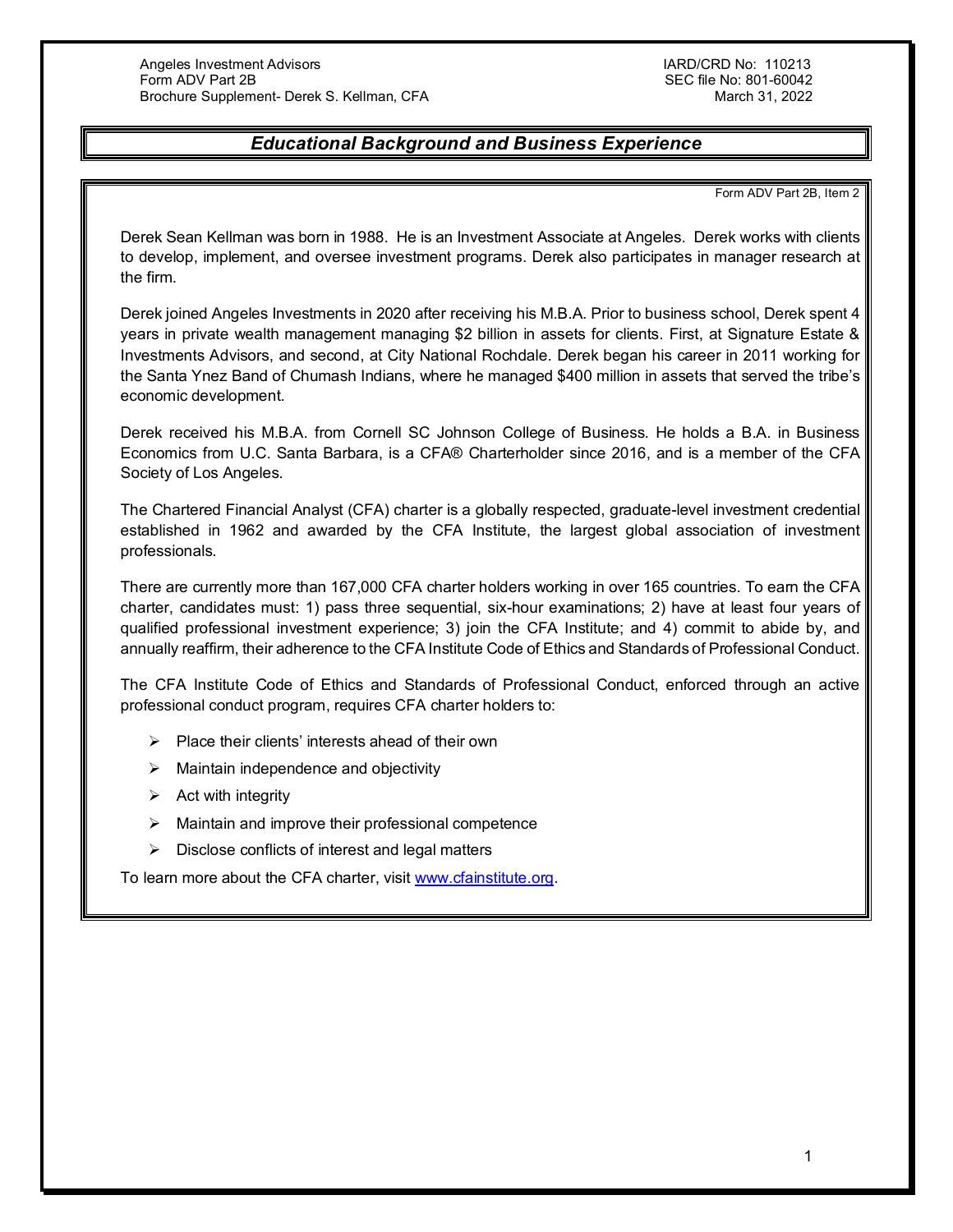SEC file No: 801-60042<br>March 31, 2022

# *Disciplinary Information*

<span id="page-43-0"></span>Derek S. Kellman has no disciplinary information.

## *Other Business Activities*

Form ADV Part 2B, Item 4

Form ADV Part 2B, Item 3

<span id="page-43-1"></span>Derek S. Kellman has no outside business interests.

*Additional Compensation*

Form ADV Part 2B, Item 5

<span id="page-43-2"></span>Derek S. Kellman has no additional compensation.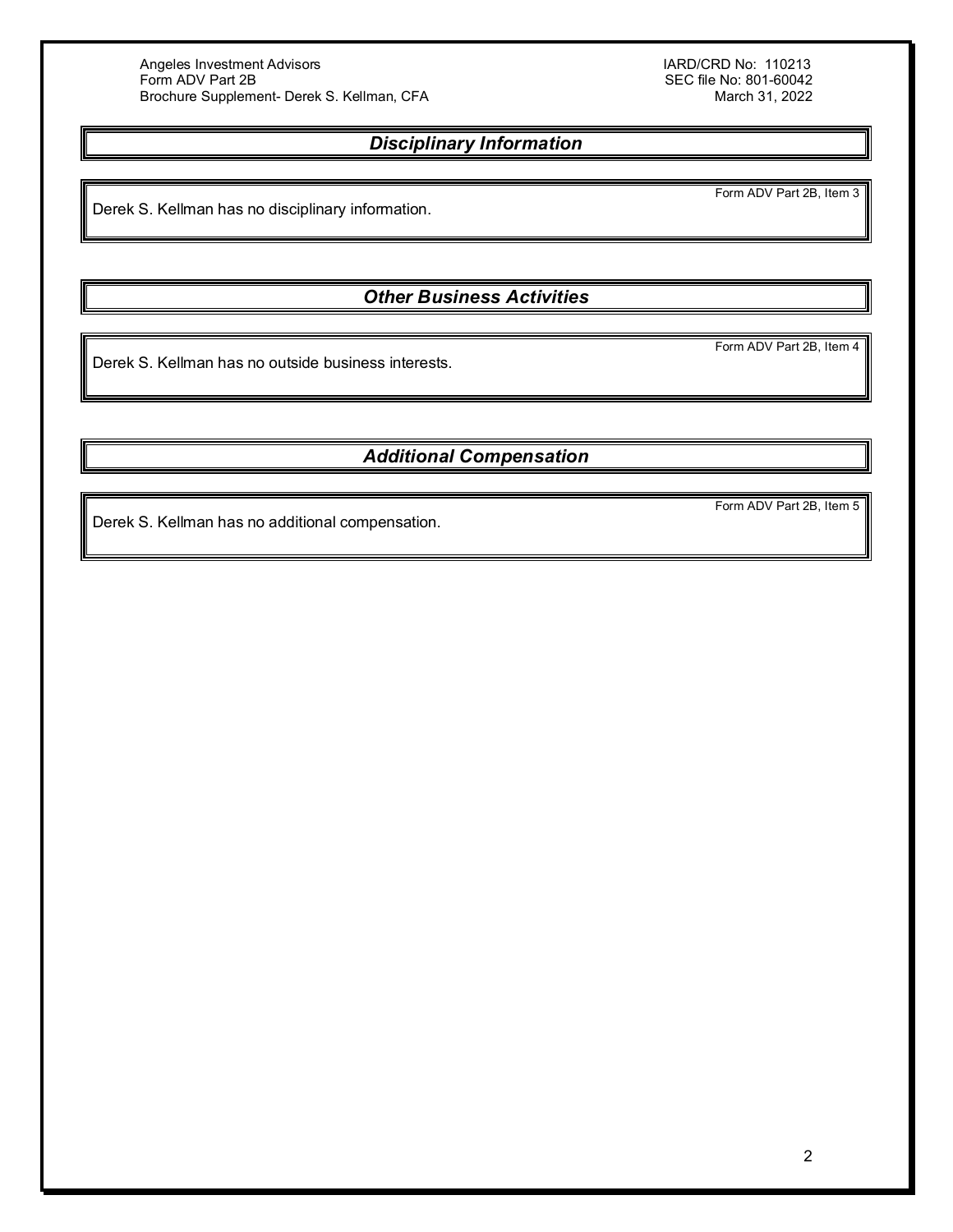## *Supervision*

Form ADV Part 2B, Item 6

<span id="page-44-0"></span>Derek Kellman has direct client responsibilities. The individuals at Angeles with direct client responsibilities are referred to as "Investment Officers." Angeles monitors the activities of its Investment Officers through its Investment Committee and by the managing members. All Investment Officers participate in the Investment Committee meetings and managers are added or removed from an approved list based on majority decisions of this Investment Committee. Therefore, no one Investment Officer can make a decision with respect to adding or removing a manager to the firm's approved list. We believe this process is an effective control to prevent one Investment Officer from making material firm-wide decisions about investment policy without the knowledge, feedback or approval of the Investment Committee.

After Angeles makes a buy or sell decision, Angeles' operations group carries out these trades. The operations group is under the direct supervision of the firm's Chief Compliance Officer, and the compliance department periodically reviews trade executions to ensure, among other things, proper authorization and documentation exists for each trade. The above Investment Committee members do not execute trades.

Michael Rosen and Howard Perlow are the managing members of the Angeles. You may contact Michael Rosen or Howard Perlow directly at our main number of 310-393-6300 or email them at [mrosen@angelesinvestments.com,](mailto:mrosen@angelesadvisors.com) or [hperlow@angelesinvestments.com,](mailto:hperlow@angelesadvisors.com) respectively, to discuss Derek Kellman's performance, or any other matter related to Derek or Angeles.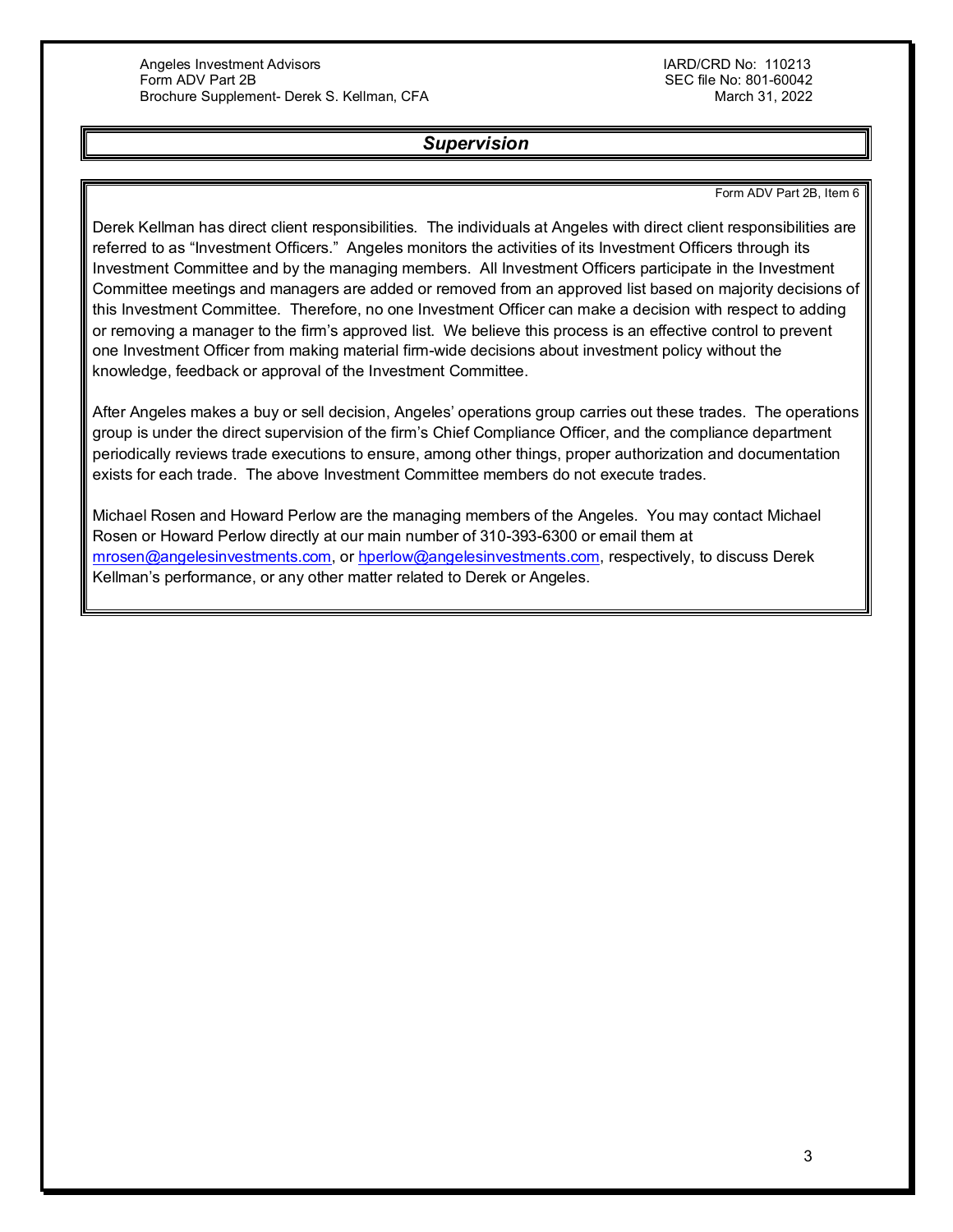**David R. Brief, CFA**

## **Angeles Investment Advisors, LLC**

429 Santa Monica Boulevard, Suite 650, Santa Monica, CA 90401 310-393-6300 310-393-6200 (fax)

March 31, 2022

## **FORM ADV PART 2B BROCHURE SUPPLEMENT**

**This brochure supplement provides information about David R. Brief that supplements the Angeles Investment Advisors, LLC (Angeles) brochure. You should have received a copy of that brochure. Please contact Stephen Smetana at 310-857-5827 or ssmetana@angelesinvestments.com if you did not receive Angeles' brochure or if you have any questions about the contents of this supplement.**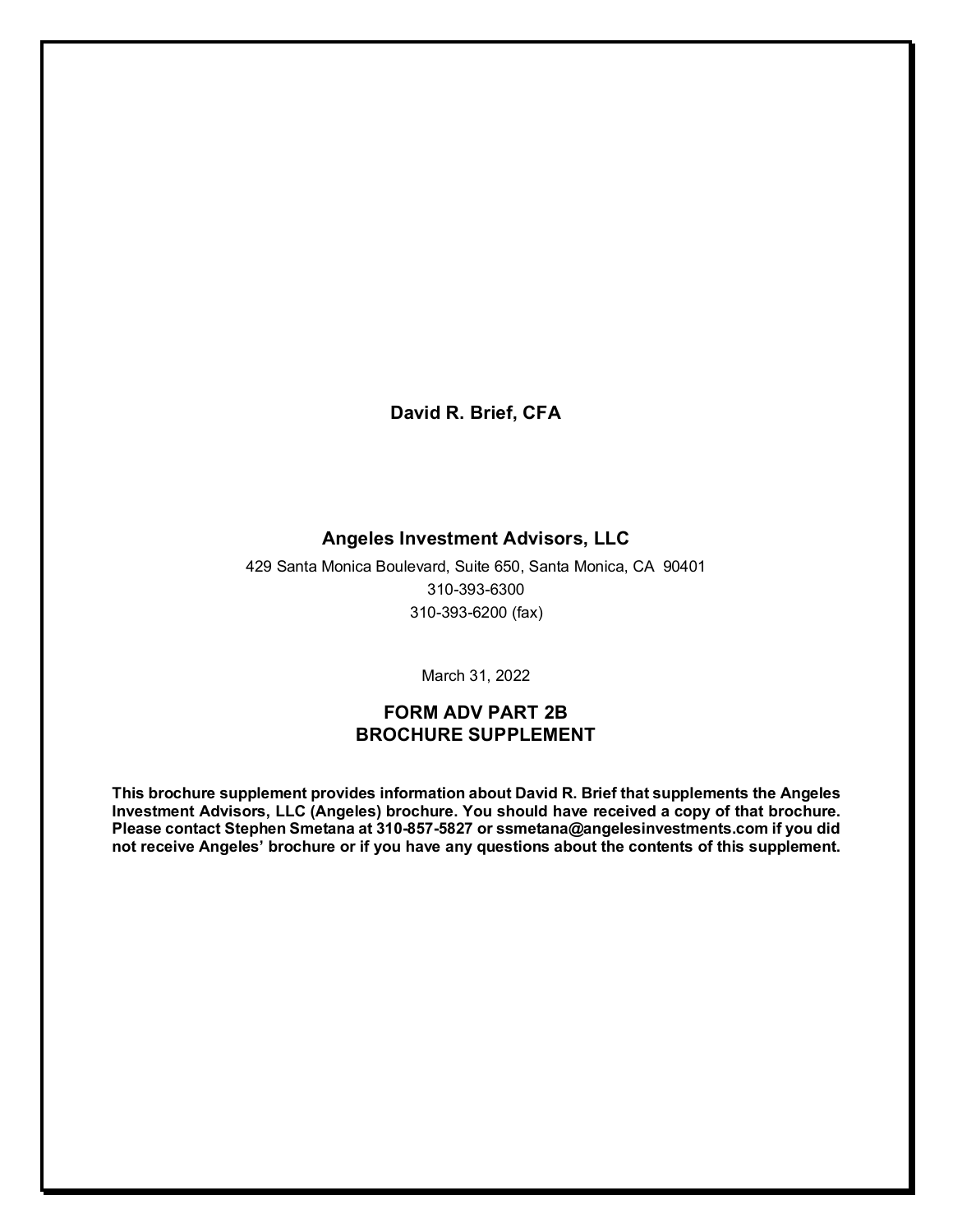Angeles Investment Advisors IARD/CRD No: 110213 Form ADV Part 2B SEC file No: 801-60042 Brochure Supplement-David Brief March 31, 2022 (March 31, 2022 (March 31, 2022 (March 31, 2022 (March 31, 2022

# **Table of Contents**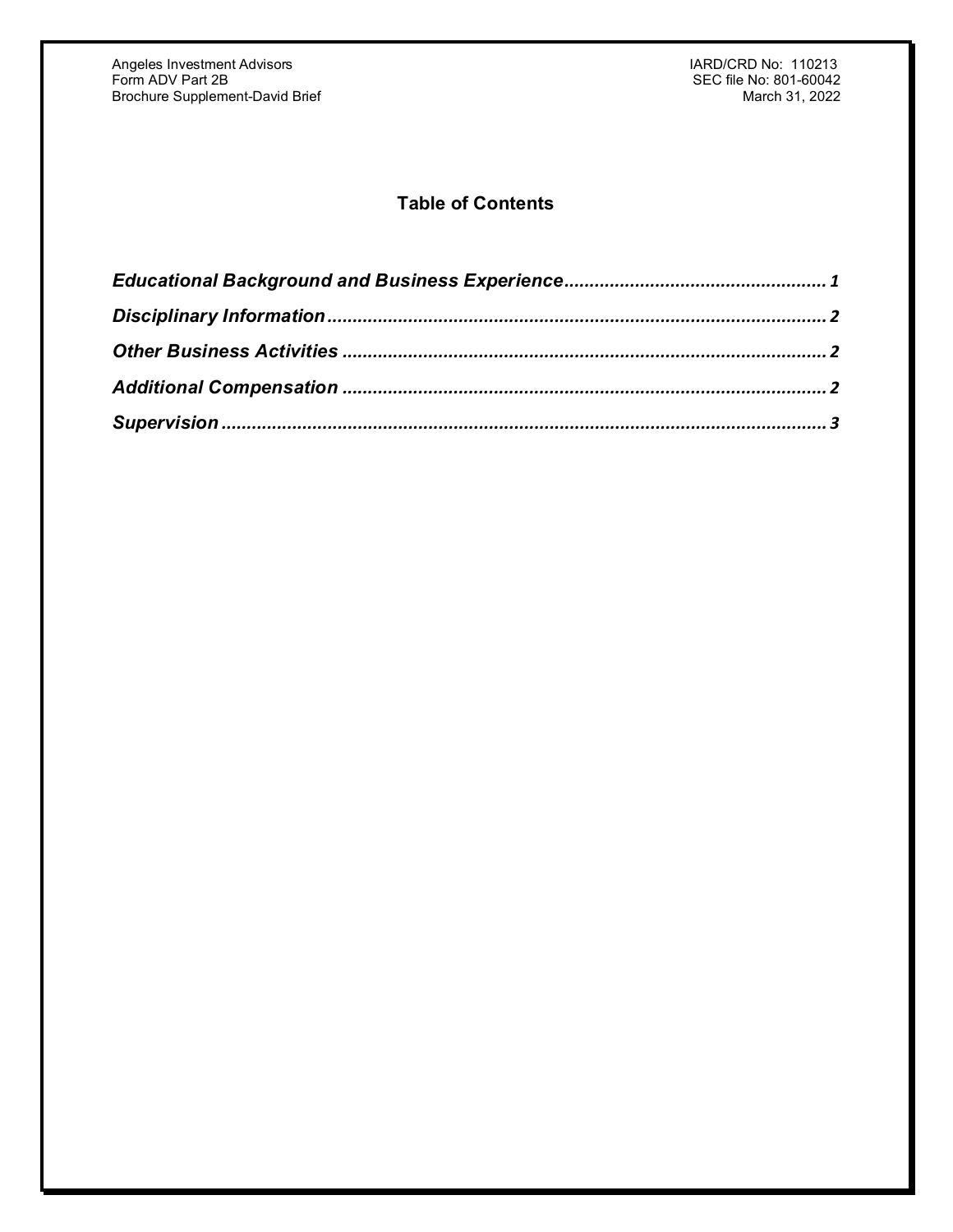### *Educational Background and Business Experience*

Form ADV Part 2B, Item 2

<span id="page-47-0"></span>David Robert Brief was born in 1968. He joined Angeles Investment Advisors in 2018 as a Senior Managing Director to deliver customized discretionary investment management services to endowments, foundations, and other not-for-profit institutions.

In 2002, the Jewish Federation of Metropolitan Chicago hired David to establish an in-house investment office, and as the organization's Chief Investment Officer he managed its Pooled Endowment Portfolio for 15 years. From 1991 through 2002, David was a senior investment consultant for Ibbotson Associates (now part of Morningstar), EnnisKnupp (now part of AonHewitt), and Capital Resource Advisors (now part of Segal Marco). During those 11 years he provided advice on investment policy, asset allocation, manager research, and performance evaluation to several dozen endowments, foundations, corporate and public pension funds, healthcare institutions, and family offices. David also served as Director of Research for the latter two firms, and in that capacity helped to develop analytics to assist clients with portfolio optimization, returns-based style analysis, and quantifying manager alpha. He also has extensive experience in evaluating asset liabilitydriven investment strategies for defined benefit pension funds.

David earned his BA in Economics from Cornell in 1990 and an MBA with Honors from the University of Chicago Booth School of Business. He has been a CFA® charterholder since 1995.

The Chartered Financial Analyst (CFA) charter is a globally respected, graduate-level investment credential established in 1962 and awarded by the CFA Institute, the largest global association of investment professionals.

There are currently more than 167,000 CFA charter holders working in over 165 countries. To earn the CFA charter, candidates must: 1) pass three sequential, six-hour examinations; 2) have at least four years of qualified professional investment experience; 3) join the CFA Institute; and 4) commit to abide by, and annually reaffirm, their adherence to the CFA Institute Code of Ethics and Standards of Professional Conduct.

The CFA Institute Code of Ethics and Standards of Professional Conduct, enforced through an active professional conduct program, requires CFA charter holders to:

- $\triangleright$  Place their clients' interests ahead of their own
- $\triangleright$  Maintain independence and objectivity
- $\triangleright$  Act with integrity
- $\triangleright$  Maintain and improve their professional competence
- $\triangleright$  Disclose conflicts of interest and legal matters

To learn more about the CFA charter, visit www.cfainstitute.org.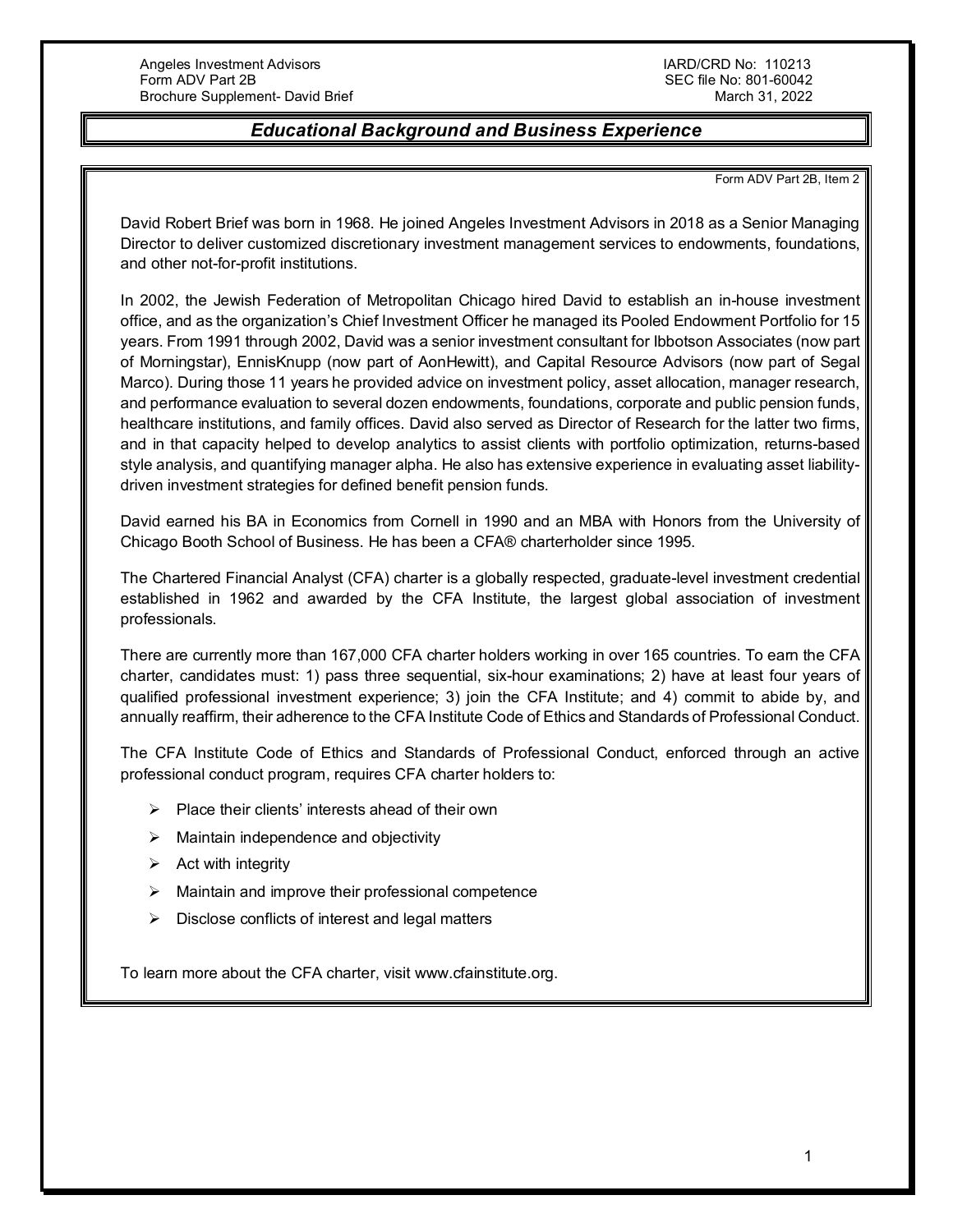<span id="page-48-0"></span>Angeles Investment Advisors and Executive Control of the UARD/CRD No: 110213<br>
Form ADV Part 2B<br>
SEC file No: 801-60042 Brochure Supplement- David Brief

SEC file No: 801-60042<br>March 31, 2022

# *Disciplinary Information*

Form ADV Part 2B, Item 3

<span id="page-48-1"></span>David Brief has no disciplinary information.

# *Other Business Activities*

Form ADV Part 2B, Item 4

Form ADV Part 2B, Item 5

David Brief has no outside business interests.

# *Additional Compensation*

<span id="page-48-2"></span>David Brief has no additional compensation.

2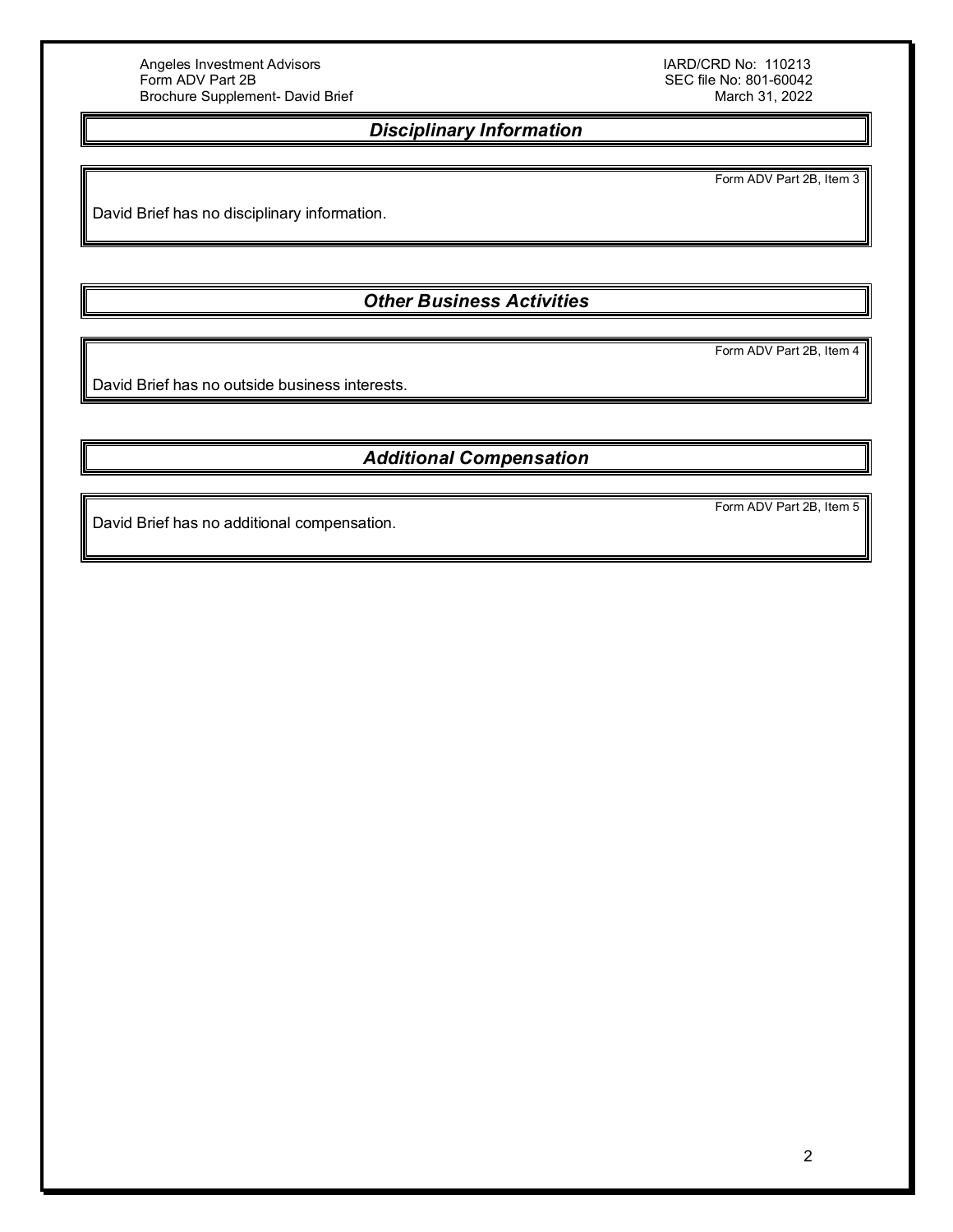<span id="page-49-0"></span>Angeles Investment Advisors **International Community** Control of the IARD/CRD No: 110213 Form ADV Part 2B SEC file No: 801-60042 Brochure Supplement- David Brief March 31, 2022

#### *Supervision*

Form ADV Part 2B, Item 6

David Brief is part of the Angeles Investment Committee and has direct client responsibilities. The individuals at Angeles with direct client responsibilities are referred to as "Investment Officers". Angeles monitors the activities of its Investment Officers through its Investment Committee and by the managing members. All Investment Officers participate in the Investment Committee meetings and managers are added or removed from an approved list based on majority decisions of this Investment Committee. Therefore, no one Investment Officer can make a decision with respect to adding or removing a manager to the firm's approved list. We believe this process is an effective control to prevent one Investment Officer from making material firm-wide decisions about investment policy without the knowledge, feedback or approval of the Investment Committee.

After a buy or sell decision is made by the Angeles Investment Committee, Angeles' operations group carries out these trades. The operations group is under the direct supervision of the firm's Chief Compliance Officer, and the compliance department periodically reviews trade executions to ensure, among other things, proper authorization and documentation exists for each trade. The above Investment Committee members do not execute trades.

Michael Rosen and Howard Perlow, are the managing members of the Angeles Limited Liability Company. You may contact Michael Rosen or Howard Perlow directly at our main number of 310-393-6300 or email them at [mrosen@angelesinvestments.com,](mailto:mrosen@angelesadvisors.com) or [hperlow@angelesinvestments.com,](mailto:hperlow@angelesadvisors.com) respectively, to discuss David Brief' s performance, or any other matter related to David or Angeles.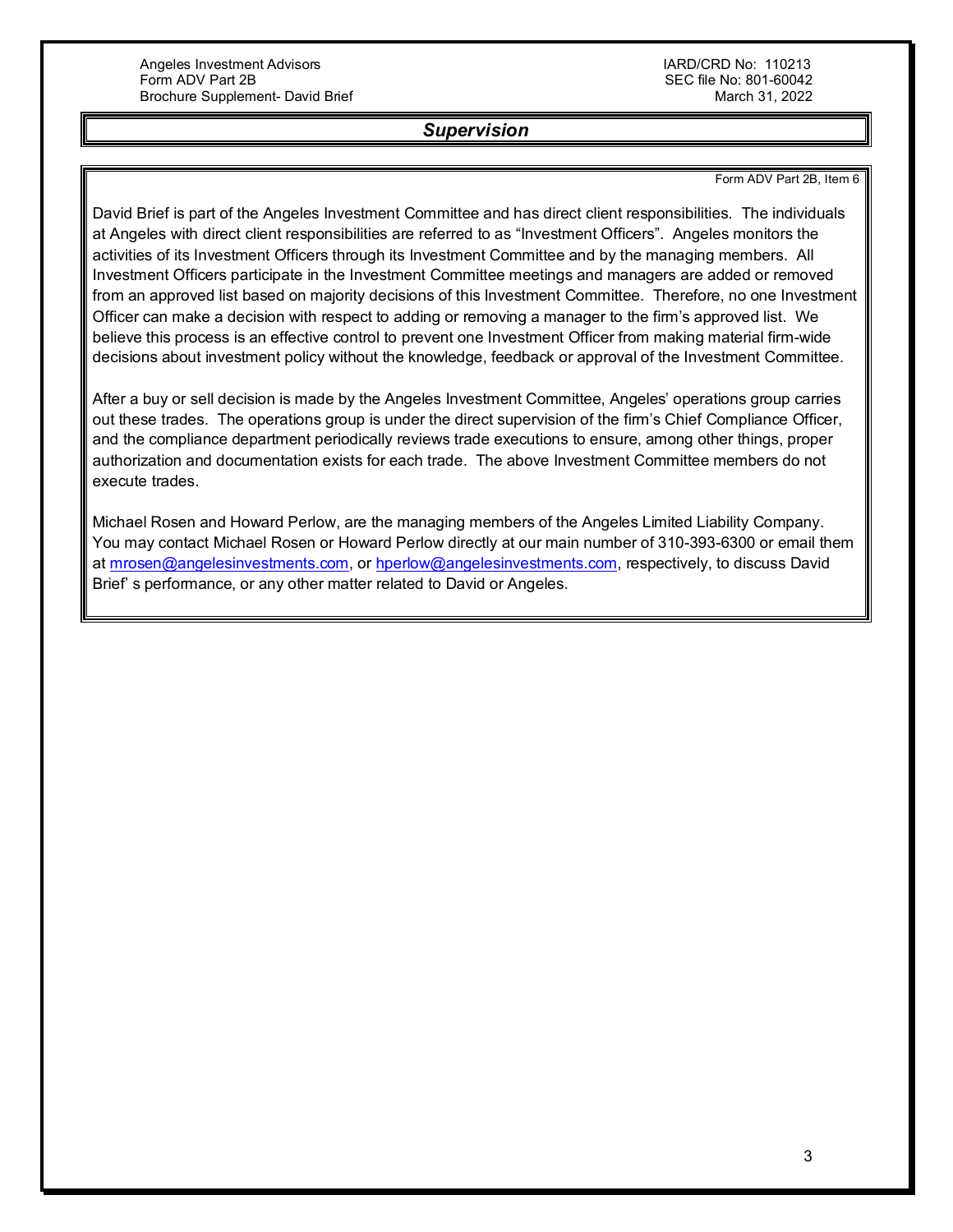**Garry Duncan, CAIA**

#### **Angeles Investment Advisors, LLC**

429 Santa Monica Boulevard, Suite 650, Santa Monica, CA 90401 310-393-6300 310-393-6200 (fax)

**March 31, 2022**

#### **FORM ADV PART 2B BROCHURE SUPPLEMENT**

**This brochure supplement provides information about Garry Duncan that supplements the Angeles Investment Advisors, LLC (Angeles) brochure. You should have received a copy of that brochure. Please contact Stephen Smetana at 310-857-5827 or ssmetana@angelesinvestments.com if you did not receive Angeles' brochure or if you have any questions about the contents of this supplement.**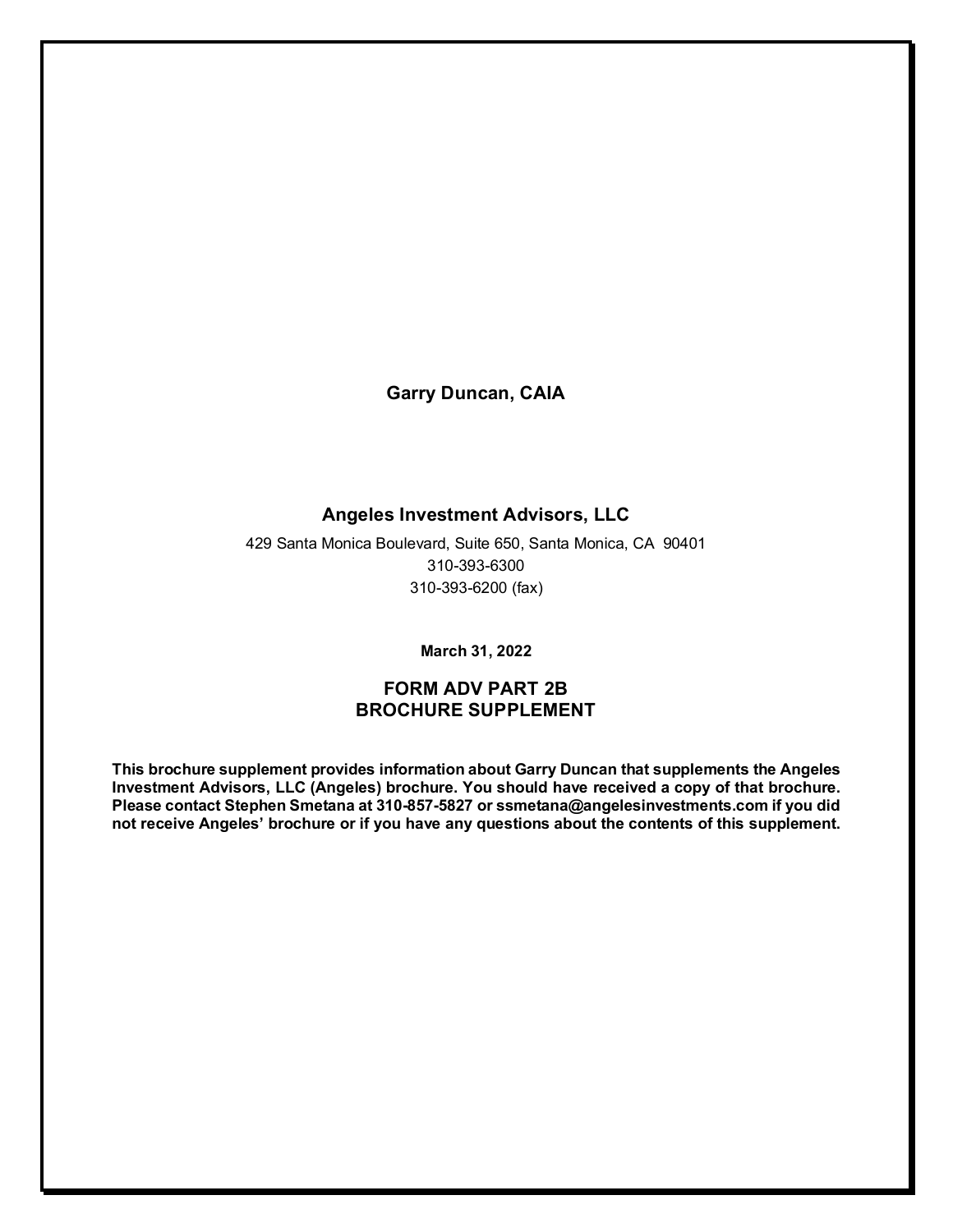Angeles Investment Advisors IARD/CRD No: 110213 Form ADV Part 2B SEC file No: 801-60042 Brochure Supplement- Garry Duncan March 31, 2022 - March 31, 2022

# **Table of Contents**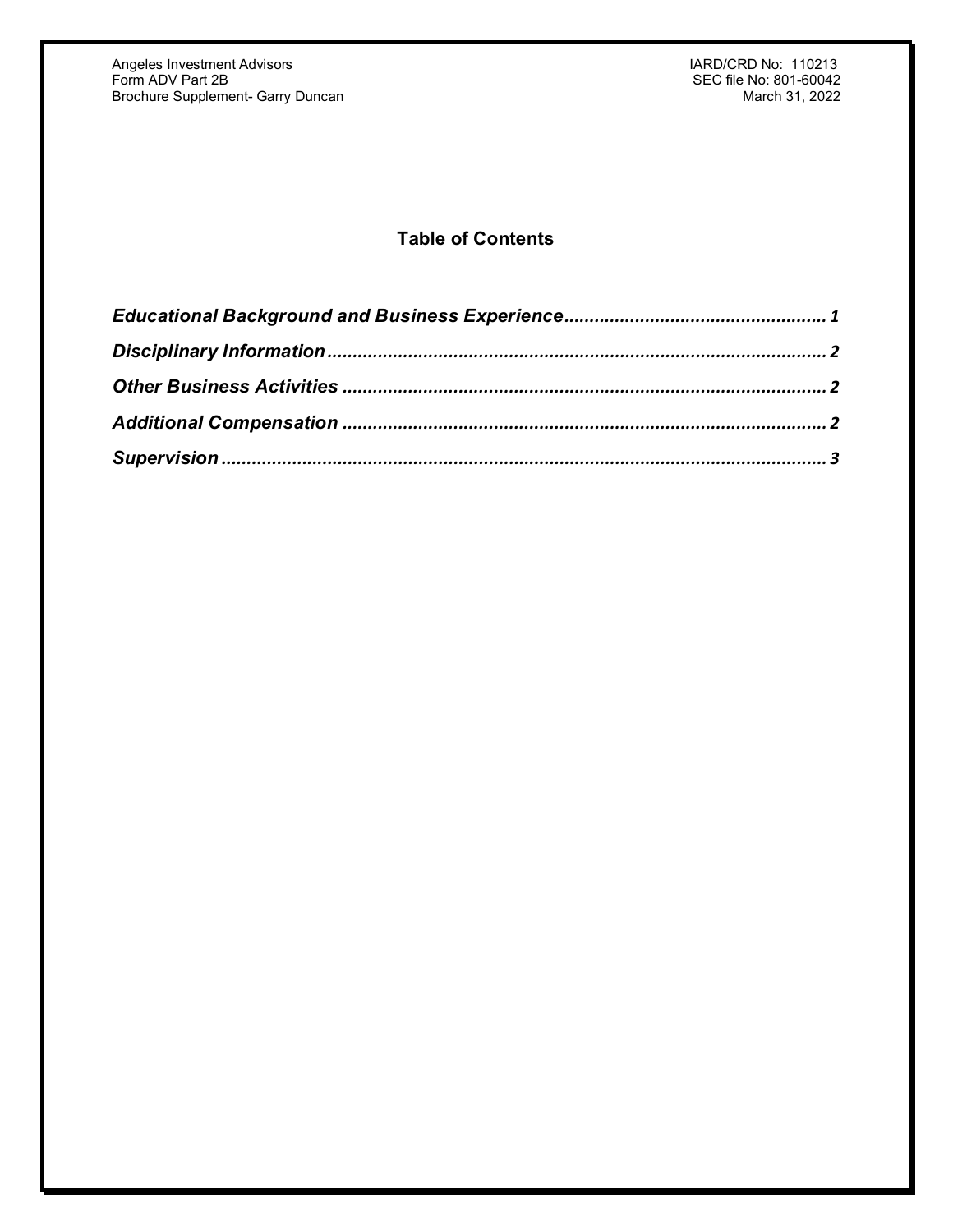#### *Educational Background and Business Experience*

Form ADV Part 2B, Item 2

<span id="page-52-0"></span>Peter Garfield Duncan (Garry) was born in 1967. Garry joined Angeles in 2022 as Managing Director, Head of Client Development. In his role, Garry will be focused on all aspects related to extending the Angeles brand and building strategic relationships with institutions that might benefit from leveraging the Angeles platform to support their long-term objectives.

Most recently, Garry was Head of Market Development for Laconia, an emerging seed-stage venture capital firm, where he was responsible for creating and executing a long-term strategy to introduce institutional capital into the firm. Prior to Laconia, Garry held senior leadership roles at OCIO firm Verger Capital Management and PNC Institutional Asset Management. Earlier in his career he also held senior foreign exchange sales and trading roles with global institutions, most notably as a market-maker for Standard Charted Bank in New York and London during the Asian and Latin-American currency crises.

Garry holds a B.A. from The Pennsylvania State University, an MBA from the University's Smeal College of Business, and the Chartered Alternative Investment Analyst (CAIA) designation.

CAIA® is the globally-recognized credential for professionals managing, analyzing, distributing, or regulating alternative investments. There are currently more than 12,000 CAIA charter holders across 100 countries. To earn the CAIA charter, is granted upon completion of two levels of qualifying exams, combined with relevant professional experience. A minimum of 200 hours of study time is recommended for each level (a total of approximately 400 hours). Every candidate for membership in the CAIA Association ("CAIAA") ("Candidate") and member of CAIAA ("Member") must fully abide by this Code of Ethics.

#### CAIAA Code of Ethics

1. Conduct in CAIAA Programs. A Member or Candidate must not engage in any conduct that compromises the reputation or integrity of CAIAA or the CAIA designation or the integrity, validity, or security of the CAIAA programs.

2. Professional Conduct of CAIAA Candidates and Members. a. A Candidate or Member shall not engage in any professional conduct involving dishonesty, fraud, or deceit, or commit any act that reflects adversely on his or her professional reputation, integrity, or competence; and b. A Candidate or Member must act with integrity, competence, diligence, respect, and in an ethical manner with the public, clients, prospective clients, employers, employees, and colleagues in his or her profession.

3. Duty to Inform CAIAA. A Candidate or Member shall promptly inform CAIAA in writing to the following email address misconduct@caia.org if, in the past five (5) years, the Candidate or Member is or has been: a. the subject of, a defendant in, or respondent to any investigation, civil litigation, arbitration, or other action in which his or her professional conduct is at issue; b. convicted of a felony; c. convicted of a misdemeanor for fraud, misrepresentation, or crimes of moral turpitude (lying, cheating, stealing, or other dishonest conduct); d. prevented, due to misconduct or complaints against the Individual, from: i. acting under a professional license or registration (e.g., securities, investment adviser, insurance, accounting, or bankrelated license) unless the action is administrative in nature, i.e. the result of the individual determining to not renew the license by not paying the required fee and/or not completing the required continuing education.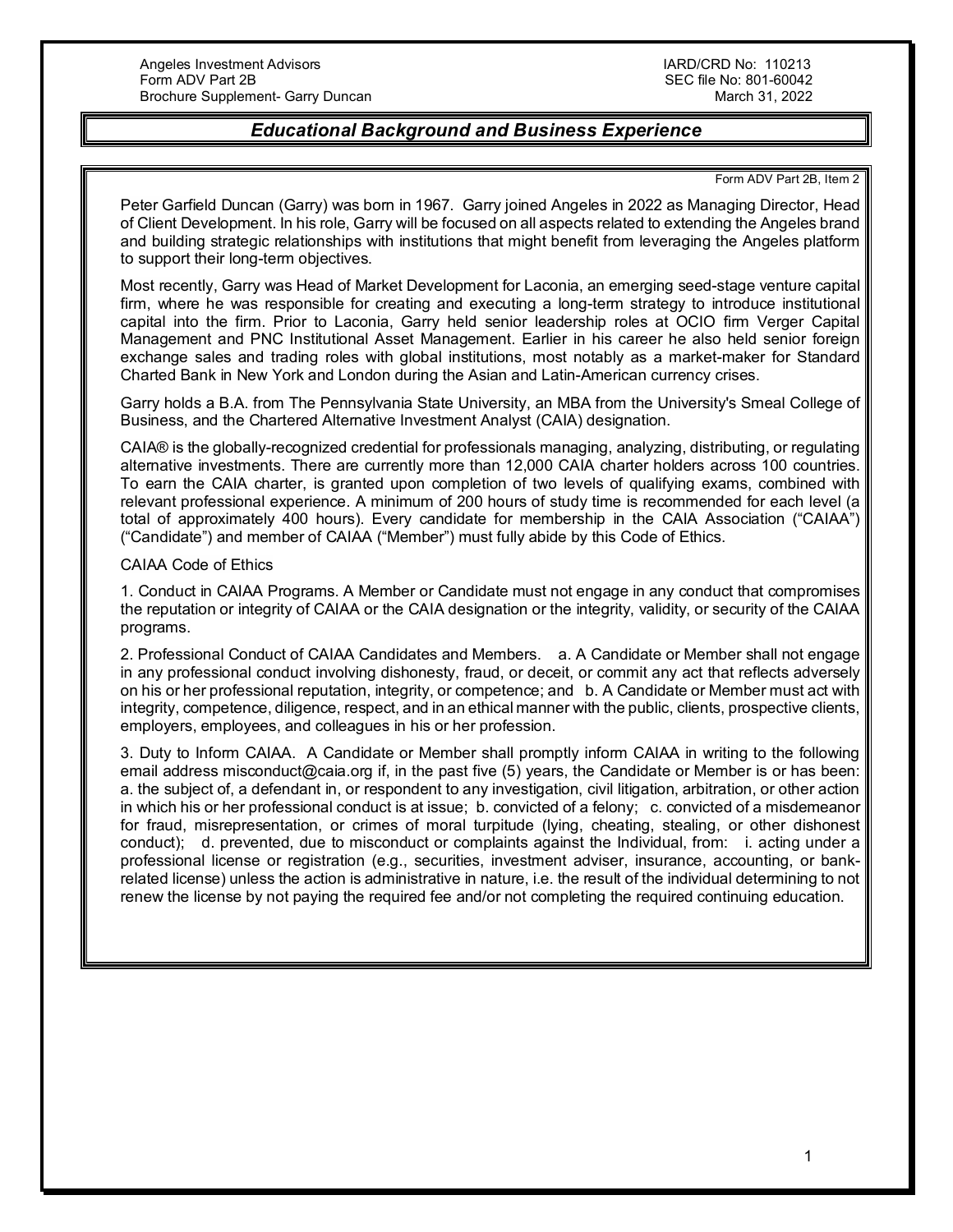Angeles Investment Advisors and Executive Control of the UARD/CRD No: 110213<br>
Form ADV Part 2B<br>
SEC file No: 801-60042 Brochure Supplement- Garry Duncan

SEC file No: 801-60042<br>March 31, 2022

# *Disciplinary Information*

<span id="page-53-0"></span>Garry Duncan has no disciplinary information.

*Other Business Activities*

<span id="page-53-1"></span>Garry Duncan has no outside business interests.

# *Additional Compensation*

<span id="page-53-2"></span>Garry Duncan has no additional compensation.

Form ADV Part 2B, Item 3

Form ADV Part 2B, Item 5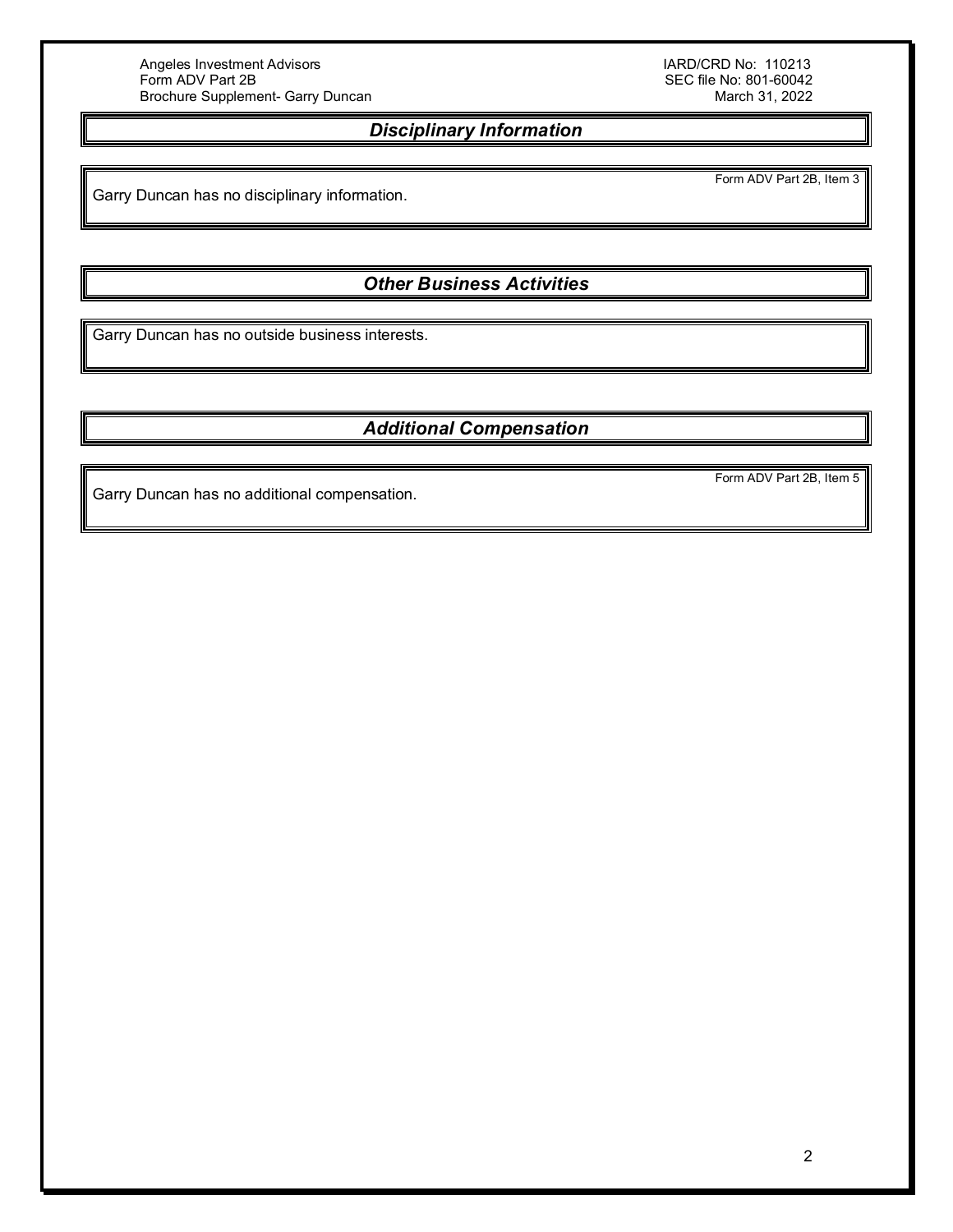*Supervision*

Form ADV Part 2B, Item 6

<span id="page-54-0"></span>Michael Rosen and Howard Perlow are the managing members of the Angeles. You may contact Michael Rosen or Howard Perlow directly at our main number of 310-393-6300 or email them at [mrosen@angelesinvestments.com,](mailto:mrosen@angelesadvisors.com) or [hperlow@angelesinvestments.com,](mailto:hperlow@angelesadvisors.com) respectively, to discuss Garry Duncan's performance, or any other matter related to Garry or Angeles.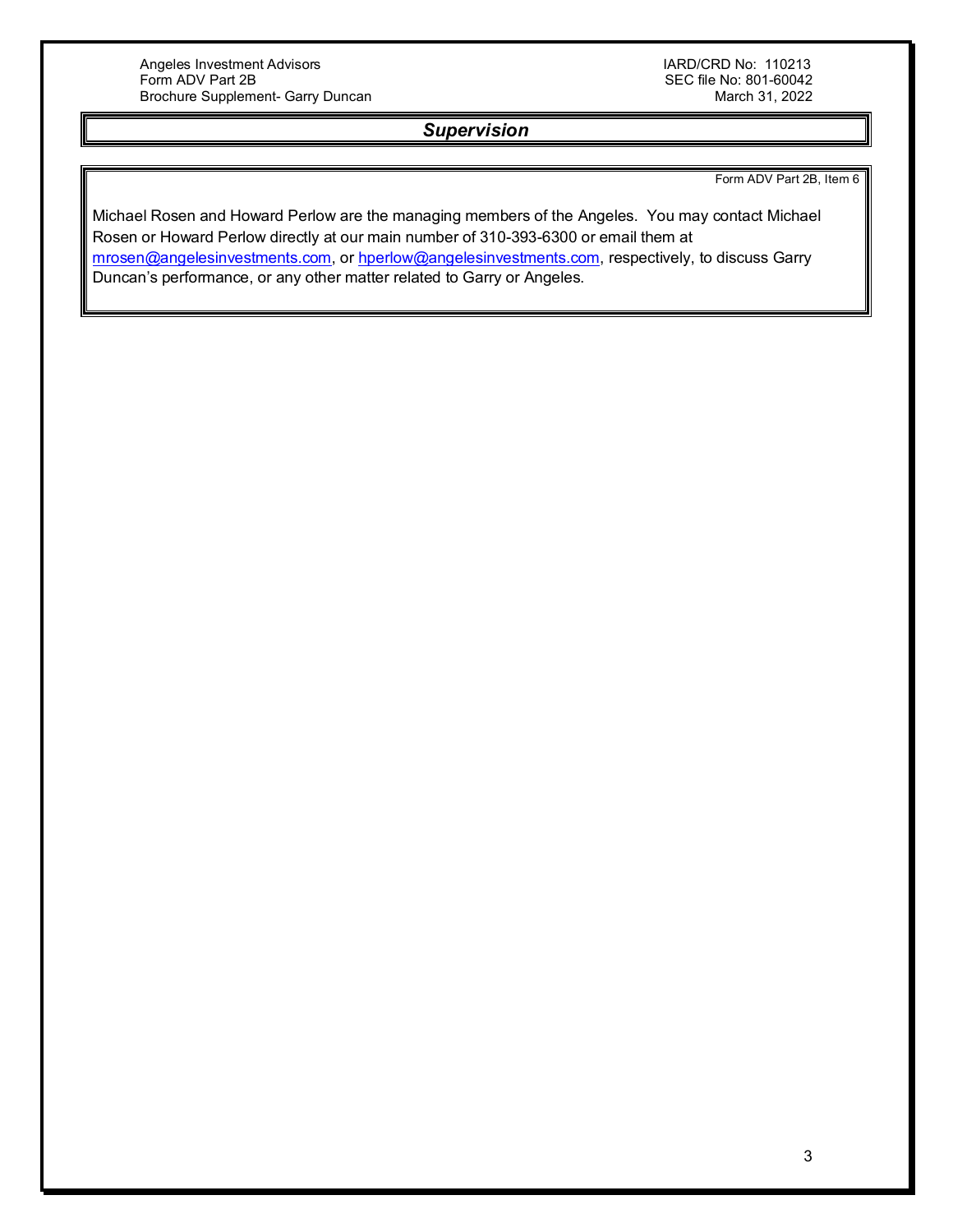**Howard D. Perlow, CFA**

#### **Angeles Investment Advisors, LLC**

429 Santa Monica Boulevard, Suite 650, Santa Monica, CA 90401 310-393-6300 310-393-6200 (fax)

March 31, 2022

#### **FORM ADV PART 2B BROCHURE SUPPLEMENT**

**This brochure supplement provides information about Howard D. Perlow that supplements the Angeles Investment Advisors, LLC (Angeles) brochure. You should have received a copy of that brochure. Please contact Stephen Smetana at 310-857-5827 or ssmetana@angelesinvestments.com if you did not receive Angeles' brochure or if you have any questions about the contents of this supplement.**

**Additional information about Howard D. Perlow is available on the SEC's website at [www.adviserinfo.sec.gov.](http://www.adviserinfo.sec.gov/)**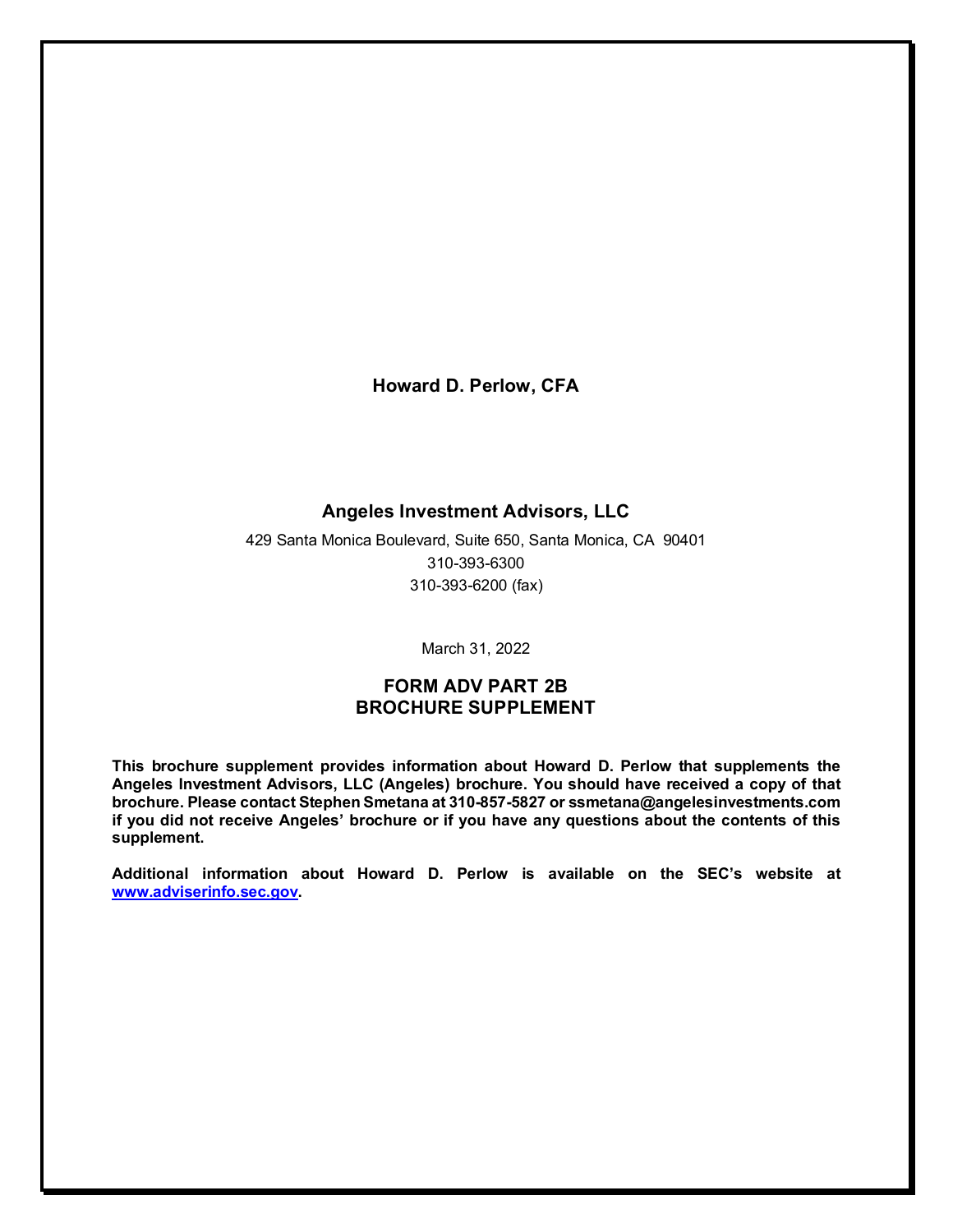# **Table of Contents**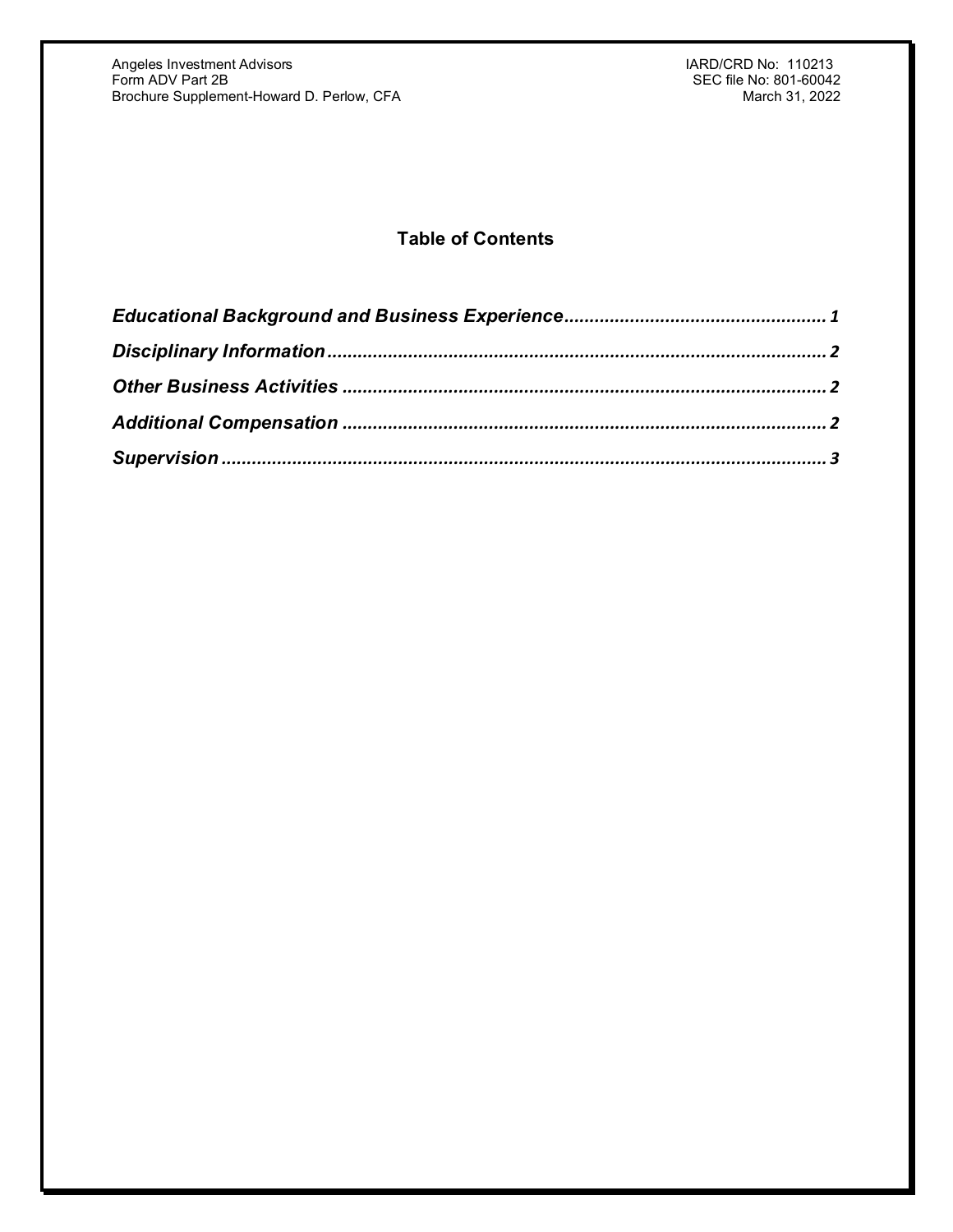### *Educational Background and Business Experience*

Form ADV Part 2B, Item 2

<span id="page-57-0"></span>Howard David Perlow was born in 1964. Howard is one of the founding partners of Angeles Investment Advisors in 2001 and of Asset Strategy Consulting in 1991. Howard maintains an expertise in the research of investment managers and working with a variety of clients including Endowments, Foundations, Public and Private Pensions. He has been researching managers for over two decades and has conducted hundreds of manager searches representing billions of dollars.

Howard has worked in the investment consulting industry since 1986. Prior to the formation of Angeles, he was a founding partner and Chief Operating Officer of Asset Strategy Consulting. He developed the firm's proprietary performance measurement and analytics software, and managed the firm's growth to 50 employees. His career in the investment business began at Wilshire Associates where he was a member of the consulting team and was in charge of the firm's international and fixed income manager search activities. Howard also spent two years as a performance measurement analyst and designed the performance measurement and manager database systems of Asset Strategy Consulting.

Howard received his BA in Economics from the University of California, Irvine in 1986. He has been a Chartered Financial Analyst since 1996 and is a member of the Los Angeles Society of Financial Analysts.

The Chartered Financial Analyst (CFA) charter is a globally respected, graduate-level investment credential established in 1962 and awarded by the CFA Institute — the largest global association of investment professionals.

There are currently more over 167,000 CFA charter holders working in over 165 countries. To earn the CFA charter, candidates must: 1) pass three sequential, six-hour examinations; 2) have at least four years of qualified professional investment experience; 3) join the CFA Institute; and 4) commit to abide by, and annually reaffirm, their adherence to the CFA Institute Code of Ethics and Standards of Professional Conduct.

The CFA Institute Code of Ethics and Standards of Professional Conduct, enforced through an active professional conduct program, requires CFA charter holders to:

- $\triangleright$  Place their clients' interests ahead of their own
- $\triangleright$  Maintain independence and objectivity
- $\triangleright$  Act with integrity
- $\triangleright$  Maintain and improve their professional competence
- $\triangleright$  Disclose conflicts of interest and legal matters

To learn more about the CFA charter, visit www.cfainstitute.org.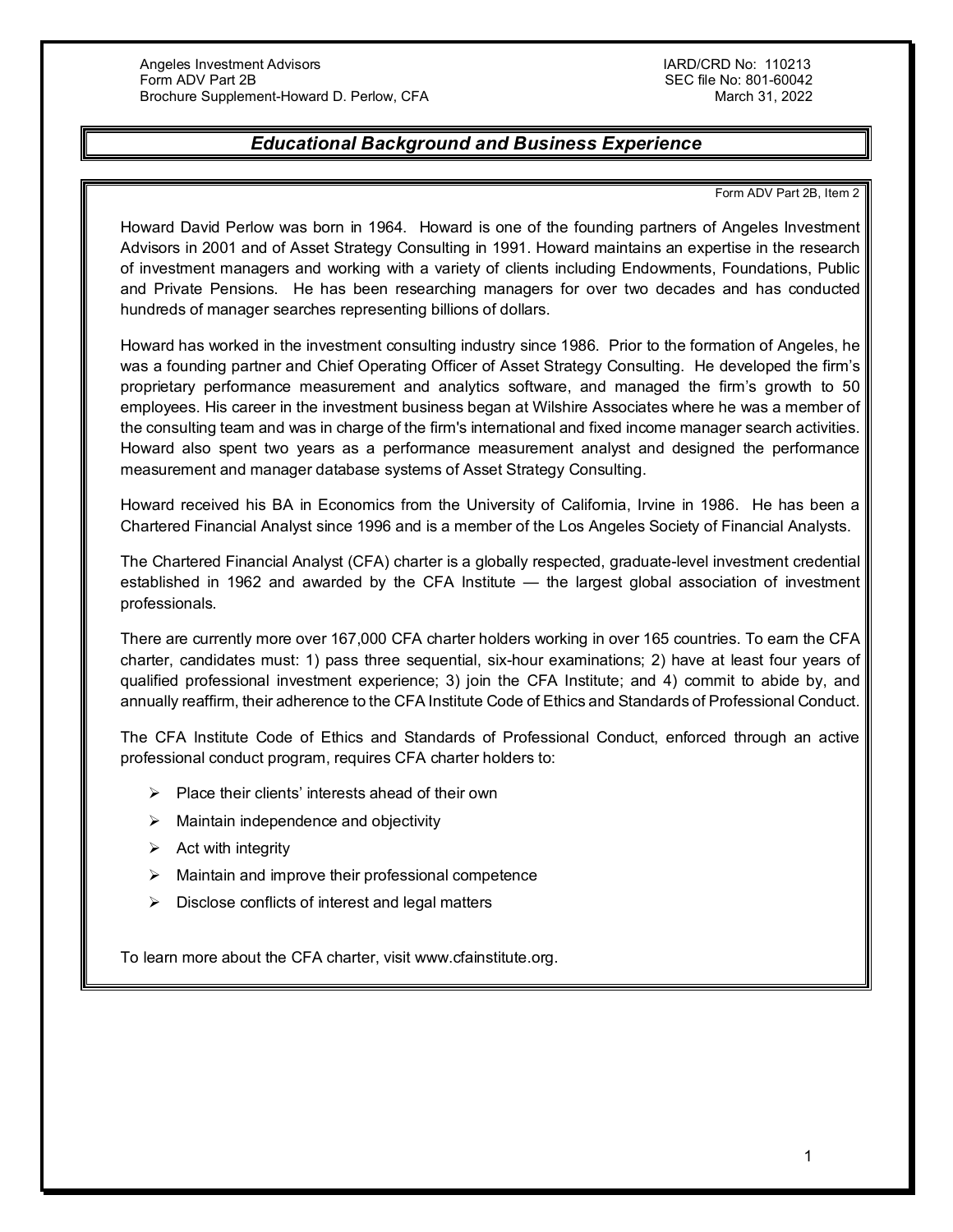# *Disciplinary Information*

Form ADV Part 2B, Item 3

<span id="page-58-1"></span><span id="page-58-0"></span>Howard Perlow has no disciplinary information.

# *Other Business Activities*

Form ADV Part 2B, Item 4

<span id="page-58-2"></span>Howard Perlow has no outside business interests.

# *Additional Compensation*

Form ADV Part 2B, Item 5

Howard Perlow has no additional compensation.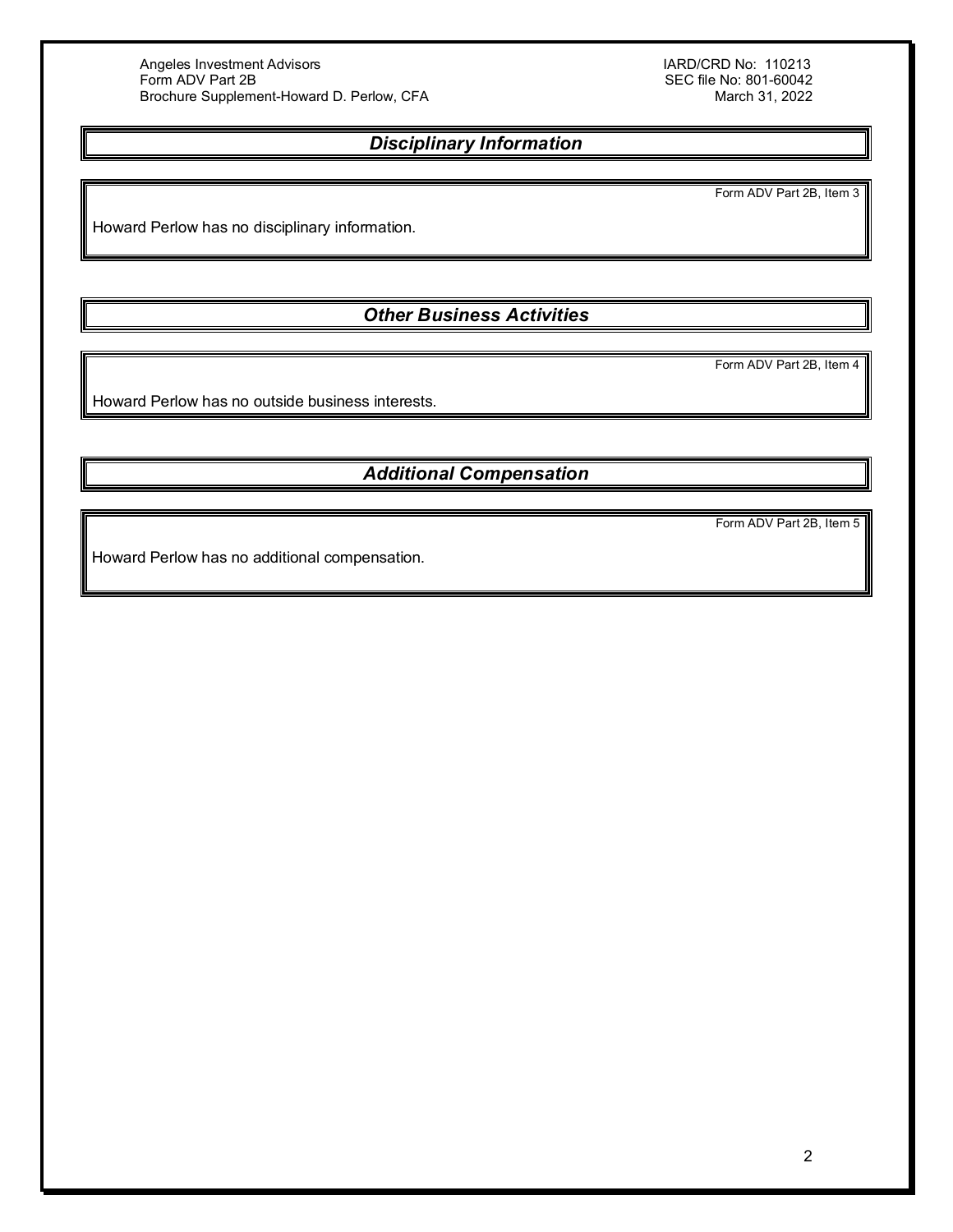## *Supervision*

Form ADV Part 2B, Item 6

<span id="page-59-0"></span>Howard Perlow is part of the Angeles Investment Committee and has direct client responsibilities. The individuals at Angeles with direct client responsibilities are referred to as "Investment Officers". Angeles monitors the activities of its Investment Officers through its Investment Committee and by the managing members. All Investment Officers participate in the Investment Committee meetings and managers are added or removed from an approved list based on majority decisions of this Investment Committee. Therefore, no one Investment Officer can make a decision with respect to adding or removing a manager to the firm's approved list. We believe this process is an effective control to prevent one Investment Officer from making material firmwide decisions about investment policy without the knowledge, feedback or approval of the Investment Committee.

After a buy or sell decision is made by the Angeles Investment Committee, Angeles' operations group carries out these trades. The operations group is under the direct supervision of the firm's Chief Compliance Officer, and the compliance department periodically reviews trade executions to ensure, among other things, proper authorization and documentation exists for each trade. The above Investment Committee members do not execute trades.

Michael Rosen and Howard Perlow, are the managing members of the Angeles Limited Liability Company. You may contact Michael Rosen directly at our main number of 310-393-6300 or email him at [mrosen@angelesinvestments.com,](mailto:mrosen@angelesadvisors.com) to discuss Howard Perlow's performance, or any other matter related to Howard or Angeles.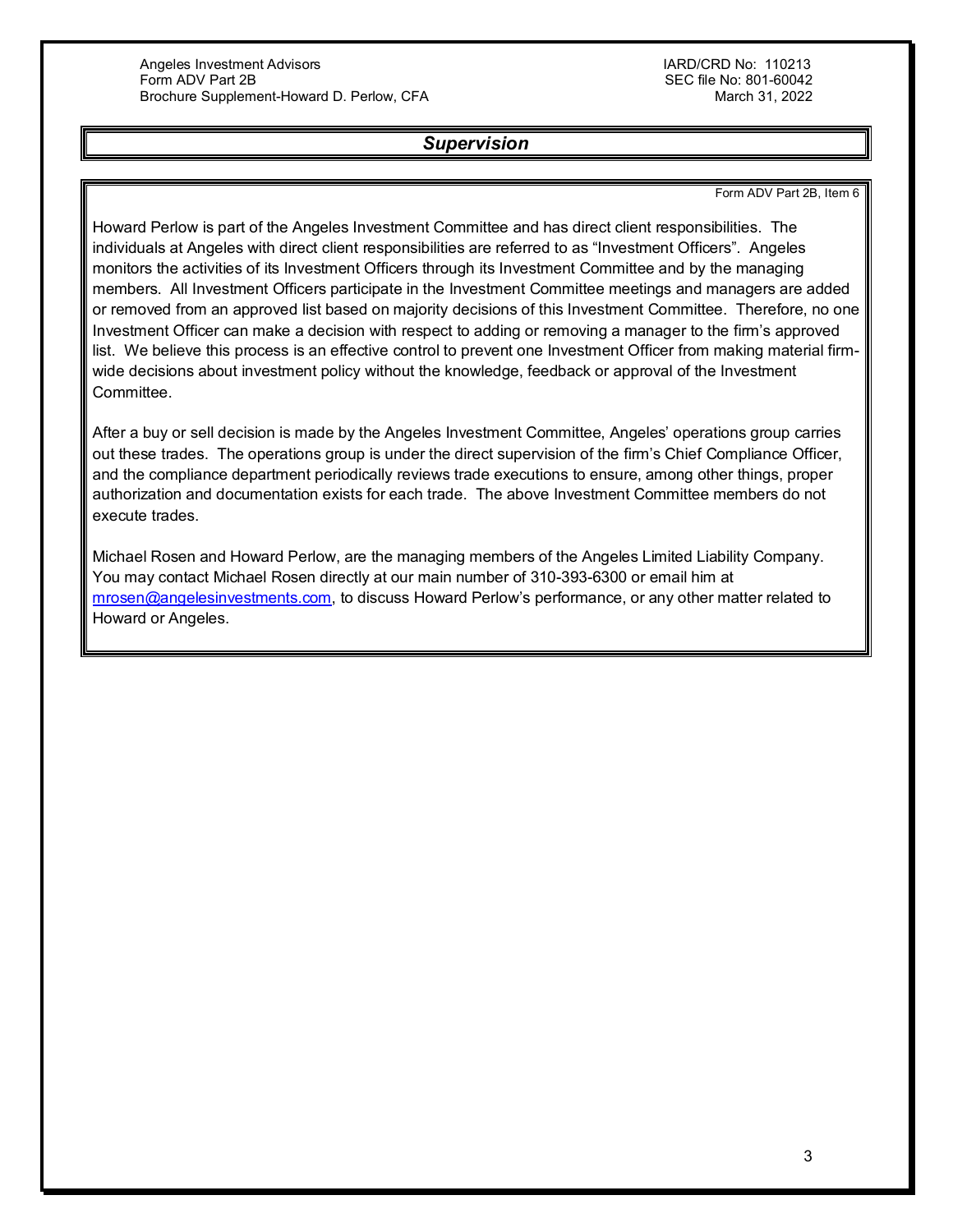**Michael A. Rosen**

#### **Angeles Investment Advisors, LLC**

429 Santa Monica Boulevard, Suite 650, Santa Monica, CA 90401 310-393-6300 310-393-6200 (fax)

March 31, 2022

#### **FORM ADV PART 2B BROCHURE SUPPLEMENT**

**This brochure supplement provides information about Michael Rosen that supplements the Angeles Investment Advisors, LLC (Angeles) brochure. You should have received a copy of that brochure. Please contact Stephen Smetana at 310-857-5827 or ssmetana@angelesinvestments.com if you did not receive Angeles' brochure or if you have any questions about the contents of this supplement.**

**Additional information about Michael Rosen is available on the SEC's website at [www.adviserinfo.sec.gov.](http://www.adviserinfo.sec.gov/)**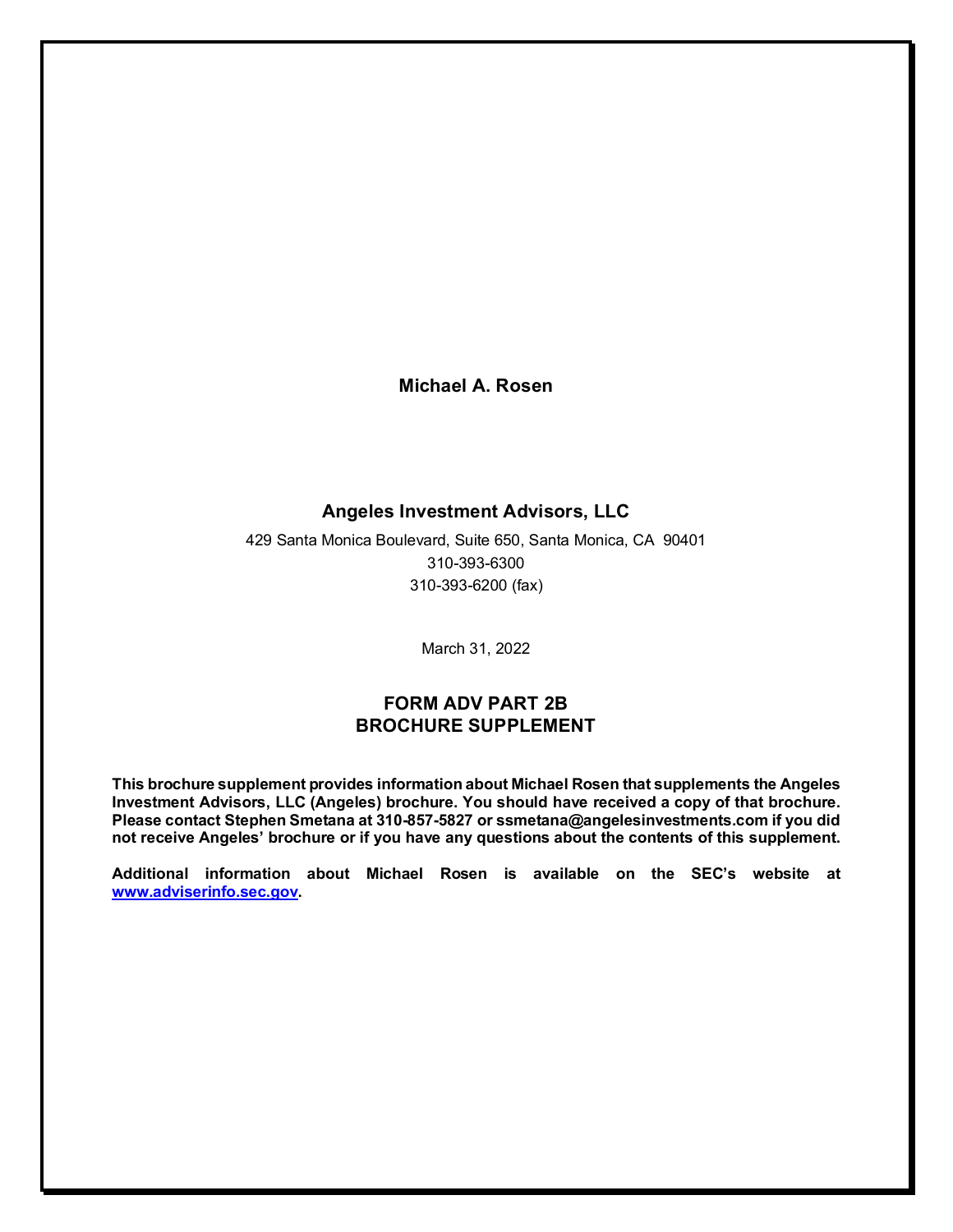# **Table of Contents**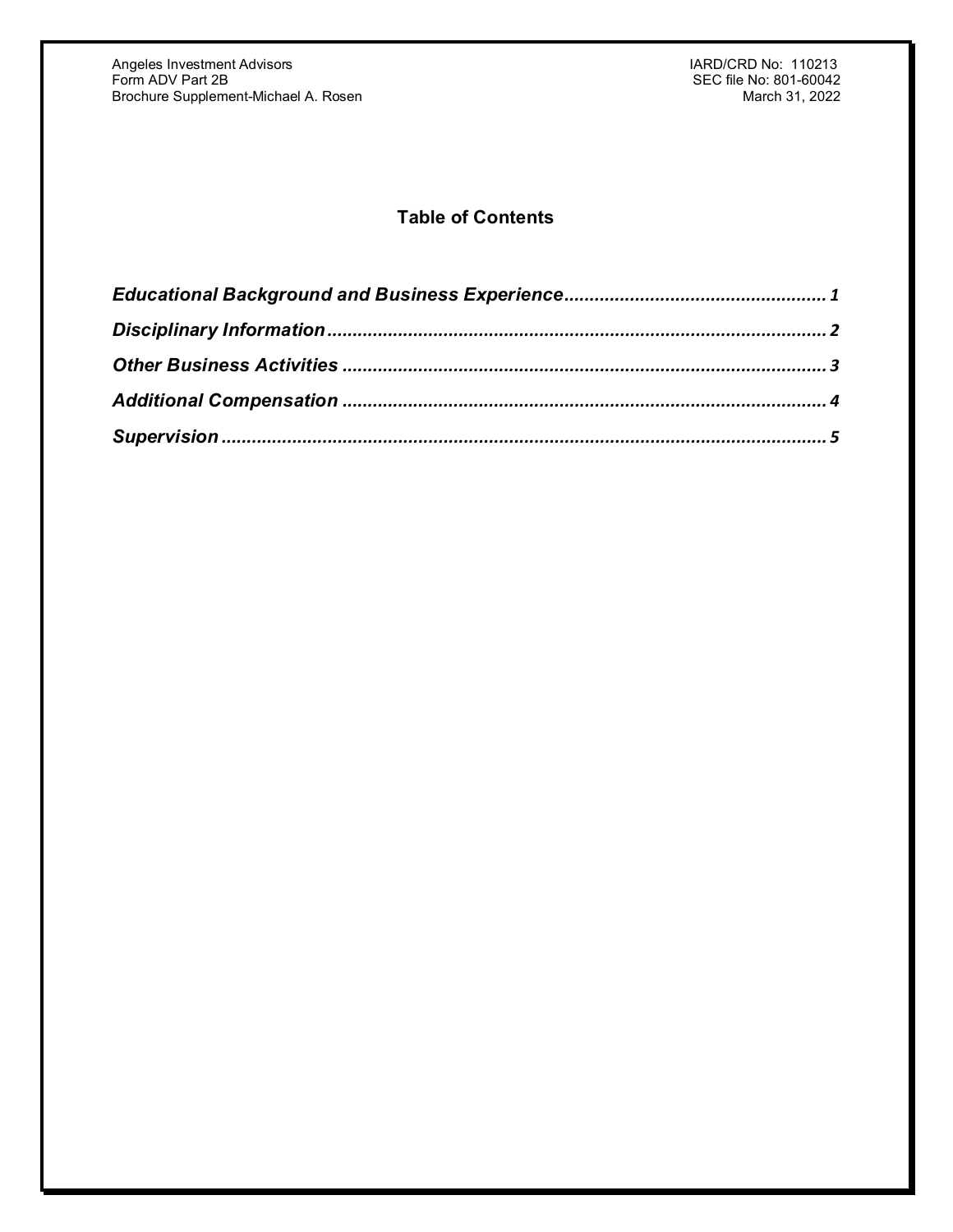#### *Educational Background and Business Experience*

Form ADV Part 2B, Item 2

<span id="page-62-0"></span>Michael Adam Rosen was born in 1960. He has more than two decades experience as an institutional portfolio manager, investment strategist, and investment consultant. From 1997 to 2001, he was a partner at Asset Strategy Consulting and its successor, Investor Force. From 1993 to 1997, Michael was the director of investments for Blue Cross of California/WellPoint Health Networks with investment assets of over \$3 billion. Previous to 1993, he spent a total of 8 years as a bond and currency trader, and then as Chief Market Strategist with First Interstate Bank, Ltd. He started his career as a derivatives trader with Barclays Bank plc in New York and in London.

Michael was an Adjunct Professor of Finance at Pepperdine University from 1991-2000 and at Loyola Marymount University. He earned his Bachelor of Arts, magna cum laude, from Tufts University in 1982, and Master of Arts in Law and Diplomacy from The Fletcher School of Law and Diplomacy (Tufts/Harvard) in 1984.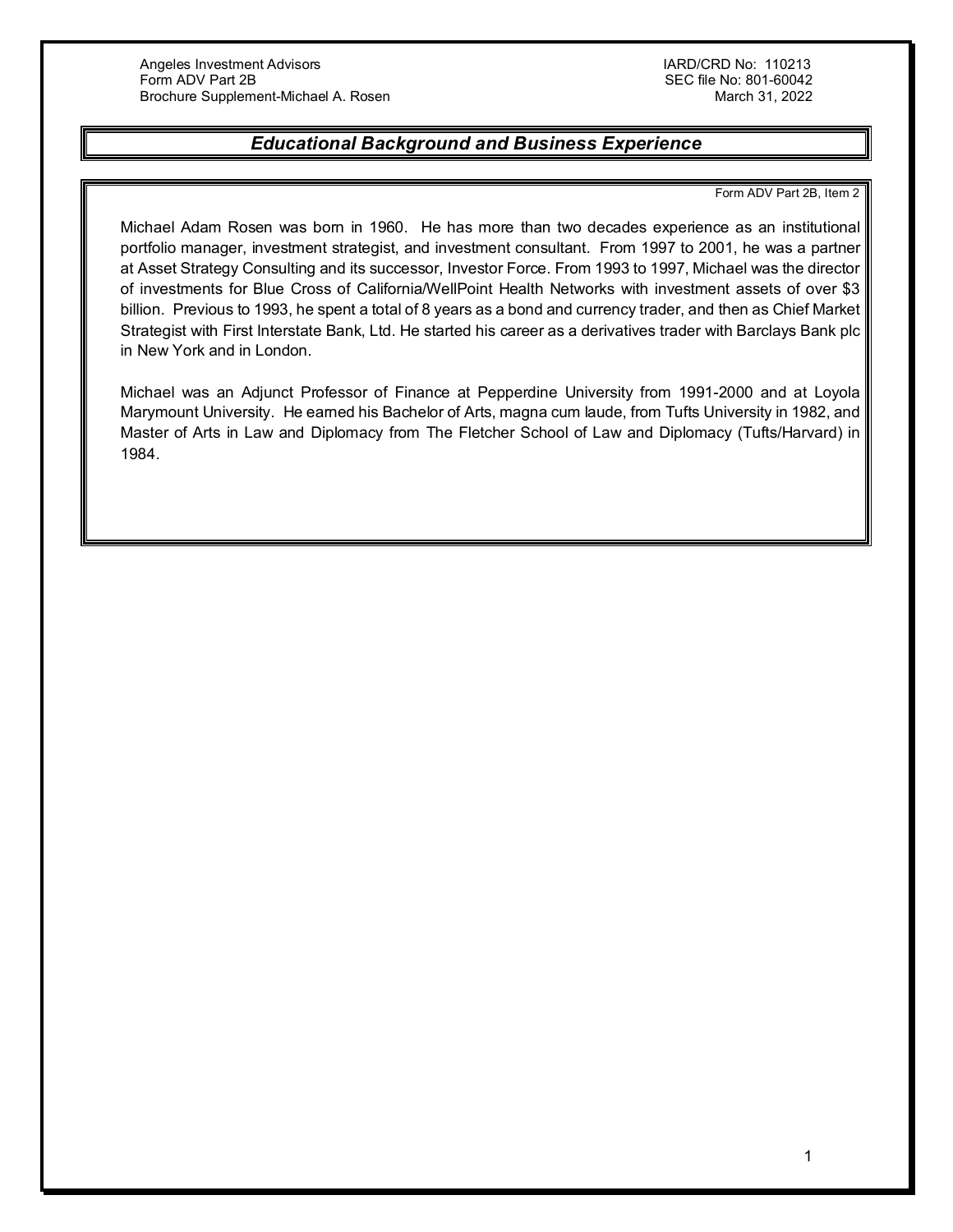# *Disciplinary Information*

Form ADV Part 2B, Item 3

Michael Rosen has no disciplinary information.

<span id="page-63-0"></span>║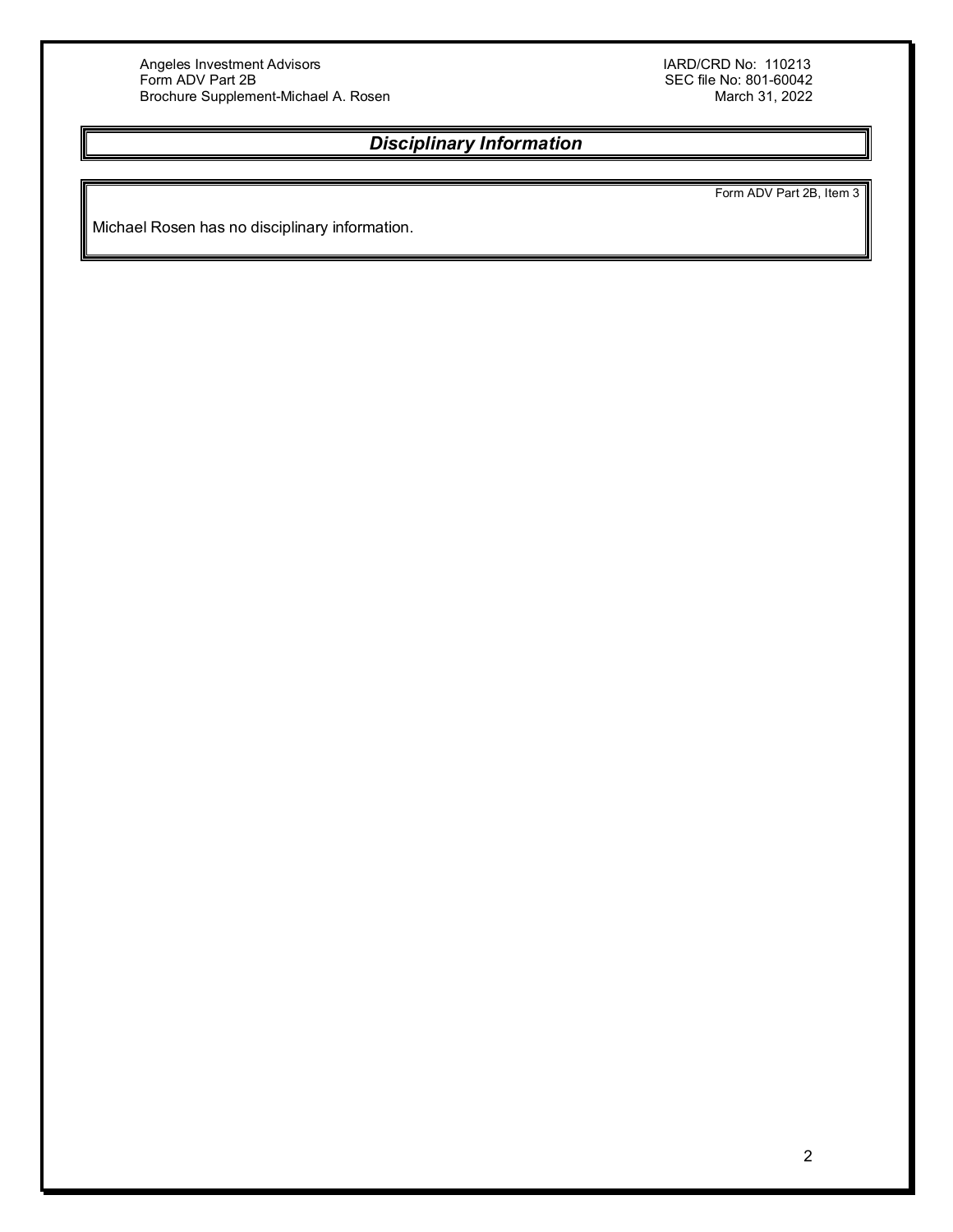## *Other Business Activities*

Form ADV Part 2B, Item 4

<span id="page-64-0"></span>Michael Rosen, a Managing Member of Angeles, is the 100% owner and sole employee of MarketForce, LLC, a separate investment adviser approximately \$48 million in assets under management, and registered with the appropriate state regulatory authority. Mr. Rosen works full time at Angeles, and generally manages MarketForce outside normal business hours. Mr. Rosen receives management fees earned by MarketForce. MarketForce provides investment advisory services to individuals, primarily friends and family of Mr. Rosen. The standard MarketForce fee schedule is based on a percentage of assets under management, and is generally higher than Angeles' standard fee schedule, given the smaller more retail nature of the client accounts. Mr. Rosen recommends friends, family, and other prospects that fail to meet the institutional account profile of Angeles, or the minimum asset size requirements of Angeles Wealth Management, become investment advisory clients of MarketForce.

MarketForce clients, including Michael Rosen, may trade in some of the same securities as Angeles' clients and may receive pricing and execution on those trades that is better or worse than the pricing and execution Angeles' clients will receive. In addition, there is a potential conflict in that Mr. Rosen might refer clients to MarketForce instead of Angeles because of the higher fees available.

This potential conflict is mitigated in a number of ways. First, Angeles clients are institutional in nature, whereas MarketForce clients are individuals. MarketForce does not have the infrastructure to successfully attract or retain an institutional client base. Secondly, Mr. Rosen does not represent MarketForce as an institutional investment adviser. In fact, he does not represent MarketForce at all publicly, nor does he generate any marketing material for this firm. Business is entirely generated by referrals. Finally, Angeles periodically will review MarketForce trading and clients added/lost to determine overlap, and will resolve any questions directly with Mr. Rosen.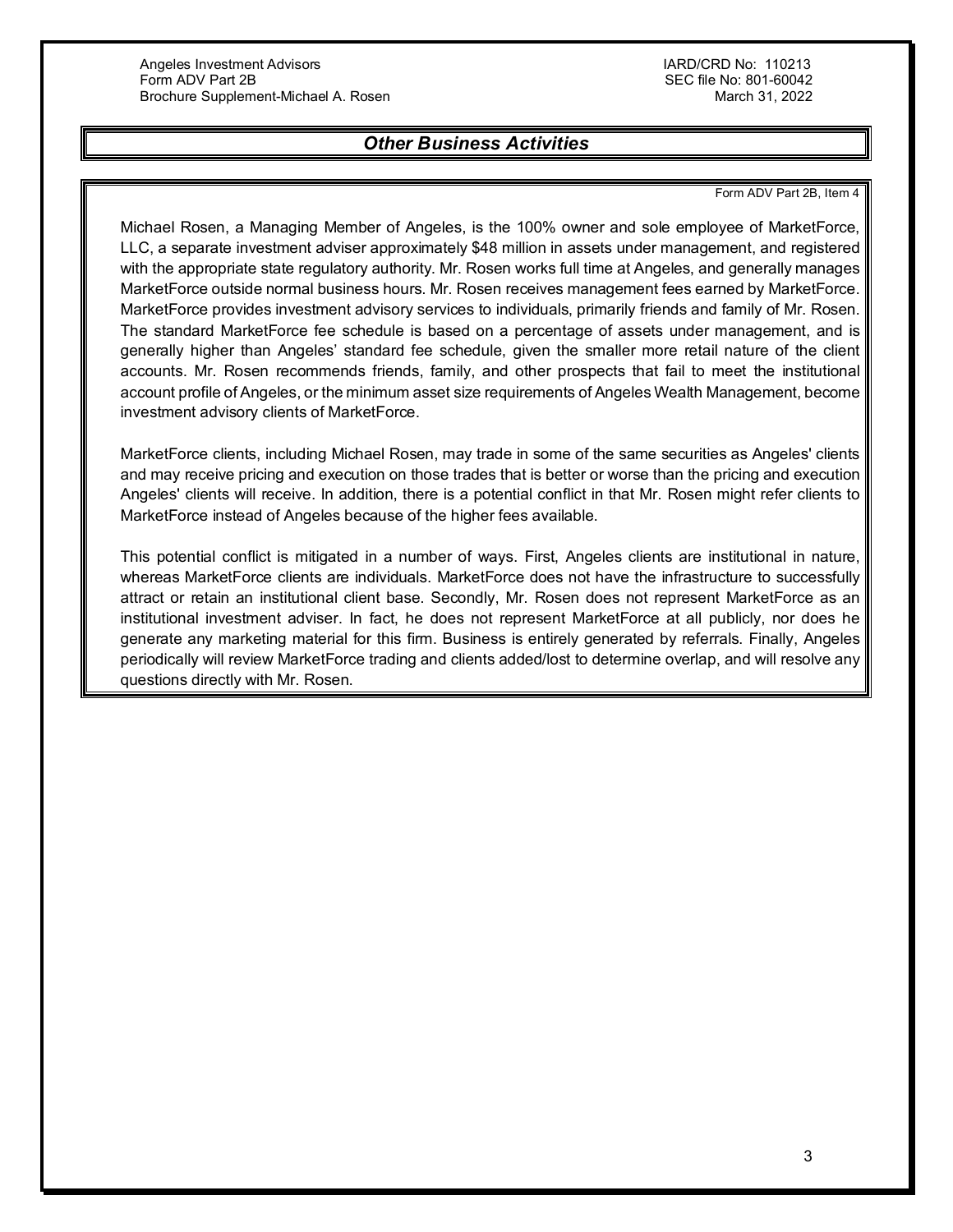# *Additional Compensation*

Form ADV Part 2B, Item 5

<span id="page-65-0"></span>See item 4 above for a discussion of additional compensation received by Michael Rosen through MarketForce.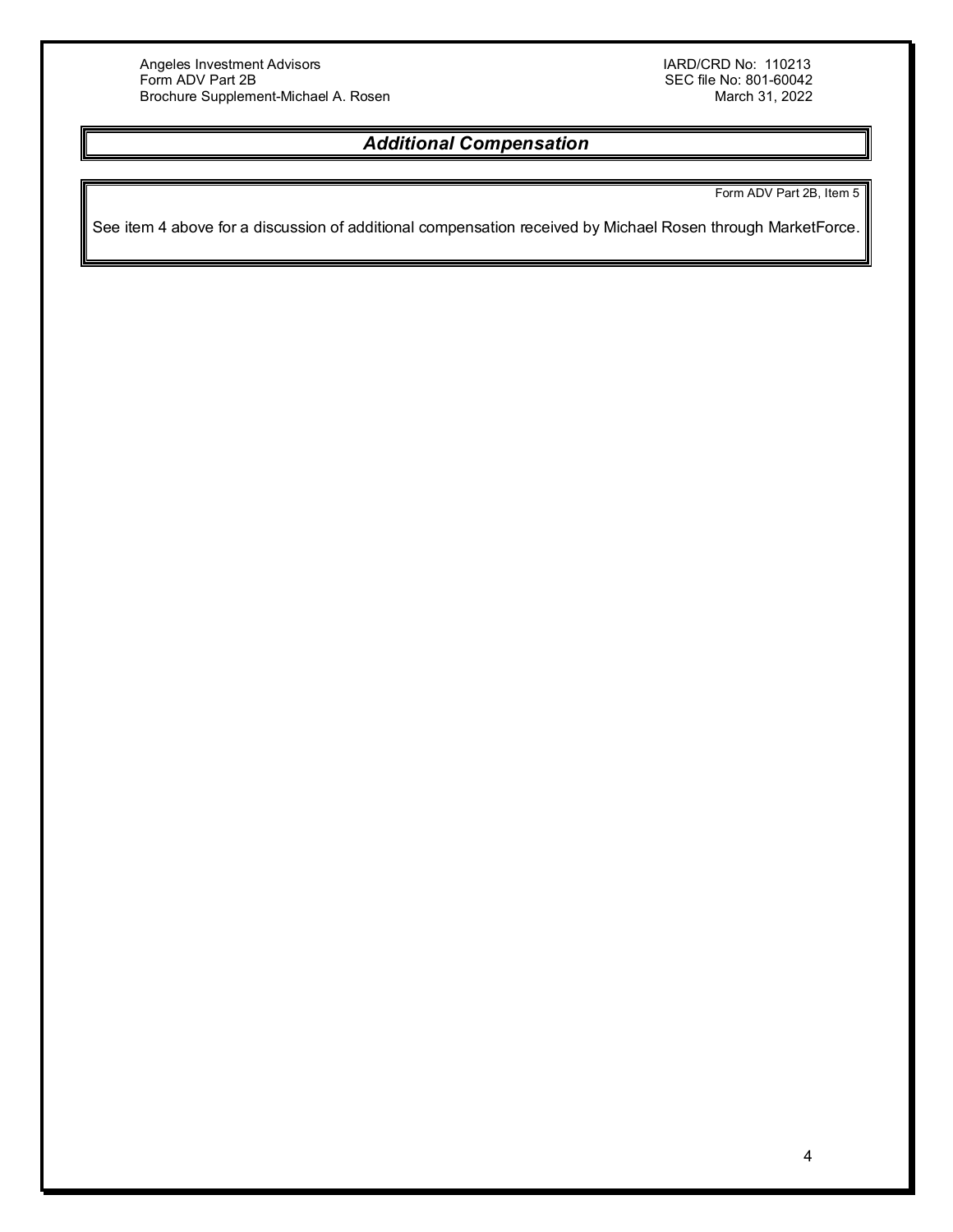## *Supervision*

Form ADV Part 2B, Item 6

<span id="page-66-0"></span>Michael Rosen is the chief investment officer at Angeles. He is also part of the Angeles Investment Committee and has direct client responsibilities. The individuals at Angeles with direct client responsibilities are referred to as "Investment Officers". Angeles monitors the activities of its Investment Officers through its Investment Committee and by the managing members. All Investment Officers participate in the Investment Committee meetings and managers are added or removed from an approved list based on majority decisions of this Investment Committee. Therefore, no one Investment Officer can make a decision with respect to adding or removing a manager to the firm's approved list. We believe this process is an effective control to prevent one Investment Officer from making material firm-wide decisions about investment policy without the knowledge, feedback or approval of the Investment Committee.

After a buy or sell decision is made by the Angeles Investment Committee, Angeles' operations group carries out these trades. The operations group is under the direct supervision of the firm's Chief Compliance Officer, and the compliance department periodically reviews trade executions to ensure, among other things, proper authorization and documentation exists for each trade. The above Investment Committee members do not execute trades.

Michael Rosen and Howard Perlow, are the managing members of the Angeles Limited Liability Company. You may contact Howard Perlow directly at our main number of 310-393-6300 or email him at [hperlow@angelesinvestments.com,](mailto:hperlow@angelesadvisors.com) to discuss Michael Rosen's performance, or any other matter related to Michael or Angeles.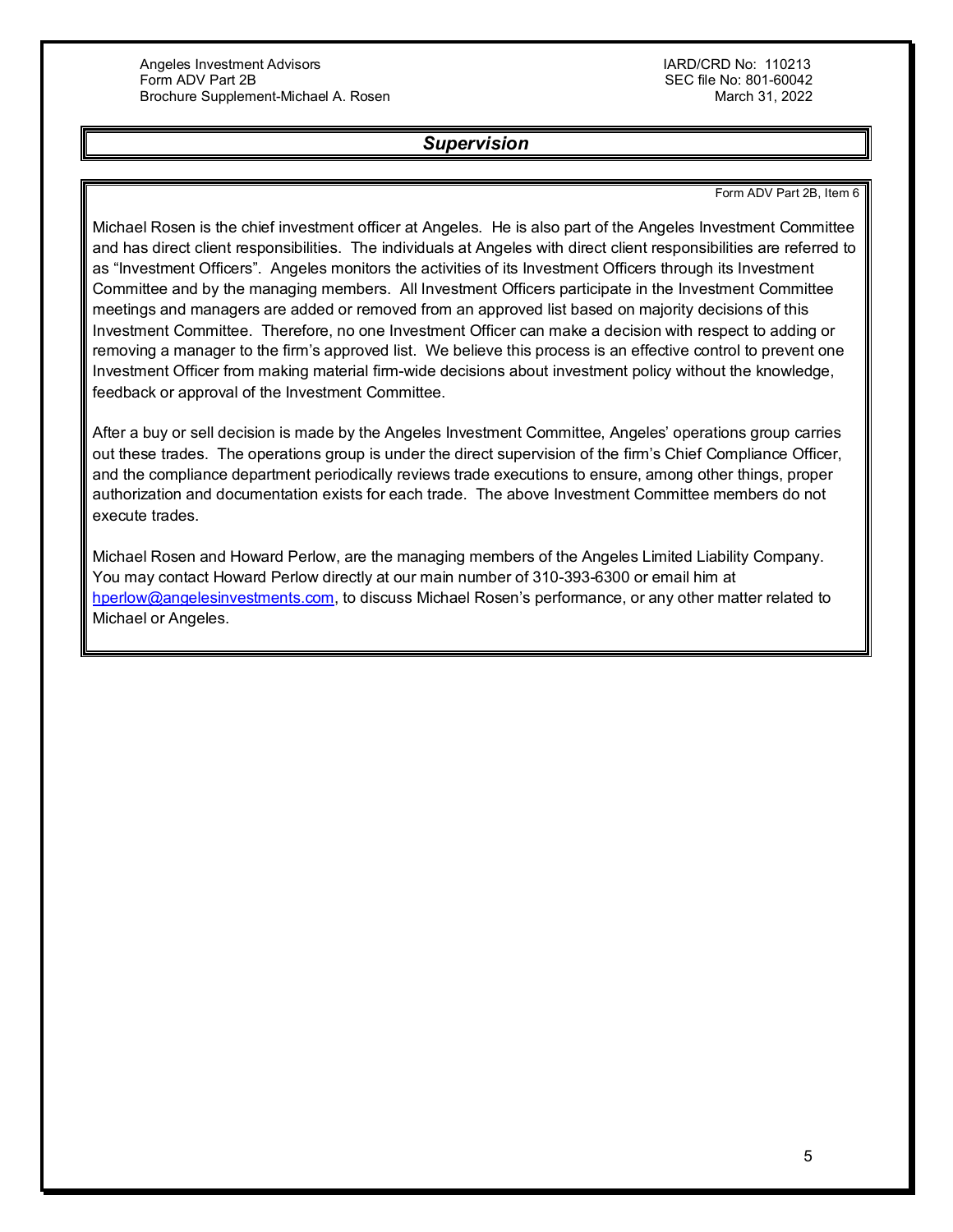**Marianna Fazylova, CAIA**

#### **Angeles Investment Advisors, LLC**

429 Santa Monica Boulevard, Suite 650, Santa Monica, CA 90401 310-393-6300 310-393-6200 (fax)

March 31, 2022

#### **FORM ADV PART 2B BROCHURE SUPPLEMENT**

**This brochure supplement provides information about Marianna Fazylova that supplements the Angeles Investment Advisors, LLC (Angeles) brochure. You should have received a copy of that brochure. Please contact Stephen Smetana at 310-857-5827 or ssmetana@angelesinvestments.com if you did not receive Angeles' brochure or if you have any questions about the contents of this supplement.**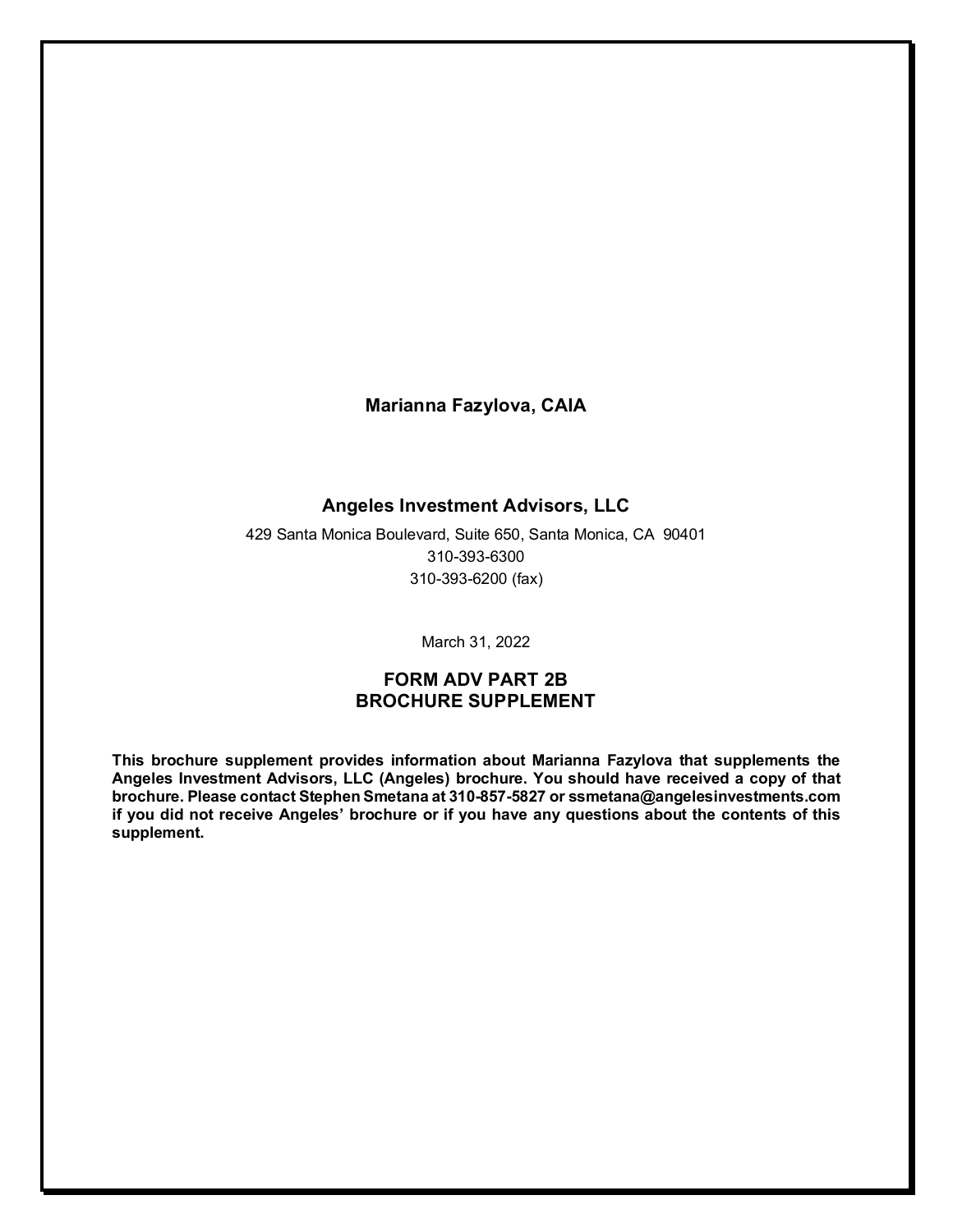# **Table of Contents**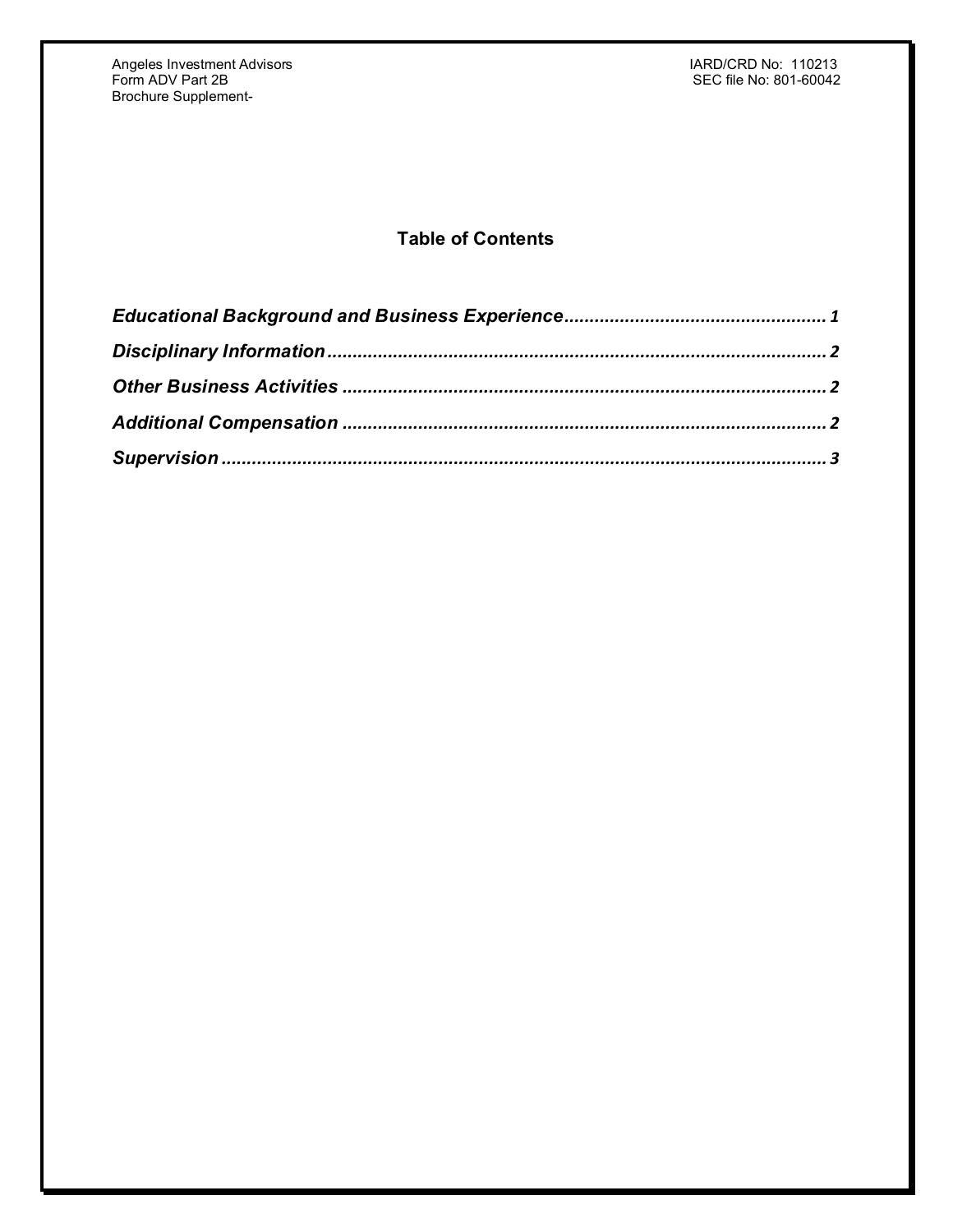## *Educational Background and Business Experience*

Form ADV Part 2B, Item 2

<span id="page-69-0"></span>Marianna Fazylova was born in 1985. She joined Angeles Investment Advisors in 2022 as an Investment Officer.

Before joining Angeles, Marianna was a senior investment analyst with the Pennsylvania State Employees' Retirement System from 2019 to 2022. Prior to that, she was an investment analyst with Cooper Family Office from 2018 to 2019, and the Director of Strategic Finance for New Frontier from 2017 to 2018. Additionally, she held Vice President positions with LC Jacobson from 2016 to 2017 and Rosemont Capital from 2012 to 2017.

Marianna eared her B.B.A from Pace University in 2010 and an M.A. from New York University in 2012. She has been a CAIA charterholder since 2016.

The Chartered Alternative Investment Analyst (CAIA) designation is a professional designation offered by the CAIA Association. CAIA designation is the globally-recognized credential for professionals managing, analyzing, distributing or regulating alternative investments. Candidates must complete a course of study and pass two examinations. CAIA designees are required to maintain membership in the CAIA Association and adhere to professional and ethical standards.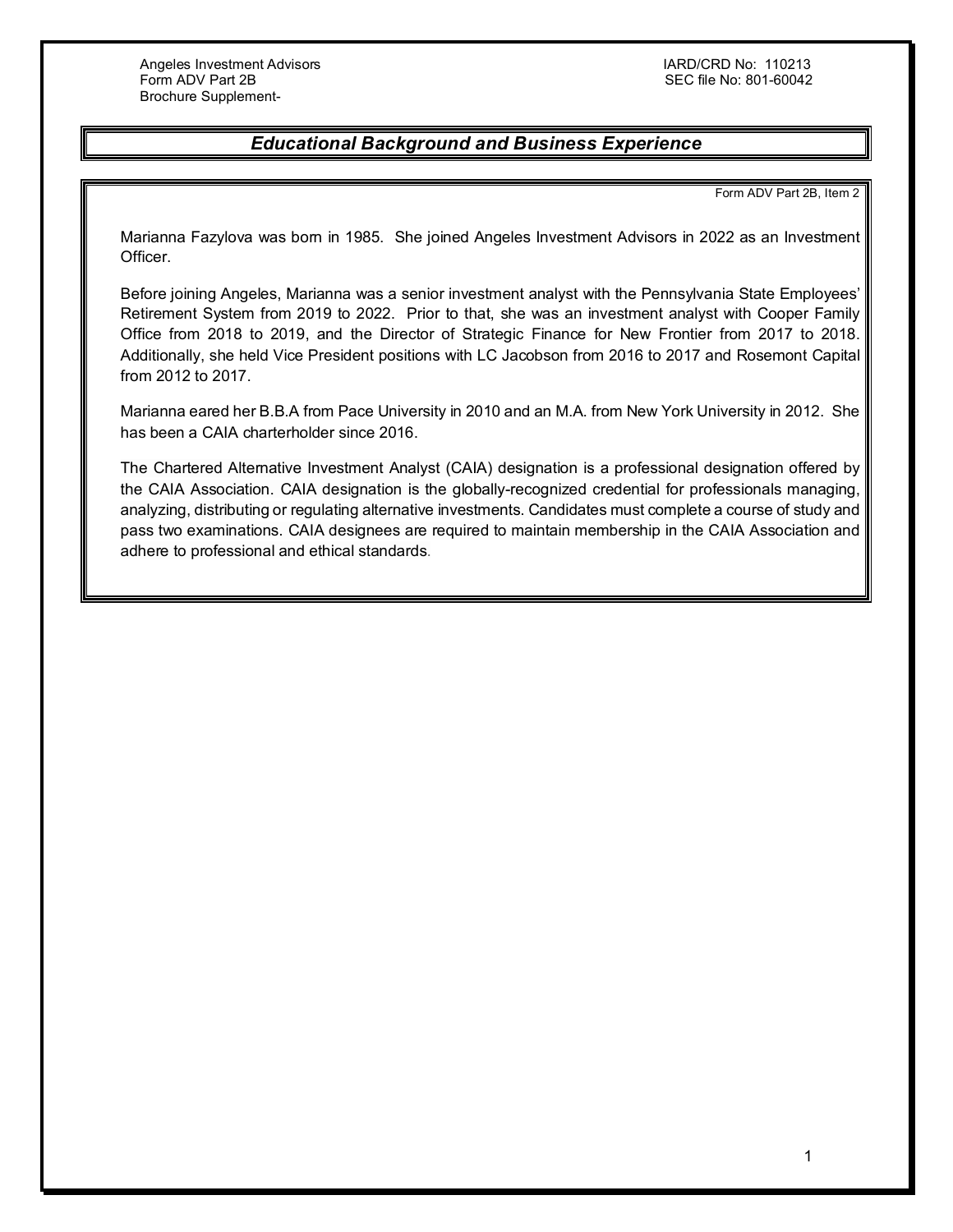Angeles Investment Advisors and Executive Control of the UARD/CRD No: 110213<br>
Form ADV Part 2B<br>
SEC file No: 801-60042 Brochure Supplement-

SEC file No: 801-60042

## *Disciplinary Information*

<span id="page-70-0"></span>Marianna Fazylova has no disciplinary information.

## *Other Business Activities*

Form ADV Part 2B, Item 3

Form ADV Part 2B, Item 3

<span id="page-70-1"></span>Marianna Fazylova has no outside business interests.

*Additional Compensation*

Form ADV Part 2B, Item 5

<span id="page-70-2"></span>Marianna Fazylova has no additional compensation.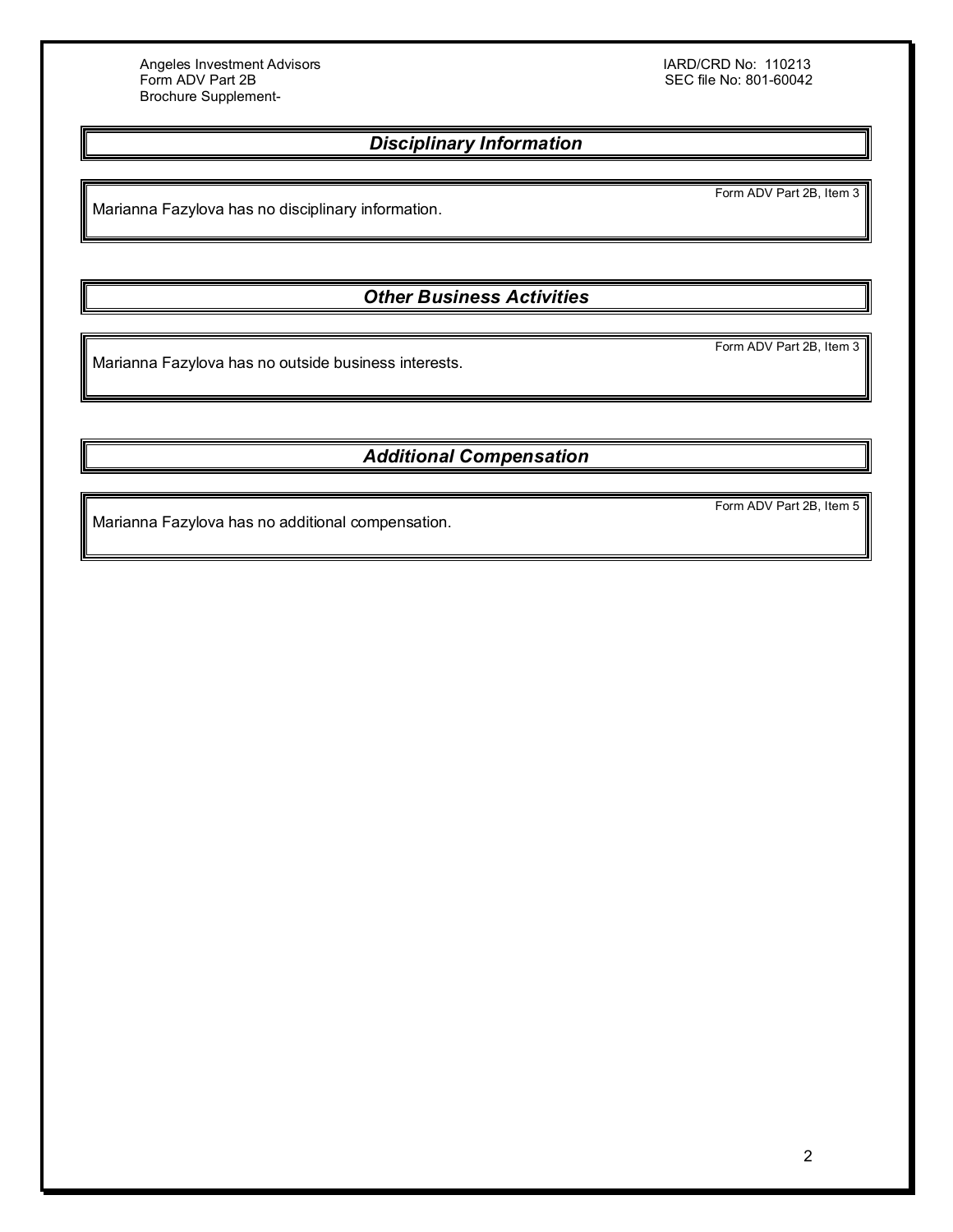## *Supervision*

Form ADV Part 2B, Item 6

<span id="page-71-0"></span>Marianna Fazylova is part of the Angeles Investment Committee and has direct client responsibilities. The individuals at Angeles with direct client responsibilities are referred to as "Investment Officers". Angeles monitors the activities of its Investment Officers through its Investment Committee and by the managing members. All Investment Officers participate in the Investment Committee meetings and managers are added or removed from an approved list based on majority decisions of this Investment Committee. Therefore, no one Investment Officer can make a decision with respect to adding or removing a manager to the firm's approved list. We believe this process is an effective control to prevent one Investment Officer from making material firmwide decisions about investment policy without the knowledge, feedback or approval of the Investment Committee.

After the Chief Investment Officer makes a buy or sell decision, Angeles' operations group carries out these trades. The operations group is under the direct supervision of the firm's Chief Compliance Officer, and the compliance department periodically reviews trade executions to ensure, among other things, proper authorization and documentation exists for each trade. The above Investment Committee members do not execute trades.

Michael Rosen and Howard Perlow are the managing members of the Angeles. You may contact Michael Rosen or Howard Perlow directly at our main number of 310-393-6300 or email them at [mrosen@angelesinvestments.com,](mailto:mrosen@angelesadvisors.com) or [hperlow@angelesinvestments.com,](mailto:hperlow@angelesadvisors.com) respectively, to discuss Marianna Fazylova's performance, or any other matter related to Marianna or Angeles.